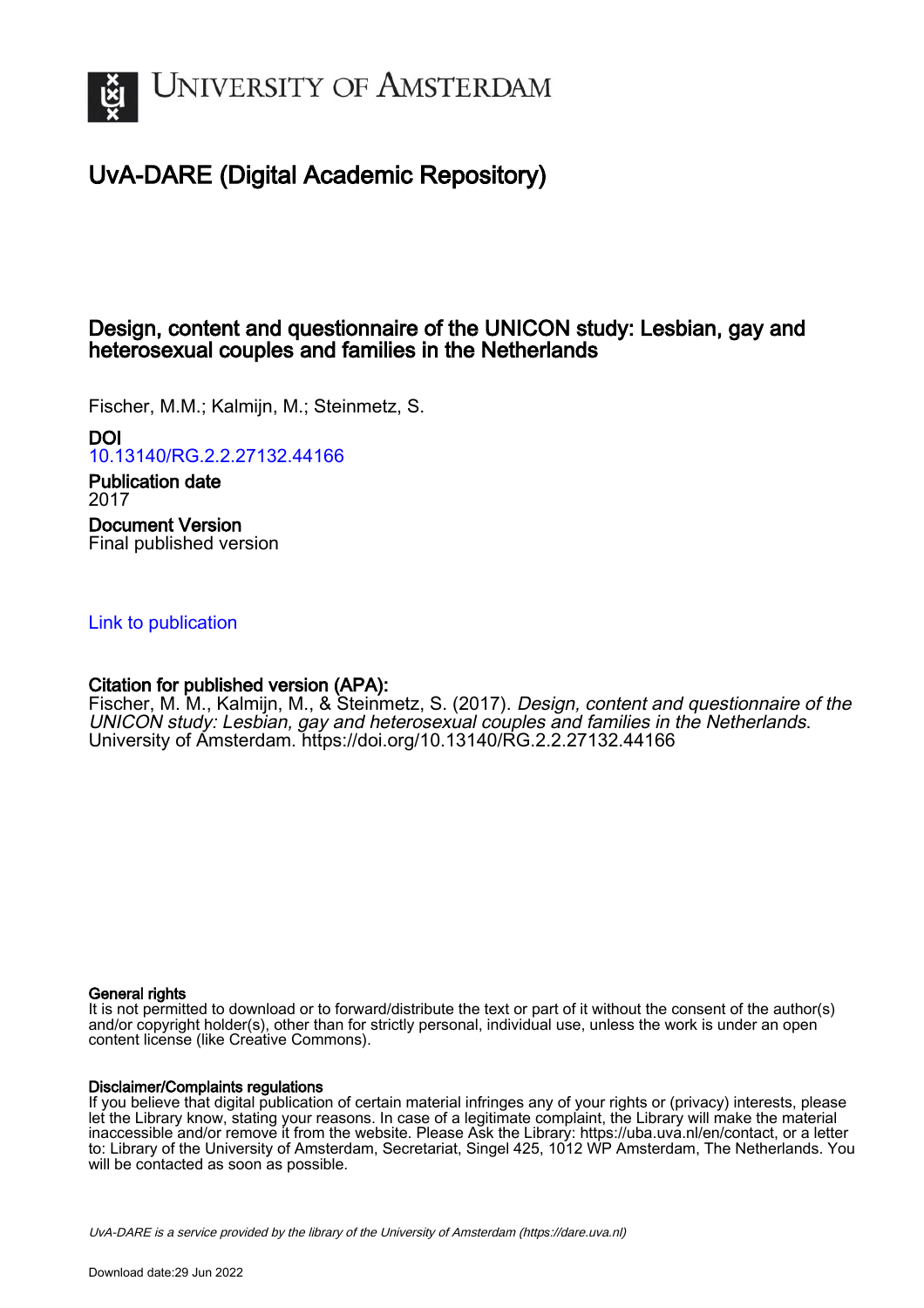# **Design, content and questionnaire of the Unions in Context (UNICON) study: Lesbian, gay and heterosexual couples and families in the Netherlands**

Mirjam M. Fischer Matthijs Kalmijn Stephanie Steinmetz

University of Amsterdam Amsterdam Institute of Social Science Research

Version 1.0

August 3, 2017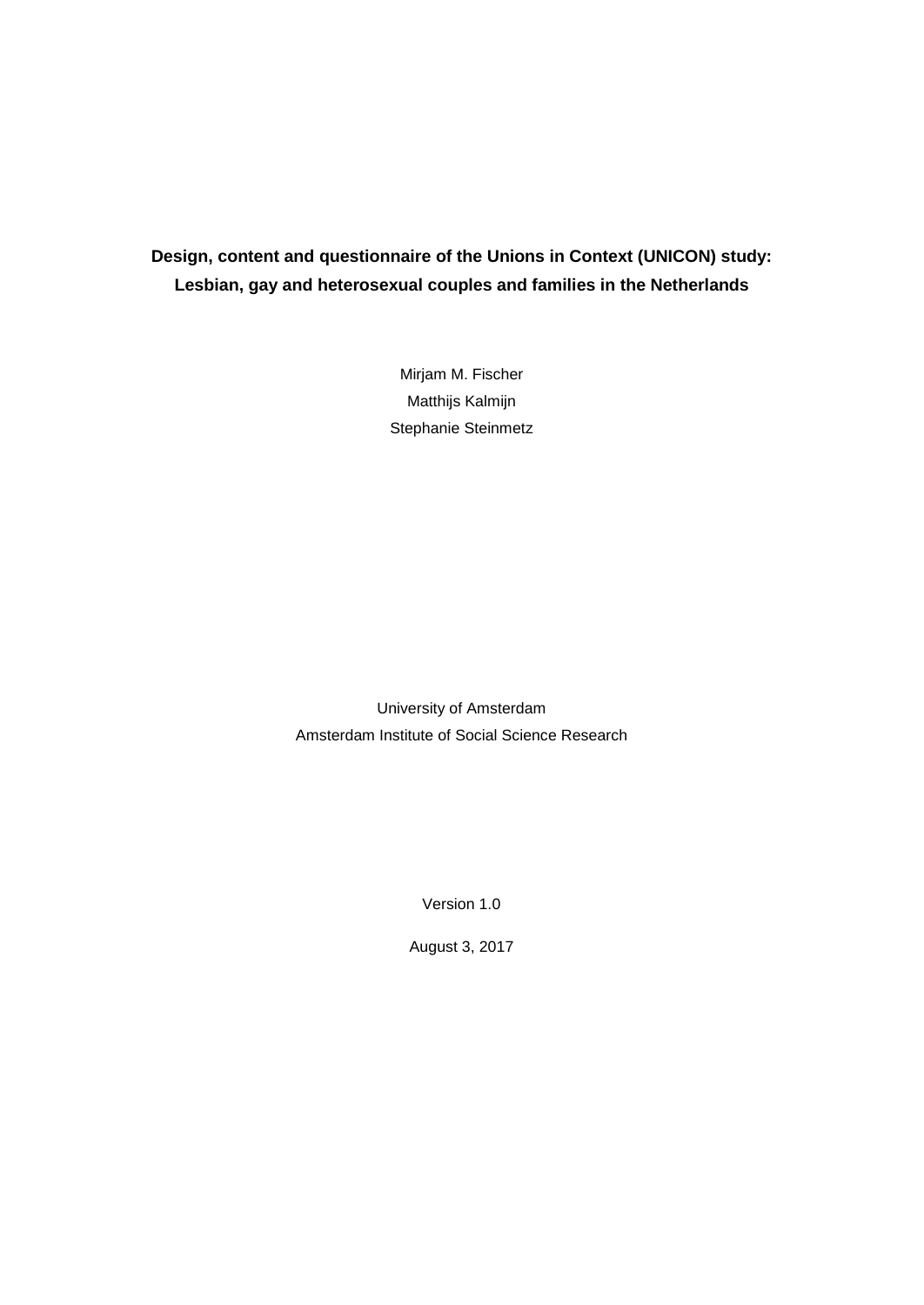# **Table of contents**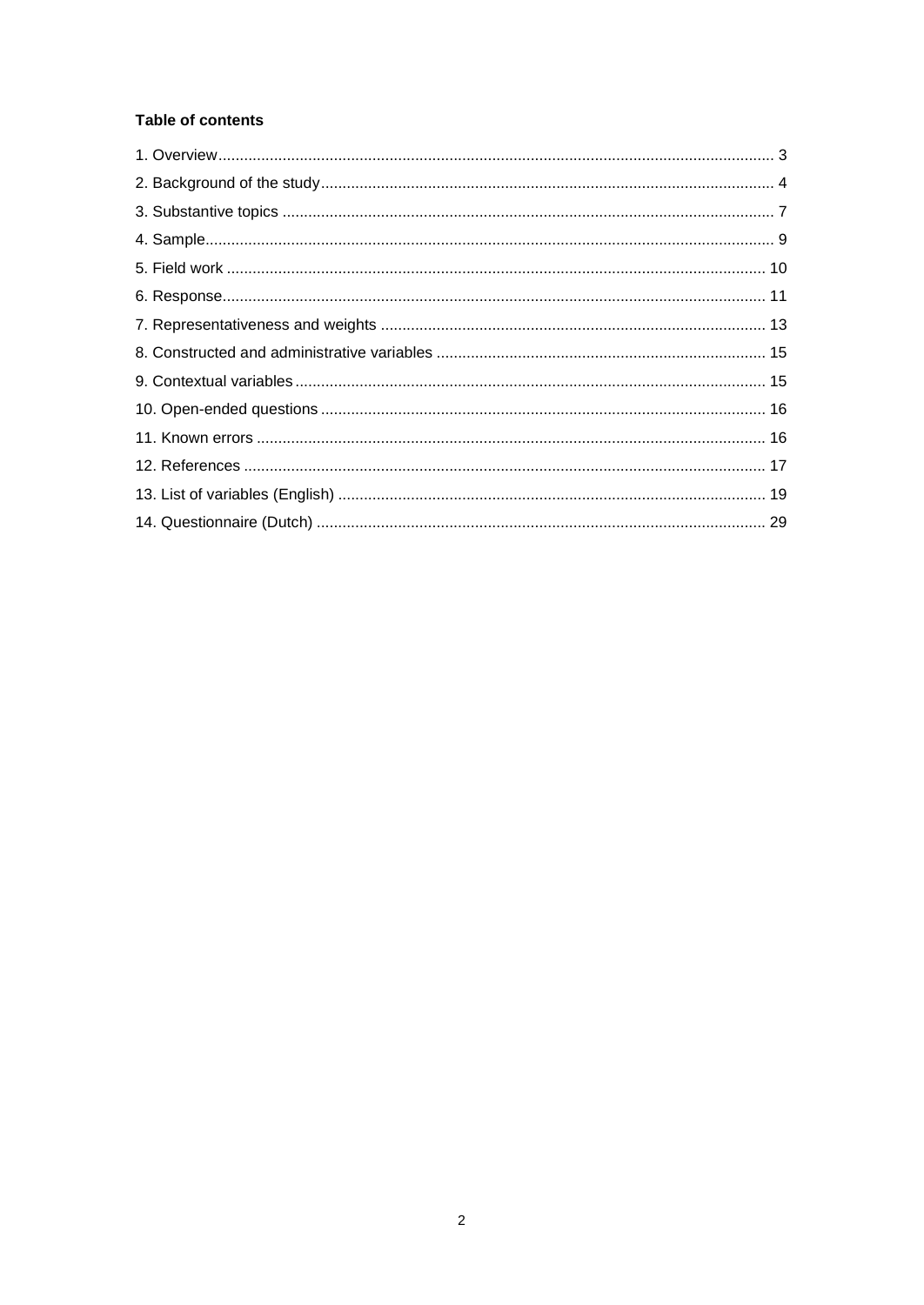# **1. Overview**

|                                            | The study                                                                                                                                                                                                                                                                                                                                                                                                                                   |
|--------------------------------------------|---------------------------------------------------------------------------------------------------------------------------------------------------------------------------------------------------------------------------------------------------------------------------------------------------------------------------------------------------------------------------------------------------------------------------------------------|
| <b>Title</b>                               | Unions in Context (UNICON): Lesbian, gay and heterosexual<br>couples and families in the Netherlands                                                                                                                                                                                                                                                                                                                                        |
| <b>Bibliographical citation</b><br>dataset | Fischer, M. M., Kalmijn, M. & Steinmetz, S. (2016). Unions in<br>Context (UNICON): Lesbian, gay and heterosexual couples<br>and families in the Netherlands. Dataset. University of<br>Amsterdam, the Netherlands.                                                                                                                                                                                                                          |
| <b>Bibliographical citation</b><br>report  | Fischer, M. M., Kalmijn, M. & Steinmetz, S. (2016). Design,<br>content and questionnaire of the UNICON study: Lesbian, gay<br>and heterosexual couples and families in the Netherlands.<br>Research report. University of Amsterdam, the Netherlands.                                                                                                                                                                                       |
| <b>Sampling units</b>                      | Households                                                                                                                                                                                                                                                                                                                                                                                                                                  |
| Unit of analysis                           | Individuals (nested in households)                                                                                                                                                                                                                                                                                                                                                                                                          |
| <b>Geographical units</b>                  | 20 municipalities in the Netherlands                                                                                                                                                                                                                                                                                                                                                                                                        |
| <b>Principal investigators</b>             | Matthijs Kalmijn, Mirjam Fischer, Stephanie Steinmetz,<br>Henny Bos                                                                                                                                                                                                                                                                                                                                                                         |
| <b>Producer</b>                            | University of Amsterdam, Amsterdam Institute of Social<br>Science Research                                                                                                                                                                                                                                                                                                                                                                  |
| <b>Acknowledgements</b>                    | This project has been made possible through funding by the<br>Amsterdam Centre for Inequality Studies (AMCIS); the<br>research group Institutions, Inequalities and Life courses (IIL)<br>at the University of Amsterdam; Fonds Stimulering en<br>Ontwikkeling by the Nederlandse Vereniging voor<br>Seksuologie (NVVS) and the ERC project 'Family complexity'<br>by Matthijs Kalmijn [FP7/2007-2013 / ERC grant agreement<br>no. 669334]. |
|                                            | The data                                                                                                                                                                                                                                                                                                                                                                                                                                    |
| File name                                  | UNICONpublic_V1.0.dta                                                                                                                                                                                                                                                                                                                                                                                                                       |
| Data signature                             | 1435:447(74769):1819505657:1348717181                                                                                                                                                                                                                                                                                                                                                                                                       |
| <b>Production date</b>                     | August 1, 2017                                                                                                                                                                                                                                                                                                                                                                                                                              |
| <b>Version</b>                             | 1.0                                                                                                                                                                                                                                                                                                                                                                                                                                         |
| Kind of data                               | Survey data                                                                                                                                                                                                                                                                                                                                                                                                                                 |
| <b>Overall case count</b>                  | 1,435                                                                                                                                                                                                                                                                                                                                                                                                                                       |
| <b>Overall variable count</b>              | 447                                                                                                                                                                                                                                                                                                                                                                                                                                         |
| <b>Missing data</b>                        | The following missing values have been assigned:<br>$97 =$ refusal<br>$98 = not applicable$<br>$99 =$ don't know                                                                                                                                                                                                                                                                                                                            |

3

. = missing answer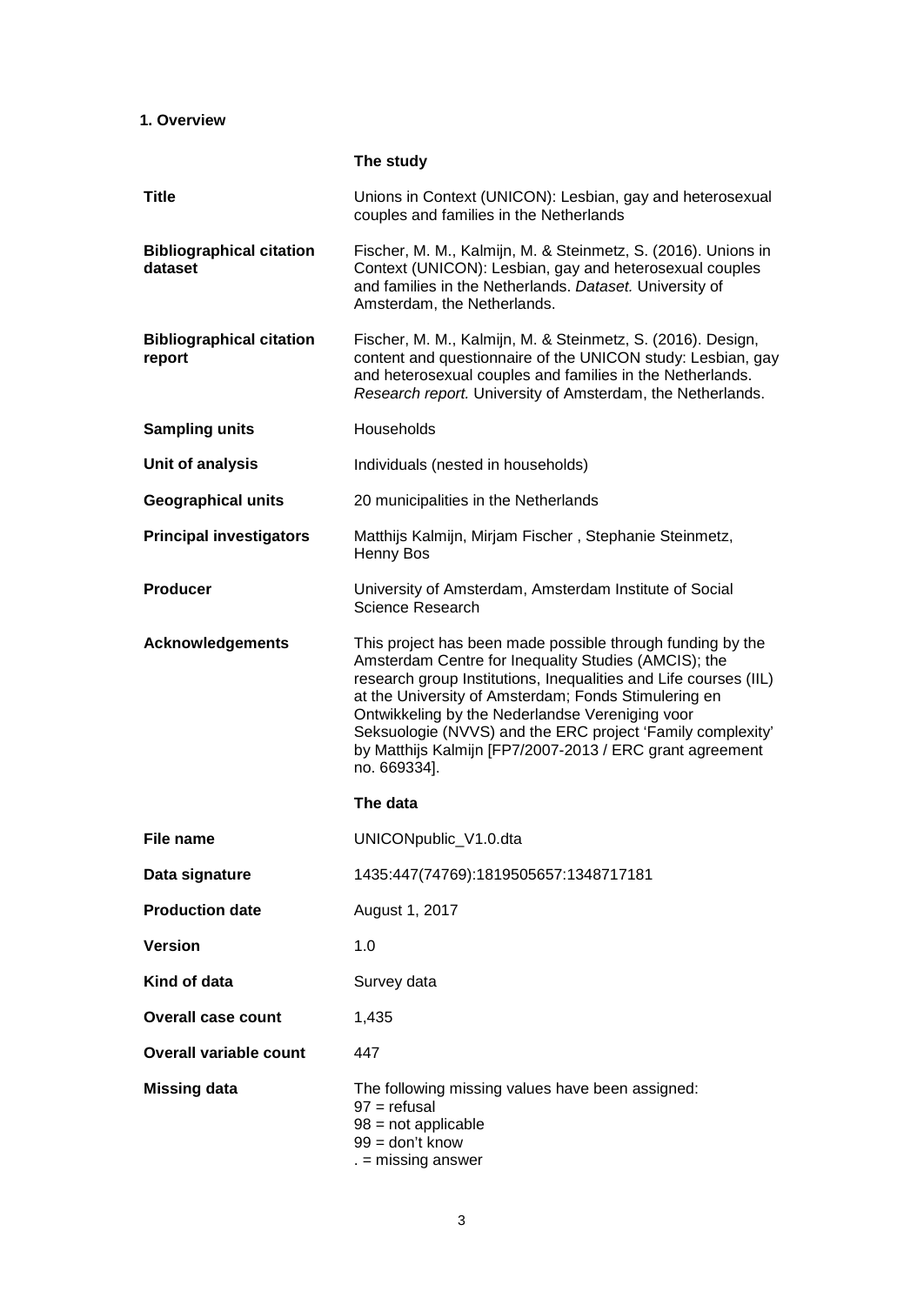#### **2. Background of the study**

The UNICON project collects web-mode probability survey data among same-sex and mixedsex couples in the Netherlands using a sampling frame based on population registers. The project is affiliated with a larger project on family complexity in the Netherlands (Kalmijn et al., 2017). It is the core objective of the UNICON project to provide a high quality dataset that allows studying lesbian, gay and heterosexual couples and families jointly and rigorously. Particularly when it comes to same-sex couples and their children, there is a wide range of sociopsychological and socio-economic outcomes to be examined. With the increased visibility they have gained over the past decades, much is being said in the public realm, especially regarding (the well-being of) children who grow up with same-sex parents. The debates are often normative, also because hard empirical evidence about how same-sex unions and families are really doing remains scarce. In fact, the social sciences are still mainly relying on non-probability samples for research on same-sex unions and their children. This is likely to produce an incomplete picture because the data are often highly biased by selective recruitment procedures and therefore not representative of a larger population of same-sex couples and families. It is, however, nearly impossible to draw a true probability sample of same-sex couples as there is no conceivable list of every same-sex couple or lesbian, gay or bisexual (LGB) person in a country, which could serve as the sampling frame. As a consequence, respondents cannot be selected randomly if we do not have an exhaustive list of every member in the target population. In the UNICON project we found a way to tackle this problem: we developed a strategy to identify cohabiting same-sex couples and families in the Dutch population registers, which allowed us to create a sampling frame to draw a probability sample of gay, lesbian and heterosexual couples and families (for details on the strategy see section 4). We have designed the UNICON project with the specific aim to be inclusive of diverse family situations in times of rising family complexity and in the context of legal limitations to same-sex parenthood. In addition to the representativeness challenge, there are numerous other methodological challenges associated with studying same-sex couples and families using survey data as they are a numerically small, socially stigmatized and difficult to reach social group. Existing data sources, which currently allow studying same-sex couples, each address only part of these challenges. By starting the UNICON project we fill a clear-cut gap in the field as we address five of the core challenges with one single dataset.

### *Currently existing data sources*

There are currently three types of existing data sources, which allow studying same-sex unions quantitatively. First, there are large-scale probability-based social surveys (e.g. the European Social Survey, Generations and Gender Programme) in which same-sex couples can be identified via the partner's gender reported by the respondent. While these data are representative of the respective population in each country, researchers interested in studying same-sex unions face other problems with these data. Same-sex unions generally make up a very small proportion of the sample (about 1 %), leading to power issues during statistical analyses. Another problem associated with the small numbers of observations is that recording errors can lead to misclassification of couples, which results in serious consequences for data quality. If a few same-sex couples are misclassified as mixed-sex couples based on a recording error of the respondent's gender or the gender of his/her partner, this has only minor consequences. However, if this happens vice versa the small group of same-sex couples is easily inflated by a handful misclassified mixed-sex couples and findings based on these data get distorted. Such misclassification is difficult to avoid, yet this problem is arguably more acute when surveys are designed without keeping same-sex couples explicitly in mind. One advantage of studying same-sex couples by means of existing social surveys is the broad range of general topics (such as political participation, socio-economic inequalities, health etc.) that can be studied. A drawback of those surveys is, that LGB-specific topics (e.g., experiences of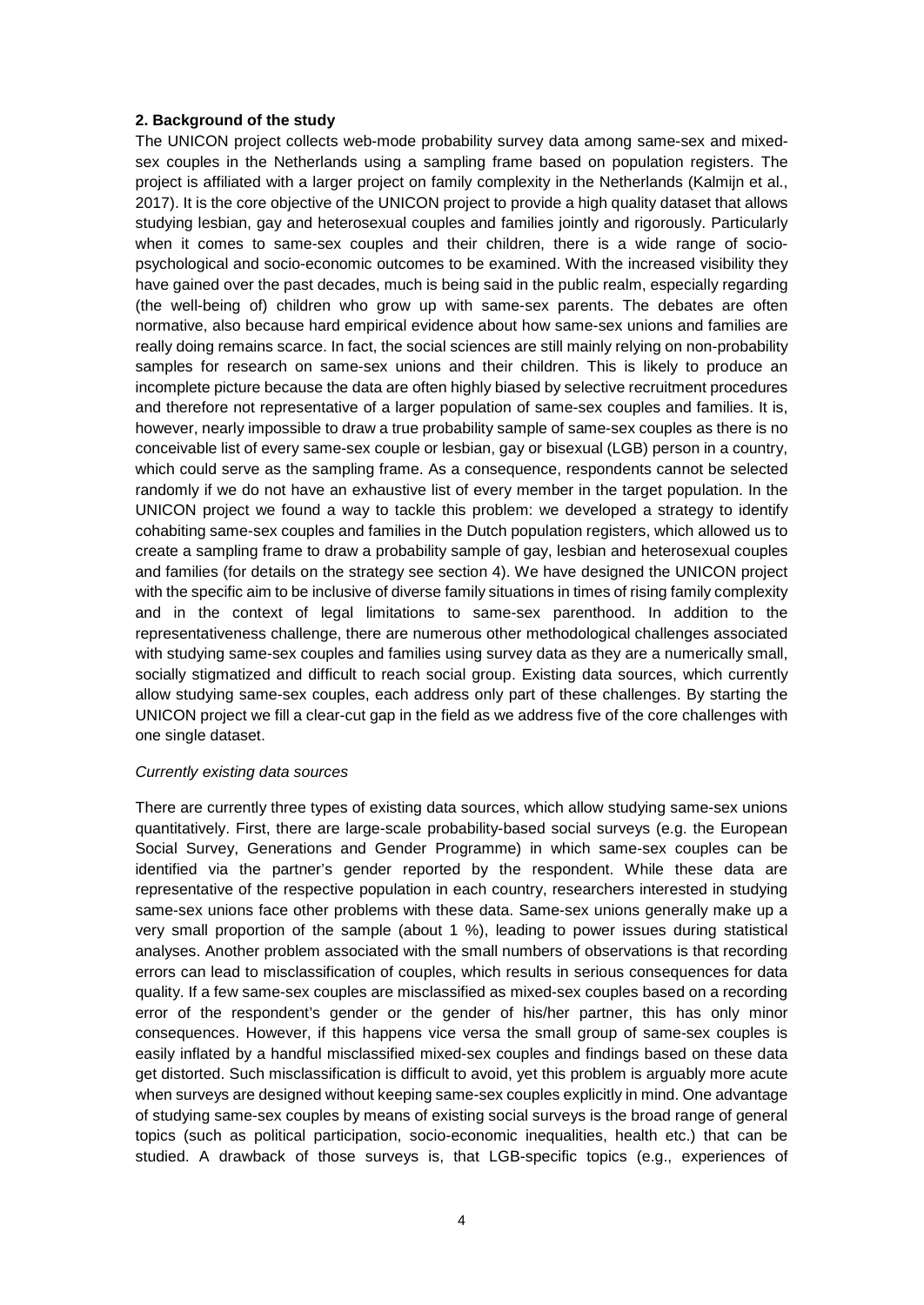discrimination, internalized homonegativity, etc.) tend not to be covered due to the focus on the heterosexual majority.

Second, there are studies based on population registers in Europe and census data in the US. The advantage of these data is that the entire population of officially registered couples (married or civil partnership) in a country is recorded rendering it possible to draw a probability sample or to conduct population studies. Representativeness is not an issue if the interest concerns registered unions, in particular. However, all couples who live together without being in an officially registered union are impossible to study this way. Given the fact that historically there has been, and still is, unequal access to legal union formation for same-sex couples (i.e., same-sex marriage and civil partnerships) across different countries, this is a blind spot. Even registered same-sex unions cannot always be identified reliably in census data as the questions recording the relationship are often designed with the heterosexual couple in mind and legal situations regarding union formation vary across states (e.g., Bates & DeMaio, 2013). An advantage of register data is that it contains the entire population of a country allowing to study rather large numbers of same-sex couples compared to social surveys. Moreover, as heterosexual couples are also included in the same dataset the union types can be studied comparatively. A disadvantage of these data, is the rather limited range of predominantly demographic variables, which can be too narrow for the broad interests of social scientists.

Third, as discussed above, there are non-probability surveys among same-sex couples and families. While they are not representative of larger populations of same-sex couples and families, they have the advantage that they tend to reach the target population well through referrals and self-selection of suitable respondents into the study. These non-probability surveys have often been conducted on a small scale, but more recently the large-scale non-probability EU LGBT survey by the European Union Agency for Fundamental Rights (2012) has changed this. The advantage of this type of surveys is that LGB-specific topics are covered in great detail. A disadvantage is that they do not include heterosexuals. This often leads to a situation where issues cannot be studied comparatively because a suitable comparison group is missing. Table 1 summarizes the most commonly faced challenges when studying same-sex couples and families with the different existing data sources.

|                                                    | Data sources                  |                                           |                                                   |                        |  |  |
|----------------------------------------------------|-------------------------------|-------------------------------------------|---------------------------------------------------|------------------------|--|--|
| <b>Challenges</b>                                  | Convenience<br>sample studies | Population<br>register/<br>census studies | <b>Existing large-</b><br>scale social<br>surveys | <b>UNICON</b><br>study |  |  |
| Purposeful inclusion;<br>identification            |                               | (X)                                       | Χ                                                 |                        |  |  |
| Representative of a larger<br>population           | X                             |                                           |                                                   |                        |  |  |
| Large number of<br>observations; statistical power | $(\checkmark)$                |                                           | X                                                 |                        |  |  |
| Heterosexual comparison<br>group                   | X                             |                                           |                                                   |                        |  |  |
| Range of substantive topics                        |                               | Χ                                         |                                                   |                        |  |  |

**Table 1.** Overview of survey data challenges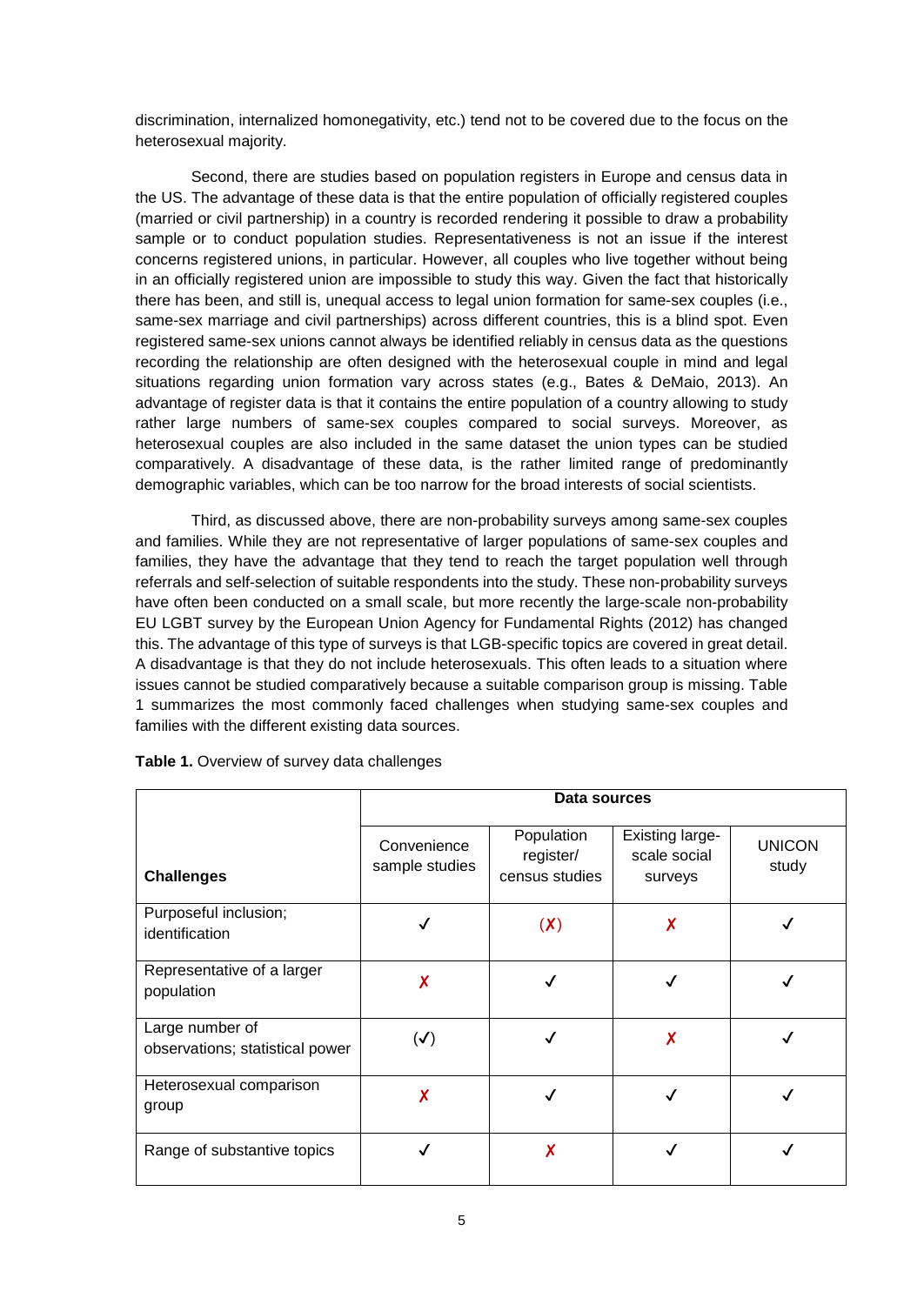Overall, it is apparent that there is a dire need for a carefully crafted dataset on samesex couples and families, which (1) purposefully includes same-sex couples in a sampling frame, (2) uses a probability sample, (3) oversamples same-sex couples to achieve a large number of observations, (4) includes a suitable comparison group of mixed-sex couples and which (5) covers a wide range of substantive topics. In answer to this need, we started the UNICON project. Substantively, the survey covers many life domains combining LGB-specific topics such as degrees of openness about partner of the same sex, identification with LGB community and internalized homonegativity with more general topics like social integration, civic participation, relationship quality, parental home and labor market integration (see section 3 for a full list of topics). While it is still not possible to study single LGB individuals this way, this is a crucial advancement for the study of partnered LGBs and their families.

#### *Linking knowledge sources together*

The UNICON data address another important theoretical gap by implementing and strengthening the relevance of the context regarding the well-being and the social differences between mixedsex and same-sex couples. The sampling design strongly builds upon an existing survey of the Dutch population, namely the Netherlands Longitudinal Life course Study (NELLS). The UNICON and NELLS are conducted in the same municipalities and, therefore, the NELLS can be linked as source of contextual data in the form of aggregated individual-level variables of attitudes and behaviors. If we look at same-sex couples and families as one of many existing non-traditional family forms, there is a large body of literature from family sociology that highlights the importance of the normative context (Kalmijn, 2009; Soons & Kalmijn, 2009; Verbakel, 2012). At the center of these findings lies the general notion, that deviance from widely shared social norms or values (i.e. regarding the traditional nuclear family) can have wide-reaching consequences for an individual's life. In line with this premise, the UNICON data allows for the exploration of how prevailing norms about homosexuality, gender roles and traditional family values affect the well-being, health, social integration and relationship quality of persons in samesex and mixed-sex couples, and their children. This is possible because the individual-level data can be linked to aggregated data about opinions and attitudes from the NELLS. The Netherlands is an interesting case to study this topic, as it has a general reputation of being very tolerant towards homosexuality, while empirically showing much variation and polarization (Buijs, Hekma, & Duyvendak, 2011; Hekma & Duyvendak, 2011; Huijnk, 2014; Keuzenkamp, 2010; Kuyper, 2016; Kuyper, Iedema, & Keuzenkamp, 2013). We argue that this has direct effects on whether or not same-sex couples and LGB-headed families can lead equally autonomous and satisfied lives as their heterosexual counterparts. Social psychology (which is the field most prominent in LGB studies so far) has been criticized in the past for failing to link micro-level inquiries to the "larger patterns of inequalities and asymmetric power relations that these individual-level patterns reflect" (Hollander & Howard, 2000, p. 338). By taking this contextual perspective and explicitly linking societal attitudes to well-being and social outcomes, we want to connect issues regarding same-sex couples and LGB-headed families to a larger discourse on inequality in other fields. The fact that all UNICON municipalities are also covered in the NELLS gives ample opportunities to combine the surveys in meaningful ways. The mixed-sex couples in the NELLS can serve as additional comparison group for the large numbers of samesex couples in the UNICON data. Moreover, we can perform checks to compare the representativeness of the UNICON data to that of the NELLS.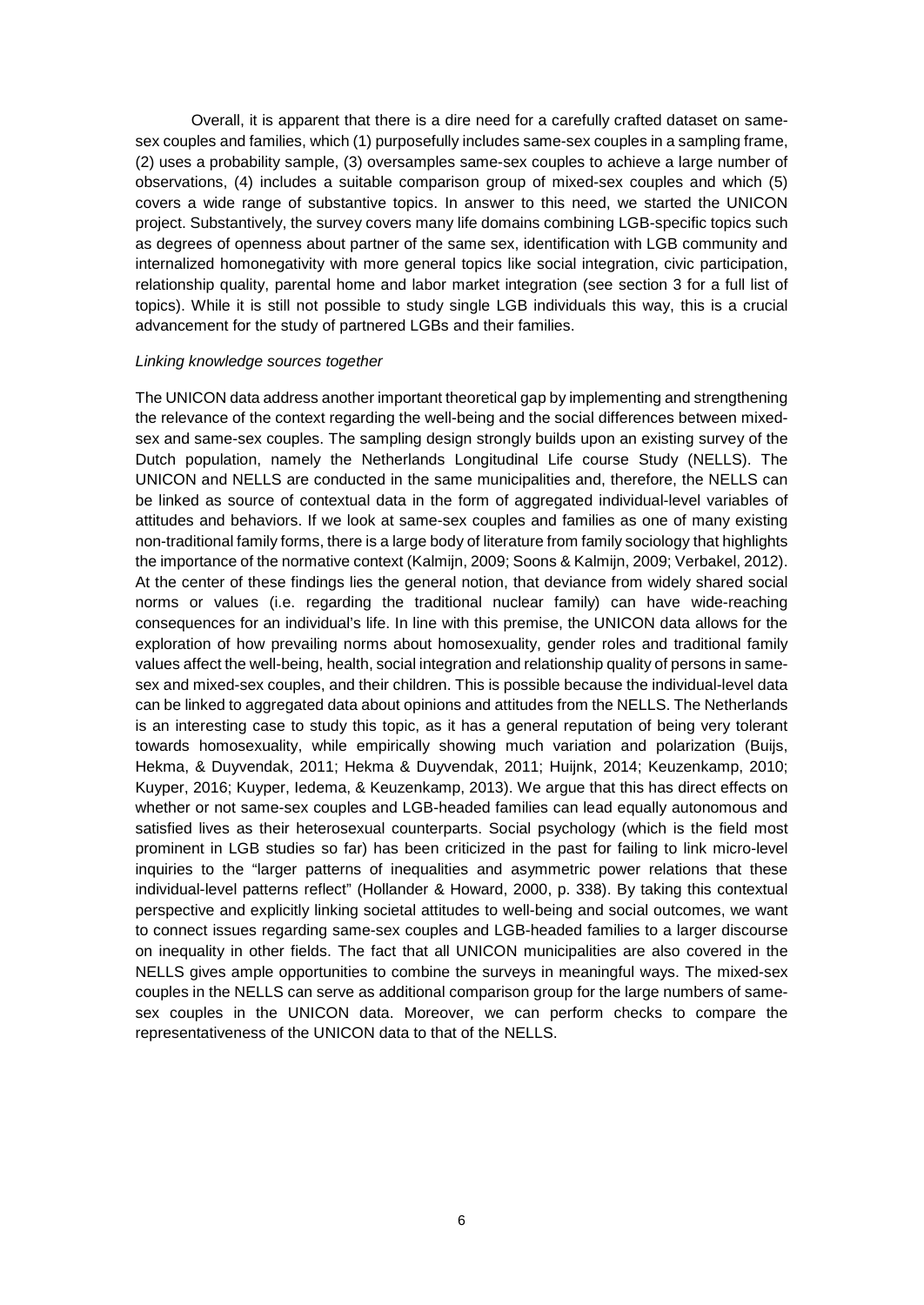#### **3. Substantive topics**

# **LIVING SITUATION**

Neighborhood cohesion Moving history (age 12 and 30) Leaving parental home (age, reasons, distance to parents) Geographic identification

### **CHILDREN**

Number of children Children's gender, birth year Born in which relationship (current, former) Biological parents Custody situation Child wish (for childless respondents) Child well-being for oldest child between 6 – 16 years Gender roles in children Gender and family values

# **SUBJECTIVE HEALTH AND WELL-BEING**

Self-rated health Psychosomatic health issues Social well-being/loneliness Victimization

# **HOME SITUATION AND PARTNER**

Marital status Relationship duration Relationship history Relationship values Relationship satisfaction Division of household labor **Conflict** Demographics partner (education, occupation, paid work)

# **SAME-SEX MODULE**

Openness about same-sex partner Experiences of discrimination Contact with LGB community Coming out Group identification Internalized homonegativity Expectation of discrimination

# **SOCIAL CONTACTS AND CIVIC PARTICIPATION**

Core network (max. 8 persons)

Type of relationship Gender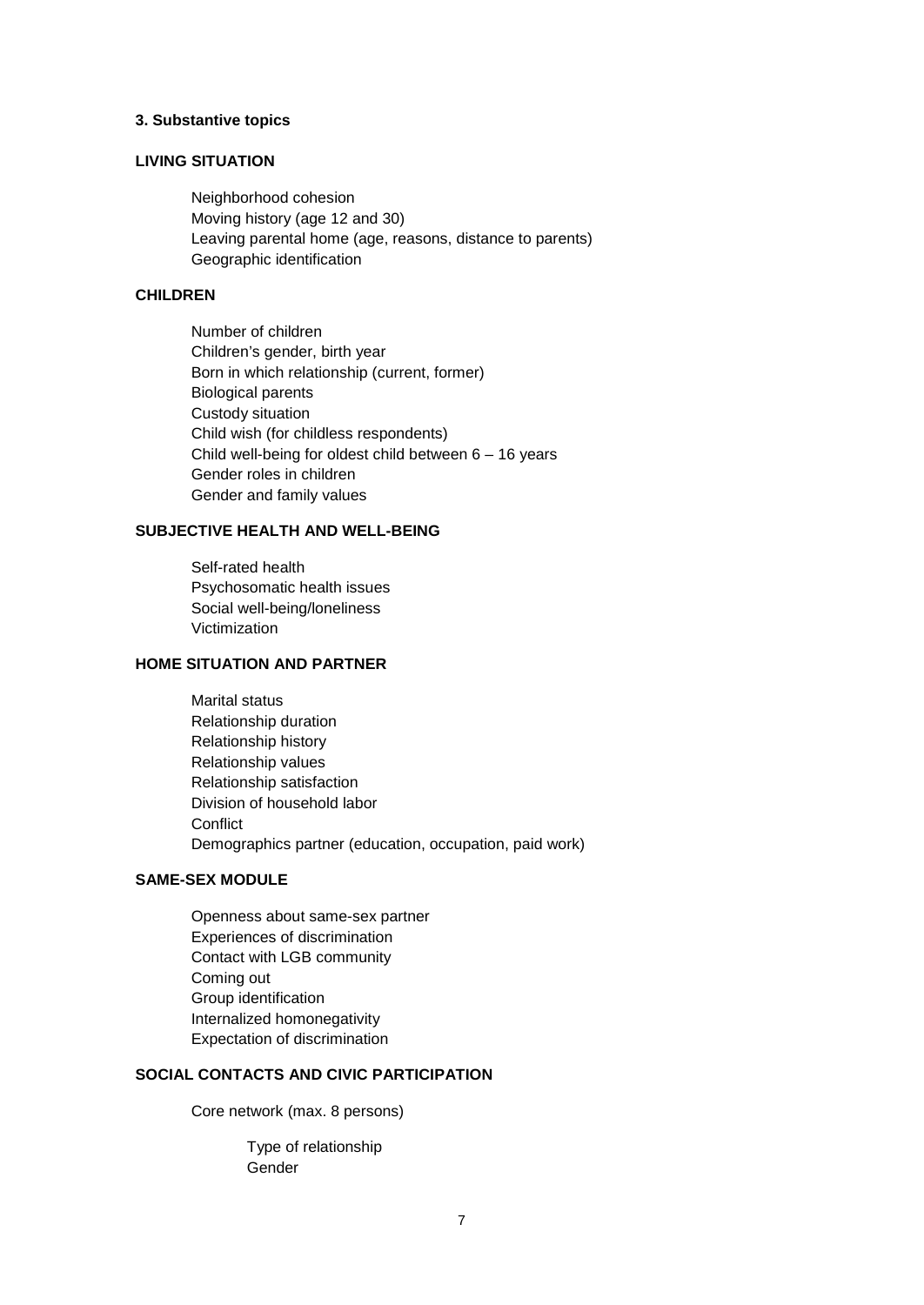Frequency of contact **Distance** Education Living/ family situation Sexual orientation

Network density

Interaction in private or public spaces Network diversity (sexual orientation) Lose ties interaction Organizational membership, volunteering Personal religiosity, church attendance Voting behavior, party preference Political efficacy Perceived discrimination Attitudes towards homosexuality

# **PARENTAL HOME**

Living situation age 12

Parental divorce Employment situation mother Education mother & father Religiosity and church attendance Alternative lifestyle practices Division of child rearing tasks

Current situation parents

Living situation parents Relationship quality with parents Frequency of contact Geographical distance **Conflict** 

# **EMPLOYMENT SITUATION**

Paid work Occupation (current or former) Type of contact Employment sector, company size Social capital Employment duration Experiences of discrimination Job satisfaction Reason for employment termination Labor income

# **DEMOGRAPHICS RESPONDENT**

Gender Birth year Highest completed education Educational field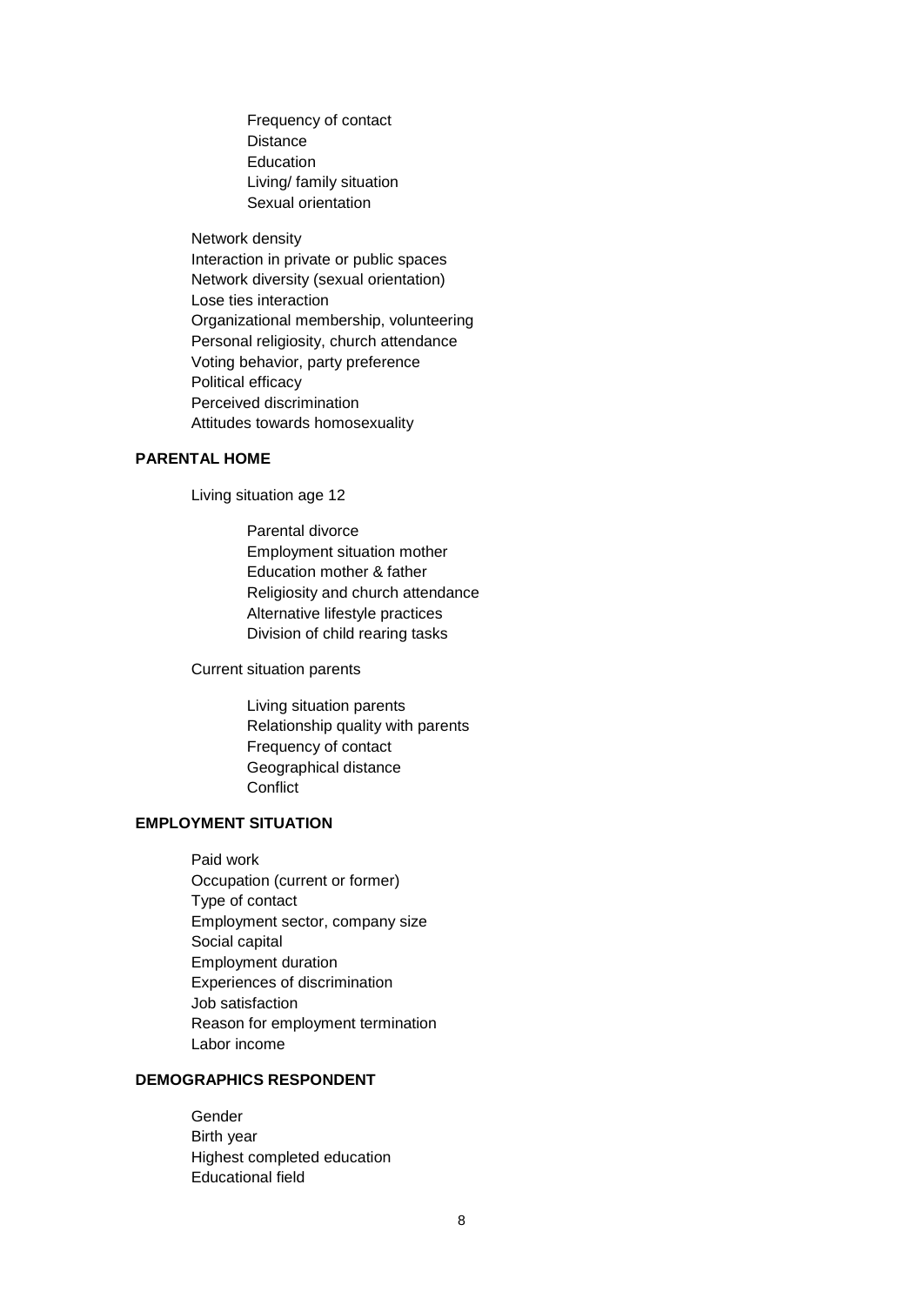# **4. Sample**

The sample was designed using a two-step approach. The first step was a selection of municipalities, which vary in their degree of urbanization and their geographical location. This selection was based on a previous study, namely the Netherlands Longitudinal Life course Study (NELLS). The motives to select the same municipalities as in the NELLS are twofold. First, samesex couples are oversampled in the UNICON and it is possible to compare individuals from the UNICON with individuals in mixed-sex relationships in the NELLS. This provides a larger heterosexual comparison group. Second, the NELLS has a rich selection of attitudinal variables which can be aggregated to the municipality level. These variables provide insight into the attitudes and values held in each municipality. In the selection of municipalities, three degrees of urbanization were considered ([1](#page-9-0) marginal, 2 moderate, and 3 strong)<sup>1</sup> and three geographical regions (North/East, West and South; for details see De Graaf, Kalmijn, Kraaykamp, & Monden, 2010). Initially, thirty-five municipalities were contacted. Of those, twenty-one municipalities cooperated. In order to fill empty cells in the grid in table 2, one additional municipality was selected into the sample. Overall, the response rate on the municipality level lies at 61%. The fieldwork has not succeeded in two municipalities (see section 5), which resulted in a realized sample of twenty municipalities.

|               | Degree of urbanization | Total              |    |    |  |  |  |
|---------------|------------------------|--------------------|----|----|--|--|--|
| <b>Region</b> | marginal               | moderate<br>strong |    |    |  |  |  |
| North/East    | 2                      | 3                  |    | 6  |  |  |  |
| West          |                        | 2                  | 6  | 9  |  |  |  |
| South         |                        |                    | 4  | 5  |  |  |  |
| Total         |                        | 5                  | 13 | 20 |  |  |  |

**Table 2.** Distribution of the realized sample of municipalities

In the second step, local authorities at the municipalities were requested to draw a random sample of households from the population registers. The aim was to not only capture officially registered unions such as married couples or officially registered partnerships but also unregistered cohabiting couples. Therefore, we aimed to approximate households, which are likely to be a cohabiting couple. The population from which the sample was drawn was defined by households where two persons between the age of 30 and 65 years live. Couple households then were approximated by ensuring that the two persons did not have a parent – child relationship with each other and were not each other's siblings. The age limit of  $30 - 65$  years was implemented to rid the sample of flat sharing student households. From this pool of households, three types of households were distinguished during the sampling procedure. In type 1 households, the two persons were a man and a woman. The presence or absence of children in the household was not an explicit criterion. The prevalence of children in heterosexual couples is high enough to expect a sufficient share of type 1 households with children without making it an explicit sampling criterion. In type 2 and type 3 households, the two persons were of the same sex. In type 2 households there were no children under the age of 18 living in the

<span id="page-9-0"></span><sup>1</sup> <sup>1</sup> The degrees of urbanization are based on the categorization used by Statistics Netherlands. In our measure we have collapsed 'not urban' and 'marginally urban' into one category and 'strong' and 'very strong'.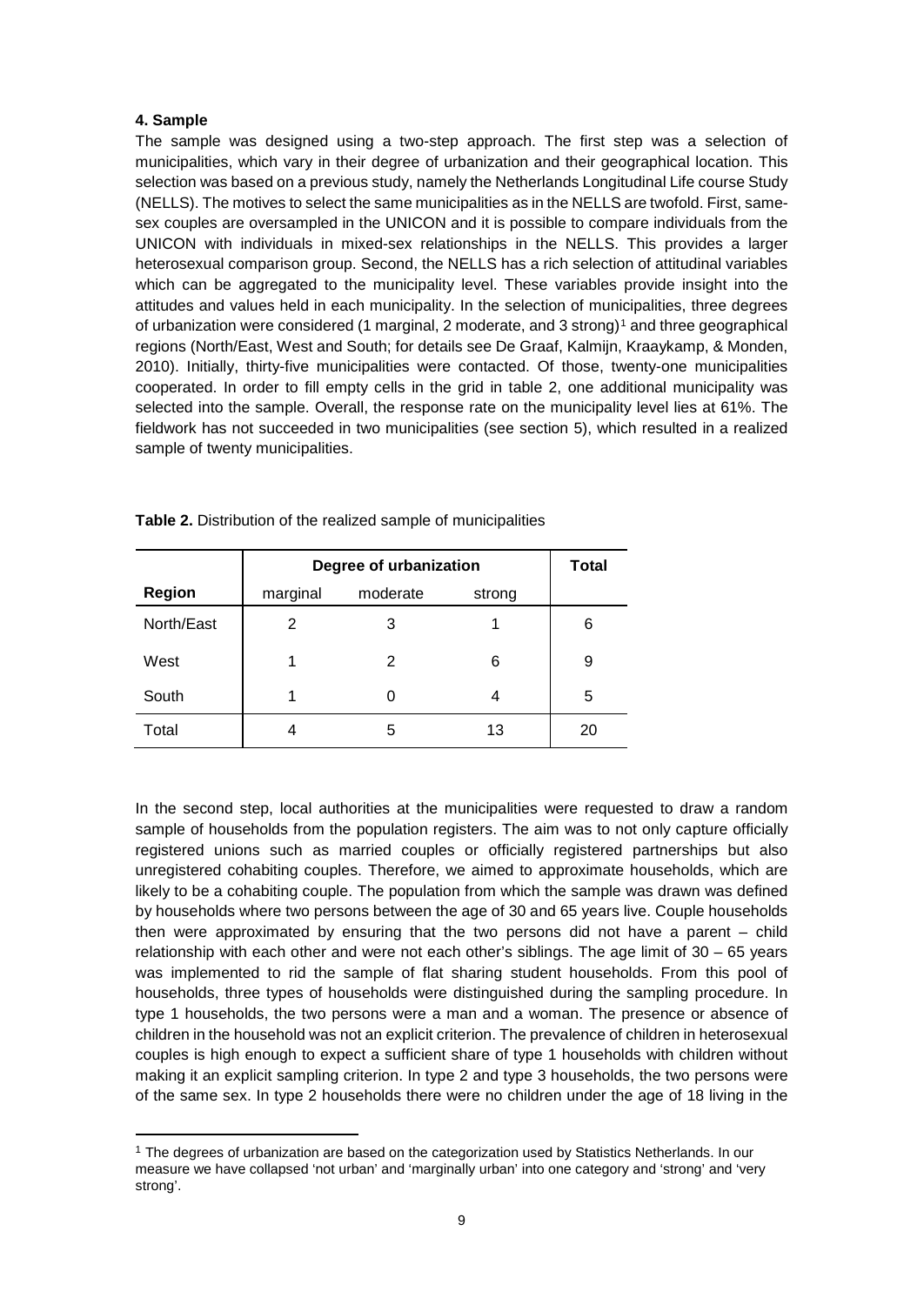household, whereas type 3 households required the presence of at least one child under the age of 18. The children did not have to be legally registered or biological children of the two selected persons. In order to ensure sufficient observations of type 2 and type 3 households, these households were oversampled so that together they made up about two-thirds of the sample. Within each municipality the sample had the following distribution: type1 mixed-sex couples with and without children (38%), type 2 same-sex couples without children (44%) and type 3 samesex couples with children (18%). The absolute number of respondents contacted was dependent on the degree of urbanization and size of the municipality.

The sampling frame was very accurate. Calculations based on the completed survey data show that the sampled household type corresponds to the observed households type in 90% of the completed questionnaires. Table 3 shows that 98.5% of the participating households which were sampled as mixed-sex couples turned out to be mixed-sex couples. For type 2 and type 3 households, the accuracy was at 78% and 92%, respectively. About 8% of type 2 households turned out to live with one or more children after all. While this high accuracy is certainly encouraging, it should be kept in mind that this can also indicate the possibility of selective response. As the survey has been promoted to be about diversity in living arrangements, this could have encouraged in particular response from multi-person households such as families. The group of non-respondents can differ from the respondents in this aspect. The calculations are based on 19 of the 20 municipalities. One municipality did not want to include the household type in the sample and could therefore not be included in this calculation.

| <b>Observed</b>                    | Mixed-sex with<br>and without kids | <b>Sampled</b><br>Same-sex<br>without kids | Same-sex with<br>kids |
|------------------------------------|------------------------------------|--------------------------------------------|-----------------------|
| Mixed-sex with<br>and without kids | 98.5%                              | 5.2%                                       | 4.2%                  |
| Same-sex<br>without kids           | 0.3%                               | 78.0%                                      | 2.1%                  |
| Same-sex with<br>kids              | 0.3%                               | 8.3%                                       | 92.3%                 |
| Single                             | 0.9%                               | 8.5%                                       | 1.4%                  |

**Table 3.** Accuracy of sampling strategy

Note: Single = respondent not partnered. Calculations based on N = 922 households in 19 municipalities.

#### **5. Field work**

The data was collected by a Dutch agency for market and social research called I&O research. I&O research is an experienced agency, which regularly collaborates with scientific and governmental partners. The contact with respondents was established by sending one letter (via post) to each household. Both partners were addressed by name both on the outside of the letter and in the letter head. The letter contained an invitation to take part in the web-based survey by entering a web address into the browser and by using individual codes to log in. Type 2 and 3 households received incentives. This entailed a pre-paid voucher for a popular Dutch online retailer worth €5. Depending on participation, households received up to three reminders in generous succession to each other per post. The fieldwork started in July 2016 and ended in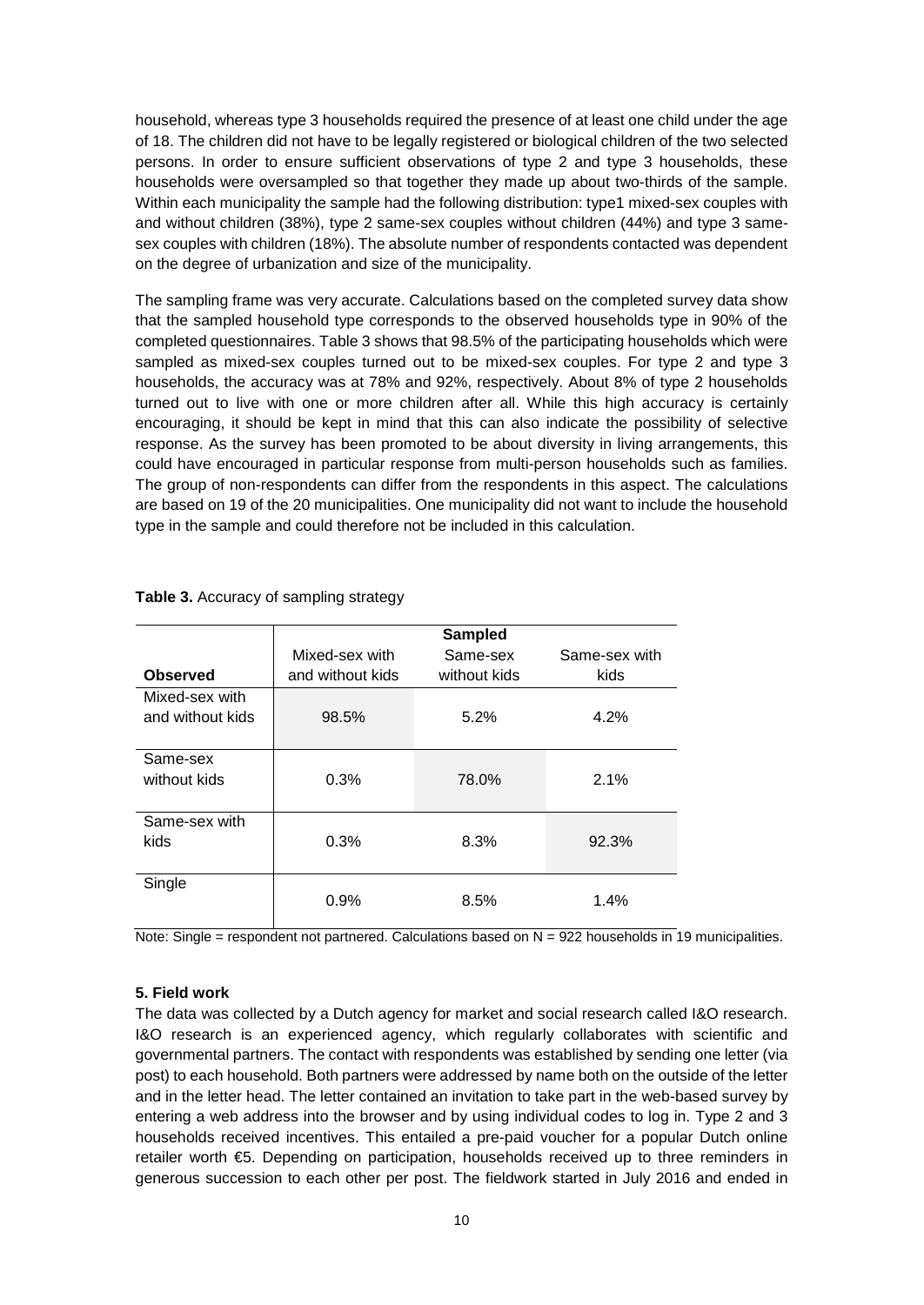December 2016. Due to practical reasons, the fieldwork for two municipalities begun in August 2016 (batch 2). The dates of the initial mailing (1<sup>st</sup> contact) and the reminders ( $2^{nd} - 4^{th}$  contact) can be found in table 4. During the first mailing for batch 1 a number of duplicate login codes were sent out. In order to correct the mistake, the invitation letter was sent out again by 24h delivery service with the correct login codes and a request to ignore the first letter. This correction letter arrived on the same day as the initial letter. Two municipalities have sent the invitations directly instead of providing the addresses to the research agency. In this case, the municipalities have distributed the invitation letters as attachment to a general letter sent by the municipality. There was little control from the side of the researchers to monitor the process. Moreover, it was not possible to follow up on participation by sending reminders in these two municipalities. As the response in these municipalities was exceptionally low (below 7%), they were excluded from the final dataset.

|         | <b>Contact</b>  | Week |    |    |    |    |    |    |
|---------|-----------------|------|----|----|----|----|----|----|
|         |                 | 29   | 31 | 33 | 34 | 35 | 38 | 42 |
| Batch 1 | 1 <sup>st</sup> |      |    |    |    |    |    |    |
|         | 2 <sup>nd</sup> |      |    |    |    |    |    |    |
|         | 3 <sub>rd</sub> |      |    |    |    |    |    |    |
|         | 4 <sup>th</sup> |      |    |    |    |    |    |    |
| Batch 2 | 1 <sup>st</sup> |      |    |    |    |    |    |    |
|         | 2 <sub>nd</sub> |      |    |    |    |    |    |    |
|         | 3 <sup>rd</sup> |      |    |    |    |    |    |    |
|         | 4 <sup>th</sup> |      |    |    |    |    |    |    |

**Table 4.** Mailing overview

#### **6. Response**

Our final sample consists of 1,435 individual cases in 935 households: 518 individuals in mixedsex couples and 855 individuals in same-sex couples, of which 269 with children. Table 5 shows the corresponding observations on the household level. A handful of respondents have indicated that they do not have a partner  $(N = 61)$  and one respondent has a missing value for household type because s/he dropped out from the survey before reporting the gender of the partner.

**Table 5.** Number of observations in the UNICON dataset per household type

|                    | Mixed-sex     | Same-sex     | Same-sex  | Single | Missing | All   |
|--------------------|---------------|--------------|-----------|--------|---------|-------|
|                    | with/out kids | without kids | with kids |        |         | cases |
| <b>Individuals</b> | 518           | 586          | 269       | 61     |         | 1.435 |
| <b>Households</b>  | 323           | 459          | 141       |        |         | 935   |

On the household-level, we have a response rate of 24.5%, which is a satisfactory result for a web-based survey in times of declining response rates and survey fatigue (Manfreda, Bosnjak, Berzelak, Haas, & Vehovar, 2008; Tse-Hua Shih & Fan, 2008). The Dutch government as well as many commercial actors survey the Dutch population extensively and frequently, which poses a challenge to response rates. In international comparison, the Netherlands have often been among the least responsive countries (e.g., Beullens, Matsuo, Loosveldt, & Vandenplas, 2014).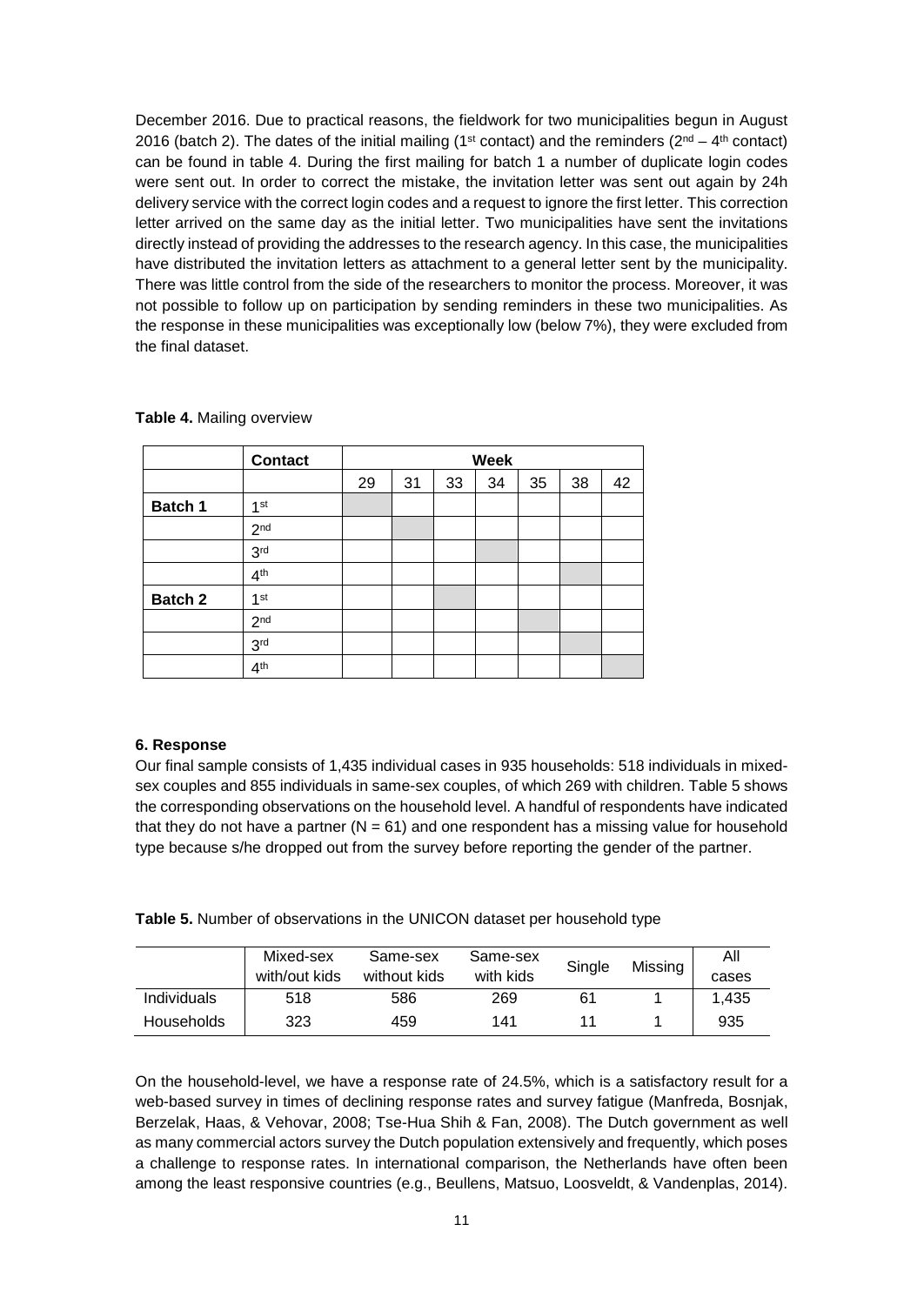Moreover, it is generally difficult to achieve high response rates when conducting selfadministered web-mode surveys (Manfreda et al., 2008). Against this background, we are satisfied with the fact that about a quarter of the initial sample participated.

To our knowledge, there are no other studies with a similar approach to studying samesex couples and families (address-based probability sample, postal contact, web-mode survey) to which we could compare the achieved response rate. The contact via mail has a number of advantages, such as conveying importance. Research shows that the response to web-based surveys is higher when respondents are approached via postal mail as opposed to contact initiation via e-mail (Millar & Dillman, 2011). There are however also challenges associated with this way of contacting respondents. Respondents have to make the switch from a letter to the web-based survey by typing in an address into the web browser and logging on with individualized codes. This extra hurdle can demotivate respondents or perhaps they simply forget about it because the letter is put down and forgotten about. We have implemented a prepaid incentive among same-sex households in order to convey the legitimacy of the survey and to increase the response. Overall, it is important to be aware that those who declined to participate might differ in relevant ways from those who did participate (e.g., Tourangeau & Yan, 2007), which can possibly make the sample less representative of the larger population. While this is a drawback to consider, the UNICON data currently constitutes a highly unique dataset in the field as it is the largest survey among same-sex parents in the Netherlands to date and the only such survey based on a probability sample.

|   |                            | All   | Mixed-sex     | Same-sex     | Same-sex  | $Un-$ |
|---|----------------------------|-------|---------------|--------------|-----------|-------|
|   |                            | cases | with/out kids | without kids | with kids | known |
| a | Sample of addresses        | 3.870 | 1,637         | 1.724        | 418       | 91    |
| b | Incomplete addresses       | 61    |               | 43           | 6         | 5     |
| C | Relevant sample base [a-b] | 3,809 | 1,630         | 1,681        | 412       | 86    |
| d | Not reached                |       | 3             | 2            |           |       |
| e | <b>Refusals</b>            | 2,867 | 1,304         | 1,220        | 270       | 73    |
|   | Total response [g+h]       | 935   | 323           | 459          | 141       | 12    |
| g | both persons responded     | 500   | 147           | 267          | 81        | 5     |
| h | one person responded       | 435   | 176           | 192          | 60        |       |
|   |                            |       |               |              |           |       |
|   | % reached $[e+f]/c$        | 99.82 | 99.82         | 99.88        | 99.76     | 98.84 |
|   | % cooperation f/[e+f]      | 24.59 | 19.85         | 27.34        | 34.31     | 14.12 |
| k | % overall response [f/c]   | 24.55 | 19.82         | 27.31        | 34.22     | 13.95 |

**Table 6.** Overview of response by sampled household type

Note: The category 'unknown' contains cases where the municipality did not provide the household type in the sample of addresses.

It was expected that the response rate would be higher among same-sex couples than among mixed-sex couples. The topic of diversity in living and family arrangements may encourage those who consider themselves to live in a non-traditional couple or family to participate. The differences in response among the three household types confirms this (see table 6). We observe a higher response among same-sex couples with children (34%) and without children (27%) compared to mixed-sex couples (20%). These differences can be observed in all three geographical regions. In municipalities of moderate urbanization, same-sex couples had a slightly lower response than mixed-sex couples. In all other municipalities, samesex couples participated more often. This is in line with another Dutch study among lesbian and heterosexual parents in the Netherlands, which uses a wide range of non-probability recruitment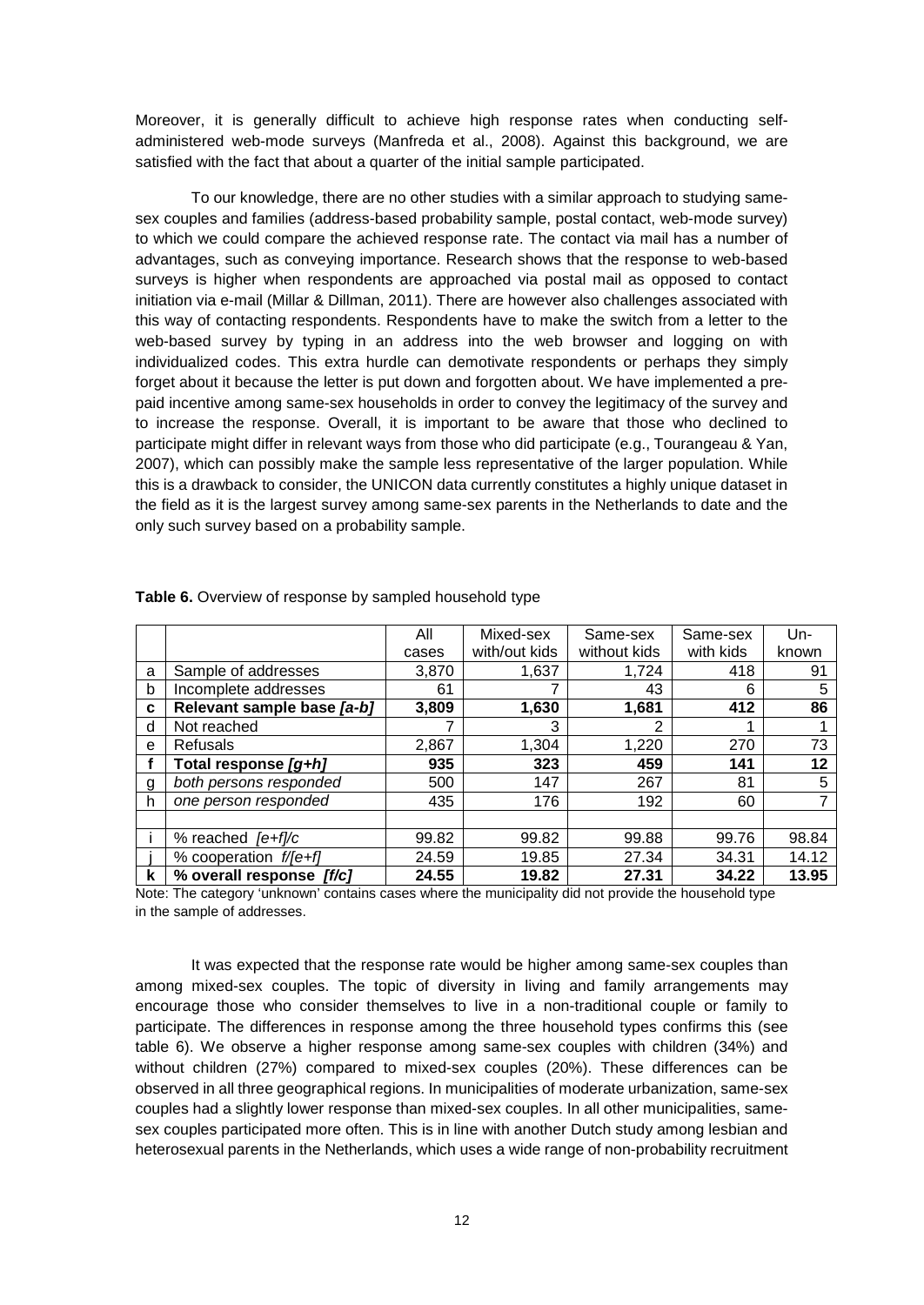strategies, and also observed a higher response among lesbian families compared to heterosexual families (Bos, 2004).

The overall participation was highest in the North/East (27%), followed by the West (23%) and the South (21%). The response was also higher among older participants. Among the 30 to 35 year olds 20% took part compared to 33% of the 60 to 65 year olds. By design, it was possible for both partners in the household to each respond to an individual survey. The participation of both partners was encouraged but it was not a hard requirement. In 58% of samesex households both partners replied and in 46% of the mixed-sex households (see table 6). There are 83 respondents who began filling in the survey but did not complete it entirely. Their partial responses are included in the dataset since they all completed more than half of the survey.

#### **7. Representativeness and weights**

The sample was stratified by region and degree of urbanization. Since the original sample sizes varied from municipality to municipality and response rates were also not the same across municipality, we constructed weights to make the sample nationally representative. To do so, we first obtained the population of couples in each combination of region and urbanization separately for the three types of couples (mixed-sex with and without kids, same-sex without kids, same-sex with kids). We are grateful to Ruben van Gaalen from Statistics Netherlands for providing these population numbers to us (see table 7). We then divided population proportions within couple types to sample proportions within types to make the weights. The variable weight3 should be used if one wants to have a nationally representative view of each of the three couple types. In many cases, one could be interested in the population of same-sex couples regardless of parent status, for instance, when comparing networks of same-sex couples and opposite sex couples (with or without kids). Same-sex parents were oversampled, however. In the population of same-sex couples, the proportion of parents is .12, in the data, the proportion of parents is .30. We therefore constructed a weight to correct for this. The variable weight2 weights down the same-sex parents and also applies the region/urbanization weight. For opposite sex couples, weight2 and weight3 are equal. To make the weights possible and not too extreme, we collapsed the urbanization degrees further by combining marginal and moderate, as is also shown in table 8. The weights can be used in combination with each other. Other sources of error remain such as selective response on the individual level, which may lead to systematic under- or overrepresentation of individuals with certain characteristics. As we do not have any information on the non-respondents, it is difficult to evaluate to which degree we are dealing with selective response bias. One option to address this issue is a systematic comparison with the sample of the NELLS, which we will explore in a more detailed research report which will be made available to users via [http://www.unionsincontext.nl](http://www.unionsincontext.nl/)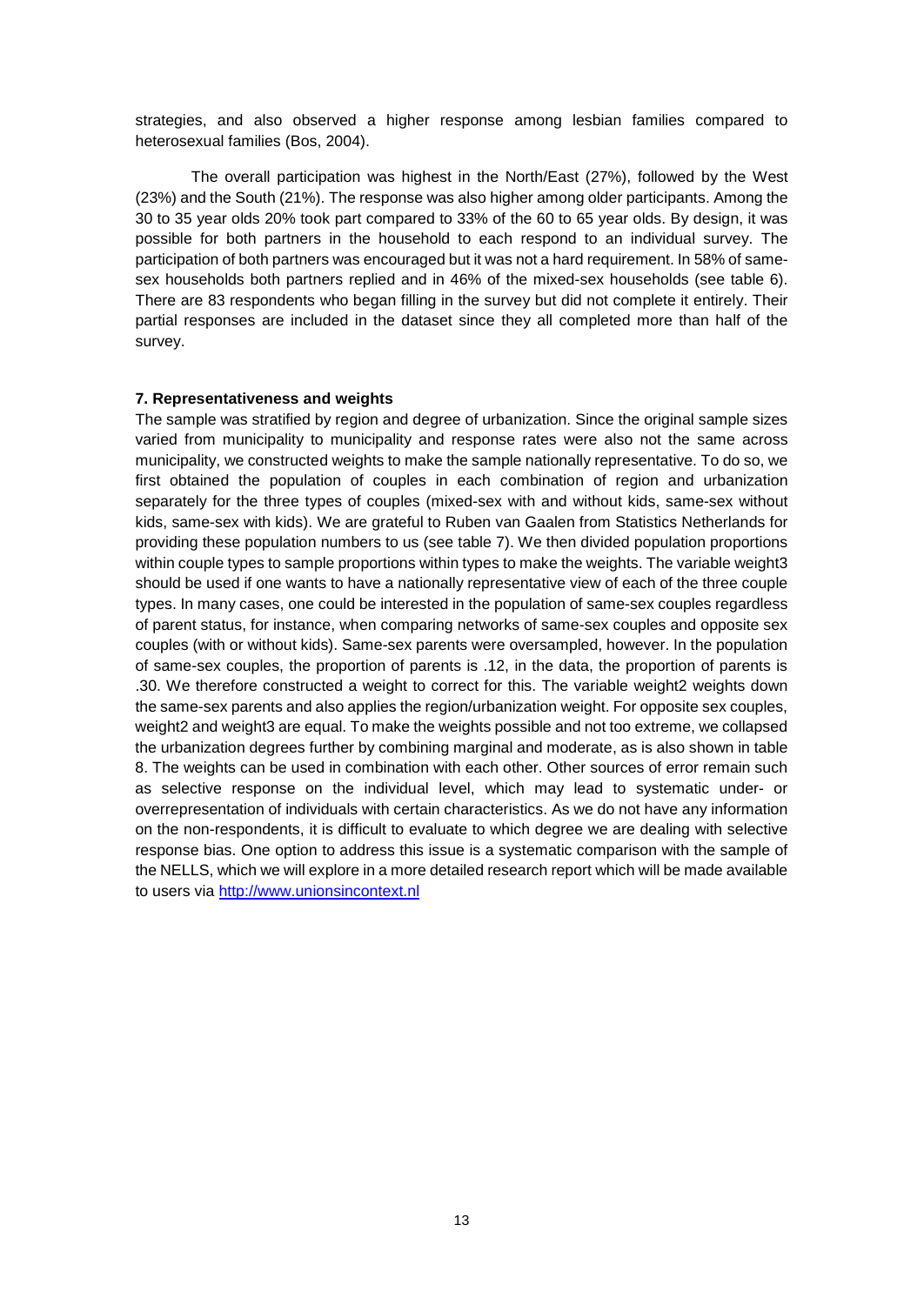**Table 7.** Population of couples per region and degree of urbanization

| Degree of urbanization |                                         |         |           |           |  |  |  |  |
|------------------------|-----------------------------------------|---------|-----------|-----------|--|--|--|--|
|                        | Marginal<br>Moderate<br>Strong<br>Total |         |           |           |  |  |  |  |
| Region                 |                                         |         |           |           |  |  |  |  |
| North/East             | 899,502                                 | 341,976 | 488.050   | 1,729,528 |  |  |  |  |
| West                   | 398,850                                 | 379,154 | 1,676,150 | 2,454,154 |  |  |  |  |
| South                  | 441,242                                 | 277,358 | 485,414   | 1,204,014 |  |  |  |  |
| Total                  | 1,739,594                               | 998,488 | 2,649,614 | 5,387,696 |  |  |  |  |

| b) Same-sex couples without kids |                                         |       |        |        |  |  |  |  |
|----------------------------------|-----------------------------------------|-------|--------|--------|--|--|--|--|
| Degree of urbanization           |                                         |       |        |        |  |  |  |  |
|                                  | Marginal<br>Moderate<br>Strong<br>Total |       |        |        |  |  |  |  |
| Region                           |                                         |       |        |        |  |  |  |  |
| North/East                       | 6,606                                   | 3,010 | 8.944  | 18,560 |  |  |  |  |
| West                             | 3,246                                   | 3,032 | 37,060 | 43,338 |  |  |  |  |
| South                            | 3,182                                   | 2,650 | 7,916  | 13,748 |  |  |  |  |
| Total                            | 13,034                                  | 8,692 | 53,920 | 75,646 |  |  |  |  |

# *c) Same-sex couples with kids*

| Degree of urbanization |                                                              |          |        |        |  |  |  |
|------------------------|--------------------------------------------------------------|----------|--------|--------|--|--|--|
|                        | Marginal                                                     | Moderate | Strong | Total  |  |  |  |
| Region                 |                                                              |          |        |        |  |  |  |
| North/East             | 1,054                                                        | 506      | 1,496  | 3,056  |  |  |  |
| West                   | 460                                                          | 618      | 4,506  | 5,584  |  |  |  |
| South                  | 526                                                          | 418      | 1,086  | 2,030  |  |  |  |
| Total                  | 2,040                                                        | 1.542    | 7,088  | 10,670 |  |  |  |
|                        | Course: Ctatistics Notberlande, Ago limit 20<br>$CE$ $10000$ |          |        |        |  |  |  |

Source: Statistics Netherlands. Age limit 30 – 65 years.

**Table 8.** Population of same-sex couples with and without kids per region and degree of urbanization

*a) Same-sex couples with children under the age of 18*

|               | Degree of urbanization |        |        |
|---------------|------------------------|--------|--------|
| <b>Region</b> | Marginal/ moderate     | Strong | Total  |
| North/East    | 9,616                  | 8.944  | 18,560 |
| West          | 6,278                  | 37,060 | 43,338 |
| South         | 5,832                  | 7.916  | 13,748 |
| Total         | 21,726                 | 53,920 | 75,646 |

|  |  |  |  |  |  | b) Same-sex couples without children under the age of 18 |  |
|--|--|--|--|--|--|----------------------------------------------------------|--|
|--|--|--|--|--|--|----------------------------------------------------------|--|

| Degree of urbanization |                    |        |        |
|------------------------|--------------------|--------|--------|
| Region                 | Marginal/ moderate | Strong | Total  |
| North/East             | 1,560              | 1,496  | 3,056  |
| West                   | 1,078              | 4,506  | 5,584  |
| South                  | 944                | 1,086  | 2,030  |
| Total                  | 3,582              | 7,088  | 10,670 |
|                        |                    |        |        |

Source: Statistics Netherlands. Age limit 30 – 65 years.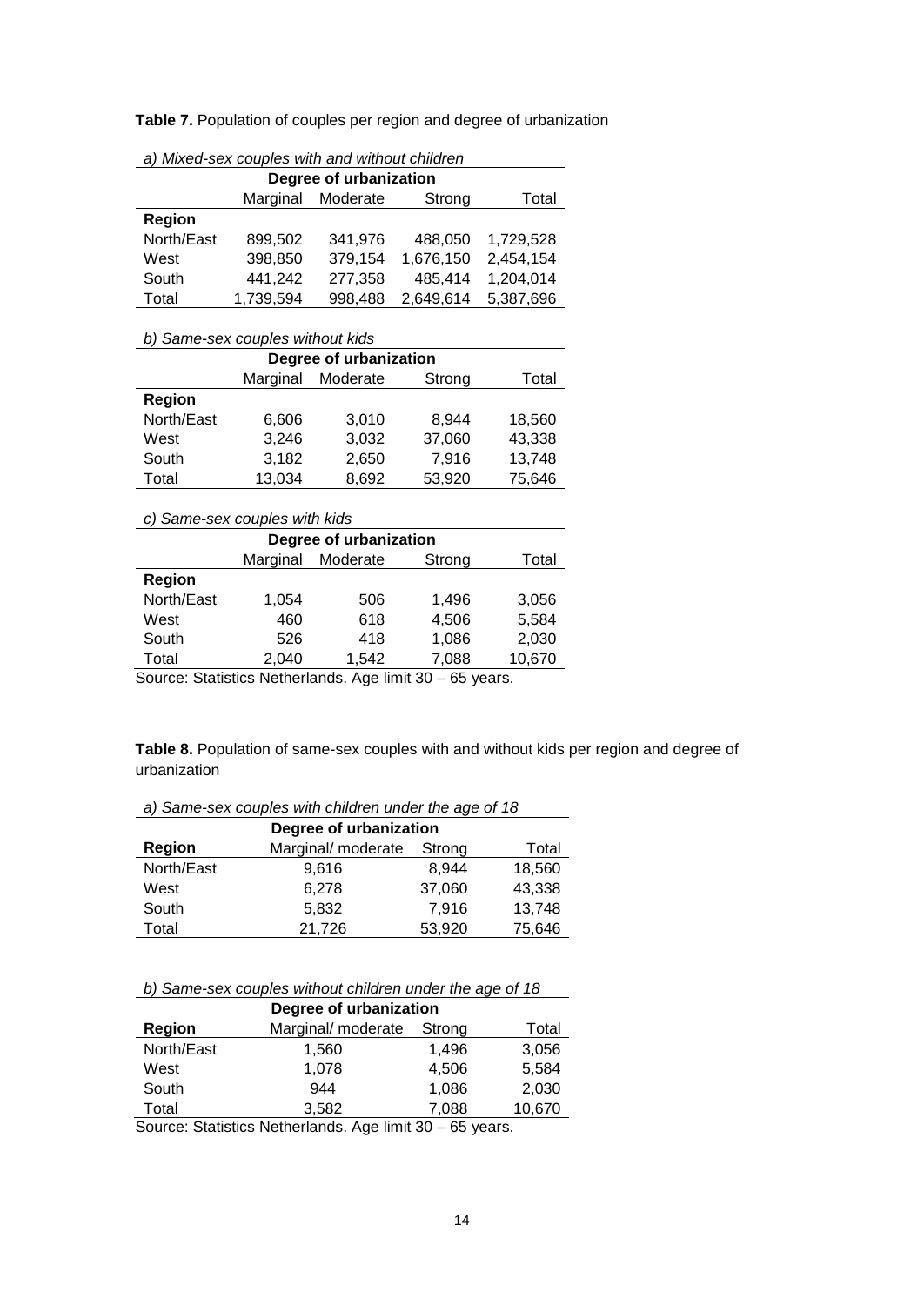# **8. Constructed and administrative variables**

Some variables were created to convey administrative information or they were constructed based on variables which have been excluded from the public file due to privacy reasons (e.g. variables containing names). Dichotomous variables with the answer categories yes and no were recoded into 0 'no' and 1 'yes' in the entire dataset for reasons of consistency. All constructed variables are explained here:

| name                 | Name of the dataset                                                           |
|----------------------|-------------------------------------------------------------------------------|
| edition              | Edition of the dataset                                                        |
| prodate              | Production date dataset                                                       |
| id hh                | Unique household identifier                                                   |
| hhtype_sampled       | Household type as sampled                                                     |
| hhtype_survey        | Household type as observed                                                    |
| hhtype_survey2       | Households type as observed, detailed including gender and children           |
| hhtype_survey_bin    | Households type as observed, binary (same-sex or mixed-sex)                   |
| region               | Geographical region                                                           |
| urbanization         | Degree of urbanization                                                        |
| weight2              | Weight for two subgroups (same-sex parents vs. same-sex no kids)              |
| weight3              | Weight for three subgroups (3 households types)                               |
| corenetw             | Size of core network based on names that were mentioned                       |
| chidhm               | Chil/dren living in household (binary, based on names that were<br>mentioned) |
| child*_age           | Age children (survey year minus birth year)                                   |
| contact1             | Initial letter to participate received                                        |
| contact2             | First reminder received                                                       |
| contact <sub>3</sub> | Second reminder received                                                      |
| contact4             | Third reminder received                                                       |
| batch                | Mailing batch                                                                 |
| response             | Response on household level (participation of one or both partners)           |
| incentive            | Household received incentive during first contact                             |
|                      |                                                                               |

# **9. Contextual variables**

We enriched the individual-level UNICON data with aggregated contextual data from the Netherlands Longitudinal Life course Study (NELLS) wave 1 in 2009. All contextual variables that were created from aggregated individual-level data in the NELLS are marked by the prescript nells<sup>\*</sup> in the variable names. In the design of the NELLS respondents with non-Western ethnic background were oversampled, specifically persons with a Turkish and Moroccan ethnic background. In order for UNICON users to be able to account for this, the contextual variables have been constructed separately for the population with non-Western and Dutch ethnic origin. The group of non-Westerners in the NELLS is predominantly made up of respondents with Turkish and Moroccan ethnic origin (91%) and a few respondents with ethnic origins from other non-Western countries (9%). We included a variable, which indicates the share of the non-Western population per municipality (nells\_nonwest). This variable allows the end user to weight the aggregated attitudinal variables with the share of the non-Western population in each municipality.

Prior to aggregating the individual-level data from NELLS, the items were recoded in such a way that a higher score indicates liberal attitudes or progressive behaviors, as opposed to conservative attitudes and behaviors. There are two ways in which the variables have been aggregated. On group of variables is created by taking the average score on the individual-level variable per municipality (marked by  $*$  avg in the variable name). The other group of variables is obtained by calculating the proportion of people who gave a certain answer, e.g. the proportion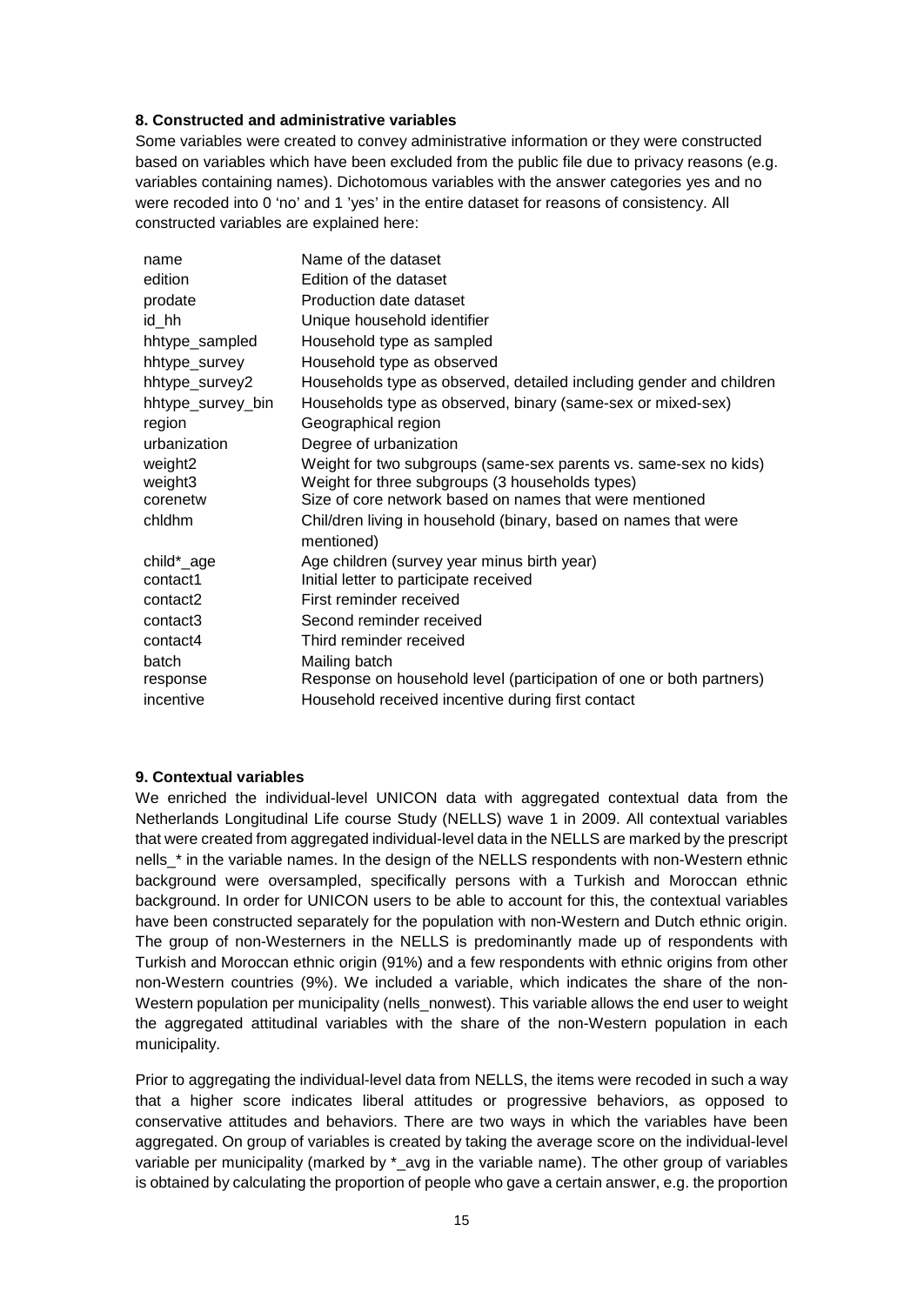of people who answered that homosexuality is never wrong. These variables are marked by \*\_prp in the variable name. Each variable contains the original variable name as it can be found in the NELLS so that users can refer to the NELLS codebook for more information on all variables (De Graaf et al., 2010). Table 9 gives an overview of the variable names and their meaning. For more details on the construction of the contextual variables consult the syntax provided alongside the UNICON data.

| Table 9. Overview of variables originating from NELLS. |
|--------------------------------------------------------|
|--------------------------------------------------------|

| <b>Description</b>                                       | (Marker in) variable name |
|----------------------------------------------------------|---------------------------|
| Average score on individual-level variable per           | nells_nl_avg_*            |
| municipality for population of Dutch ethnic origin       |                           |
| Average score on individual-level variable variables per | nells_nw_avg_*            |
| municipality for population of non-Western ethnic origin |                           |
| Proportion of Dutch population within a municipality who | nells_nl_prp*             |
| chose the respective answer category                     |                           |
| Proportion of non-Western population within a            | nells_nw_prp*             |
| municipality who chose the respective answer category    |                           |
| Percentage of non-Western population per municipality    | nells nonwest             |
|                                                          |                           |

# **10. Open-ended questions**

The number of open-ended questions in this survey was kept to a minimum. Some questions offered the options to provide an explanation when selecting the answer category "other". For reasons of privacy and practicality the original answers to open-ended questions are not included in the public release data. If you are interested in using the original answers to open-ended questions, please contact the PIs.

# **11. Known errors**

V3.8 – V3.11: Only respondents with a child between the ages of 6 and 16 were supposed to get these questions. Every person with a child (regardless of age) got them. This error was corrected on July 26. All respondents who do not have a child between 6 and 16 years and answered before July 27 were assigned missing values for  $V3.8 - V3.10$  (concerns N = 35 individuals). The answers to V3.11a – V3.11g were left in the data as the items are general statements and do not directly refer to the child between 6 and 16 years.

V7.6: Respondents who indicated that they did not know their father in V7.5 were erroneously asked this question. This was not detected during fieldwork. The respondents who did not know their father (V7.5 = j) were recoded into missing on V7.7 (concerns  $N = 7$  individuals).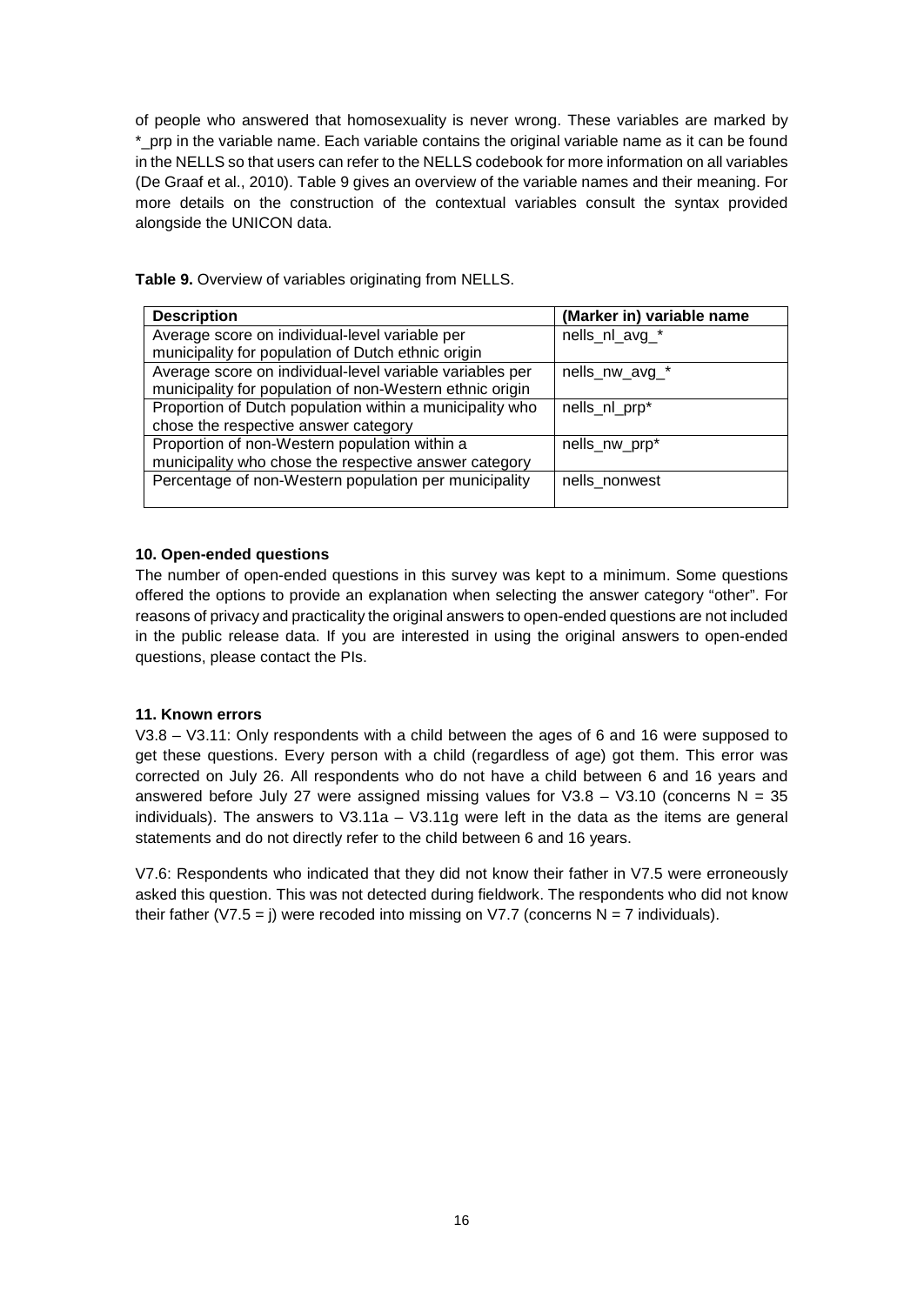#### **12. References**

- Bates, N., & DeMaio, T. J. (2013). Measuring Same-Sex Relationships. *Contexts*, *12*(1), 66– 69. https://doi.org/10.1177/1536504213476251
- Beullens, K., Matsuo, H., Loosveldt, G., & Vandenplas, C. (2014). *Quality report for the European Social Survey, Round 6*. London: European Social Survey ERIC.
- Bos, H. M. W. (2004). *Parenting in Lesbian Families*. Amsterdam: Amsterdam University Press.
- Buijs, L., Hekma, G., & Duyvendak, J. W. (2011). "As long as they keep away from me": The paradox of antigay violence in a gay-friendly country. *Sexualities*, *14*(6), 632–652. https://doi.org/10.1177/1363460711422304
- De Graaf, P. M., Kalmijn, M., Kraaykamp, G., & Monden, C. W. S. (2010). *Design and content of the NEtherlands Longitudinal Lifecourse Study (NELLS)*. Netherlands: Tilburg University & Radboud University Nijmegen.
- Hekma, G., & Duyvendak, J. W. (2011). The Netherlands: depoliticization of homosexuality and homosexualization of politics. *The Lesbian and Gay Movement and the State: Comparative Insights into a Transformed relationship.Farnham: Ashgate*, 103–118.
- Hollander, J. A., & Howard, J. A. (2000). Social Psychological Theories on Social Inequalities. *Social Psychology Quarterly*, *63*(4), 338–351. https://doi.org/10.2307/2695844
- Huijnk, W. (2014). *Acceptance of homosexuality by ethnic and religious groups in the Netherlands*. Den Haag: Sociaal en Cultureel Planbureau.
- Kalmijn, M. (2009). Country differences in the effects of divorce on well-being: The role of norms, support, and selectivity. *European Sociological Review*, *26*(4), 475–490.
- Kalmijn, M., Ivanova, K., Van Gaalen, R., De Leeuw, S., Van Houdt, K., & Van Spijker, F. (2017). *A multi-actor survey of adult children in the Netherlands: Codebook of the OKiN survey.* Amsterdam/The Hague: University of Amsterdam/Statistics Netherlands.
- Keuzenkamp, S. (2010). *Steeds gewoner, nooit gewoon acceptatie van homoseksualiteit in Nederland*. Den Haag: Sociaal en Cultureel Planbureau.
- Kuyper, L. (2016). *LHBT-monitor 2016: opvattingen over en ervaringen van lesbische, homoseksuele, biseksuele en transgender personen*. Den Haag: Sociaal en Cultureel Planbureau.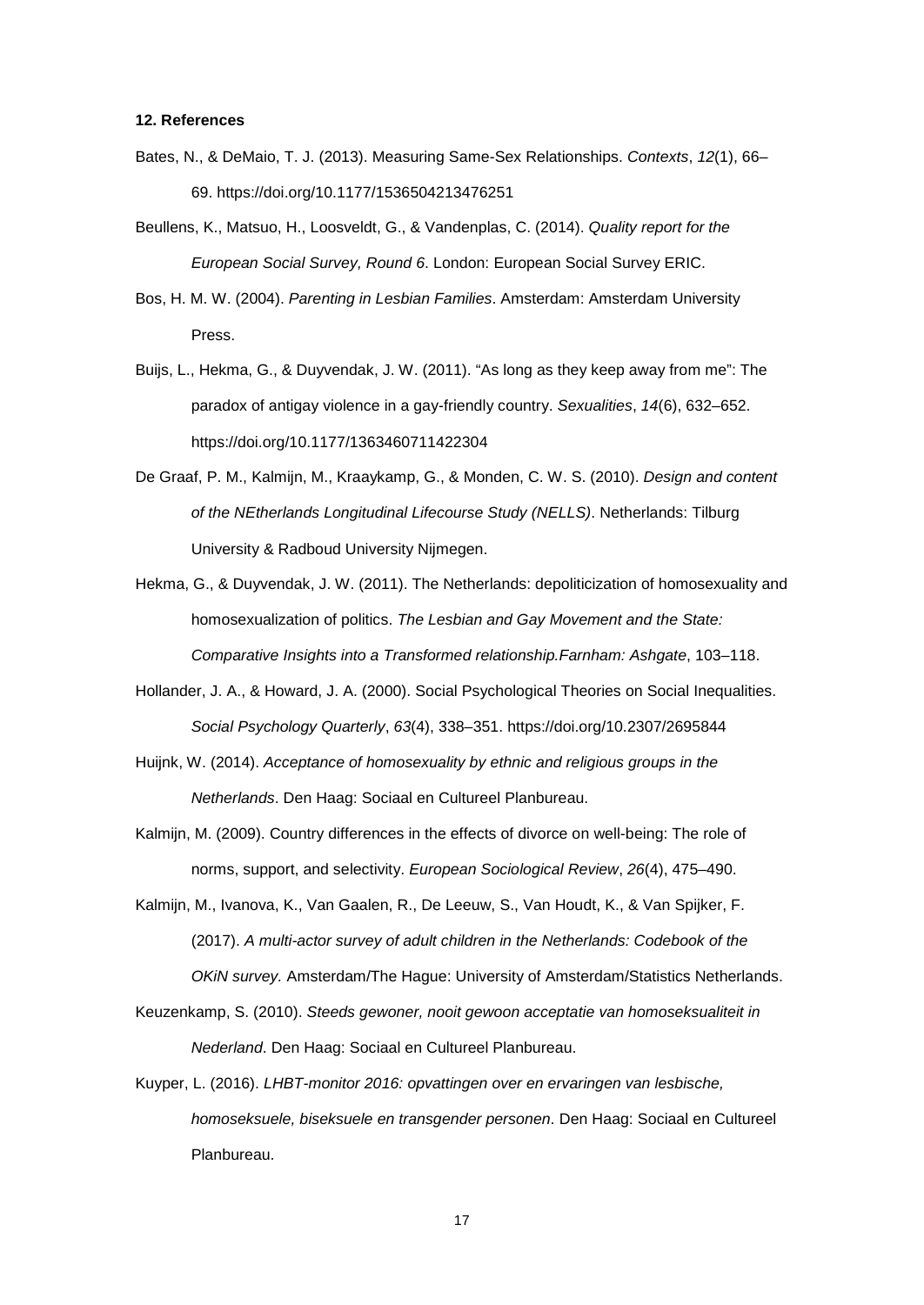- Kuyper, L., Iedema, J., & Keuzenkamp, S. (2013). *Towards tolerance. Exploring changes and explaining differences in attitudes towards homosexuality in Europe*. Sociaal en Cultureel Planbureau.
- Manfreda, K. L., Bosnjak, M., Berzelak, J., Haas, I., & Vehovar, V. (2008). Web surveys versus other survey modes: A meta-analysis comparing response rates. *International Journal of Market Research*, *50*(1), 79–104.
- Millar, M. M., & Dillman, D. A. (2011). Improving Response to Web and Mixed-mode Surveys. *Public Opinion Quarterly*, *75*(2), 249–269.
- Soons, J. P., & Kalmijn, M. (2009). Is marriage more than cohabitation? Well-being differences in 30 European countries. *Journal of Marriage and Family*, *71*(5), 1141–1157.
- Tourangeau, R., & Yan, T. (2007). Sensitive questions in surveys. *Psychological Bulletin*, *133*(5), 859–883.
- Tse-Hua Shih, T. H., & Fan, X. (2008). Comparing Response Rates from Web and Mail Surveys: A Meta-Analysis. *Field Methods*, *20*(3), 249–271.
- Verbakel, E. (2012). Subjective Well-Being by Partnership Status and Its Dependence on the Normative Climate. *European Journal of Population / Revue Européenne de Démographie*, *28*(2), 205–232. https://doi.org/10.1007/s10680-012-9257-2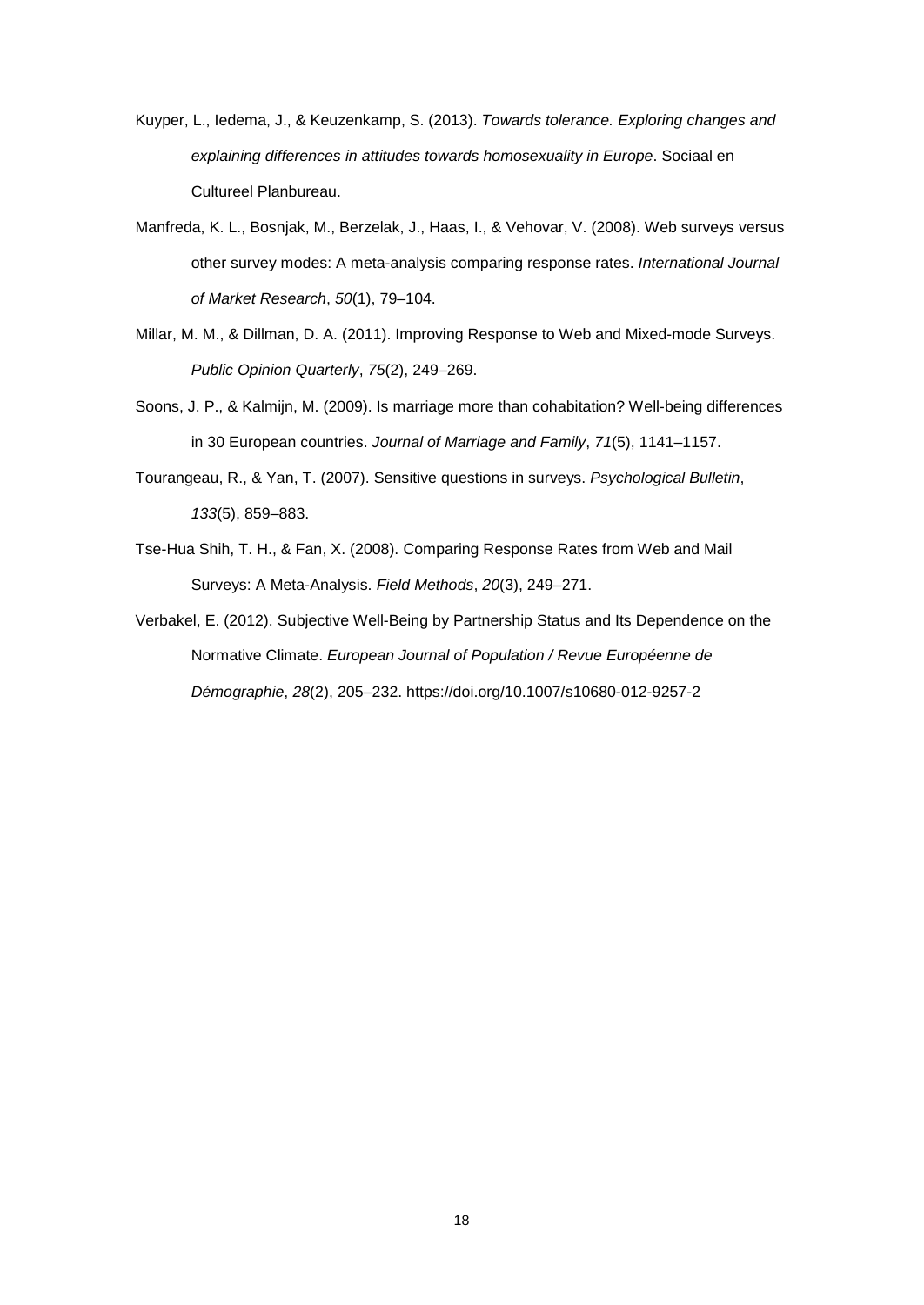# **13. List of variables (English)**

| Variable name      | Label                                                                            |
|--------------------|----------------------------------------------------------------------------------|
| name               | Title of dataset                                                                 |
| edition            | Edition                                                                          |
| prodate            | Production date                                                                  |
| id_hh              | Household ID                                                                     |
| id                 | Respondent ID                                                                    |
| hhtype_sampled     | Household type as sampled                                                        |
| hhtype_survey      | Household type as reported                                                       |
| hhtype_survey2     | Household type as reported (detailed)                                            |
| hhtype_survey_bi   | Household type as reported (binary)                                              |
| municipality       | Municipality                                                                     |
| region             | Region                                                                           |
| urbanization       | Degree of urbanization                                                           |
| weight2            | Weight for 2 subgroups                                                           |
| weight3            | Weight for 3 subgroups                                                           |
| $v1_1$             | Gender respondent                                                                |
| $v1_2$             | Birth year respondent                                                            |
| $v1_3$             | Highest education completed                                                      |
| $v1_4$             | Field of education                                                               |
| $v2_1a$            | Neighbourhood: groups of young people                                            |
| $v2_1$             | Neighbourhood: vandalism in public spaces                                        |
| $v2_1c$            | Neighbourhood: noise disturbance (from other residents)                          |
| $v2_1$ d           | Neighbourhood: garbage, dog poop on the street                                   |
| $v2_2a$            | Most people know each other in this neighbourhood.                               |
| $v2_2$             | I feel at home with the people living in this neighbourhood.                     |
| $v2_2c$            | I have a lot of contact with other neighbours.                                   |
| $v2_2d$            | I feel save in my neighbourhood.                                                 |
| $v2_3$             | Where in the Netherlands did you live when you were 12y old?                     |
| $v2_4$             | How old were you when you first lived independently?                             |
| $v2_5$             | How far away from your parents did you move then?                                |
| $v2_6a$            | Reason leaving parental home: work or studies                                    |
| $v2_6b$            | Reason leaving parental home: partner, marriage or living together               |
| $v2$ <sub>6c</sub> | Reason leaving parental home: conflict with parents                              |
| $v2_6d$            | Reason leaving parental home: did not feel at home in that place anymore         |
| $v2-7$             | Where in the Netherlands did you live when you were 30y old?                     |
| $v2_8$             | With which geographical unit do you identify first?                              |
| $v3_1$             | How many children live in your household?                                        |
| $v3_5$             | Nr of biological children who live outside of household                          |
| $v3_6$             | Do you plan to have children in the future?                                      |
| $v3-7$             | Are you childless by choice?                                                     |
| $v3_8$             | Oldest child 6-16y: type of education                                            |
| $v3_9a$            | Oldest child 6-16y: doesn't feel at ease in social situations (e.g. school, play |
| $v3_9b$            | Oldest child 6-16y: physical symptoms prior to sport events, school partiers, et |
| $v3_9c$            | Oldest child 6-16y: avoids social situations, e.g. parties, school, sports       |
|                    |                                                                                  |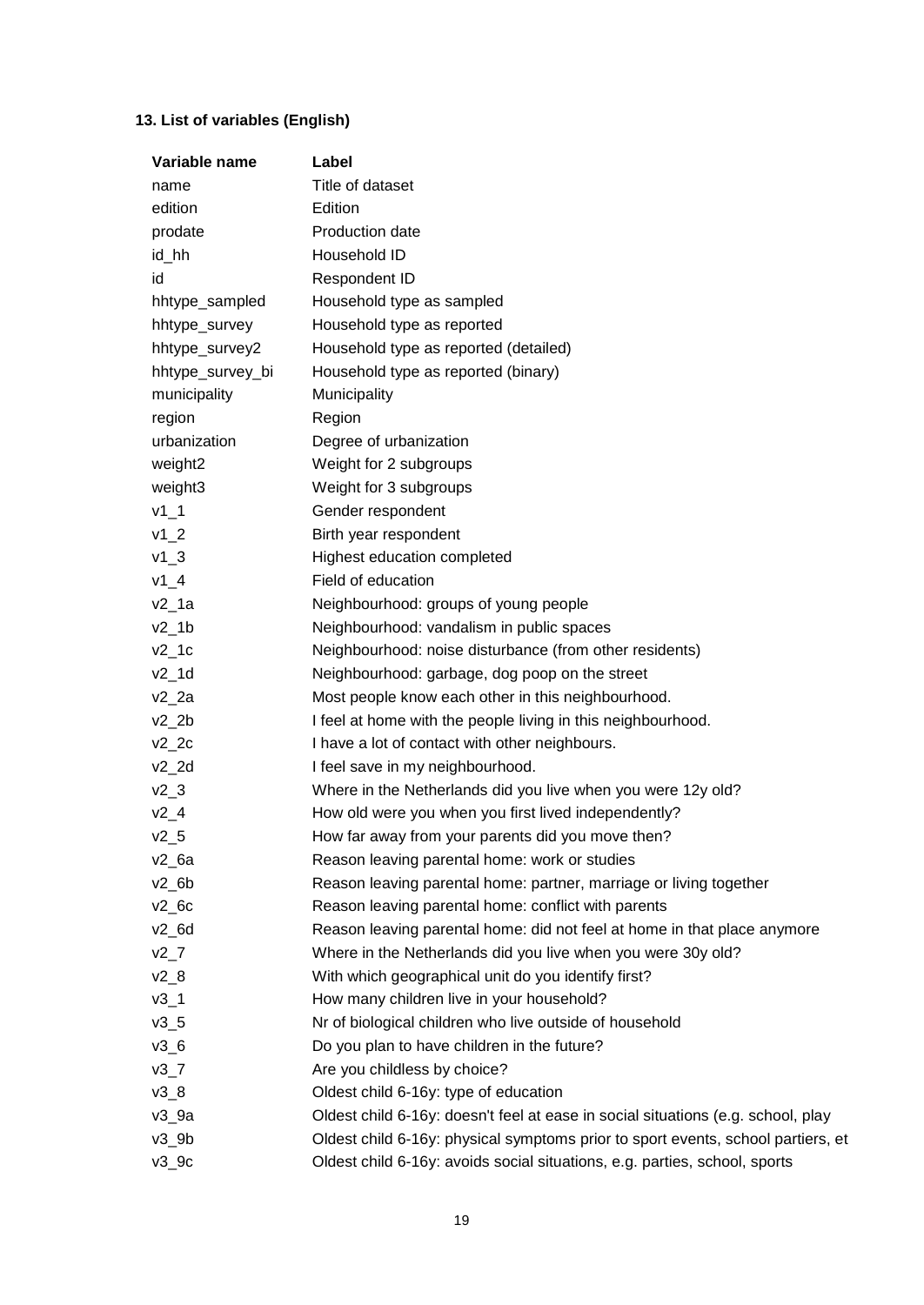| $v3$ 9d         | Oldest child 6-16y: is scared to speak in front of other children                                                                           |
|-----------------|---------------------------------------------------------------------------------------------------------------------------------------------|
| $v3_9e$         | Oldest child 6-16y: is scared to speak or read in front of groups of people                                                                 |
| $v3_10a$        | Oldest child 6-16y: is restless, overly active, cannot sit still                                                                            |
| $v3_10b$        | Oldest child 6-16y: often has temper tantrums, hot tempers                                                                                  |
| $v3$ _10c       | Oldest child 6-16y: is usually obedient, usually does what adults request                                                                   |
| $v3$ _10d       | Oldest child 6-16y: is often unhappy, down                                                                                                  |
| $v3_10e$        | Oldest child 6-16y: generally liked by other children                                                                                       |
| $v3$ _10f       | Oldest child 6-16y: is easily distracted, concentration issues<br>Oldest child 6-16y: is nervous and clingy in new situations, easily loses |
| $v3_{10}$       | confidence                                                                                                                                  |
| $v3_10h$        | Oldest child 6-16y: easily loses self-confidence                                                                                            |
| $v3$ _10i       | Oldest child 6-16y: gets picked on or bullied by other children                                                                             |
| $v3_11a$        | I would boy my son and daughter the same kind of toys.                                                                                      |
| $v3$ _11 $b$    | Boys who exhibit sissy behaviors will never be well adjusted.                                                                               |
| $v3$ _11 $c$    | Girls who are tomboys will never be well adjusted.                                                                                          |
| v3 11d          | Boys, more than girls, need competitive skills.                                                                                             |
| $v3_11e$        | A man is equally suited to care for a baby as a woman.                                                                                      |
| $v3$ _11f       | It is unnatural if a man does the housework.                                                                                                |
| $v3_{19}$       | A pre-school child suffers if the mother works outside the home.                                                                            |
| v3_12a          | A divorce is usually best solution if the couple cannot solve their problems.                                                               |
| $v3_12b$        | Couples with children should get married.                                                                                                   |
| $v3$ _12 $c$    | A child needs both father and mother to grow up happily.                                                                                    |
| $v3$ _12d       | It is ok if a woman wants a child but no steady relationship.                                                                               |
| v3_child1_gndr  | Gender child 1                                                                                                                              |
| v3_child2_gndr  | Gender child 2                                                                                                                              |
| v3_child3_gndr  | Gender child 3                                                                                                                              |
| v3_child4_gndr  | Gender child 4                                                                                                                              |
| v3_child5_gndr  | Gender child 5                                                                                                                              |
| v3_child6_gndr  | Gender child 6                                                                                                                              |
| v3_child7_gndr  | Gender child 7                                                                                                                              |
| v3_child8_gndr  | Gender child 8                                                                                                                              |
| v3_child9_gndr  | Gender child 9                                                                                                                              |
| v3_child10_gndr | Gender child 10                                                                                                                             |
| v3_child1_year  | Birth year child 1                                                                                                                          |
| v3_child2_year  | Birth year child 2                                                                                                                          |
| v3_child3_year  | Birth year child 3                                                                                                                          |
| v3_child4_year  | Birth year child 4                                                                                                                          |
| v3_child5_year  | Birth year child 5                                                                                                                          |
| v3 child6 year  | Birth year child 6                                                                                                                          |
| v3_child7_year  | Birth year child 7                                                                                                                          |
| v3_child8_year  | Birth year child 8                                                                                                                          |
| v3_child9_year  | Birth year child 9                                                                                                                          |
| v3_child10_year | Birth year child 10                                                                                                                         |
| v3_child1_rlshp | Born in relationship child 1                                                                                                                |
| v3_child2_rlshp | Born in relationship child 2                                                                                                                |
| v3_child3_rlshp | Born in relationship child 3                                                                                                                |
|                 |                                                                                                                                             |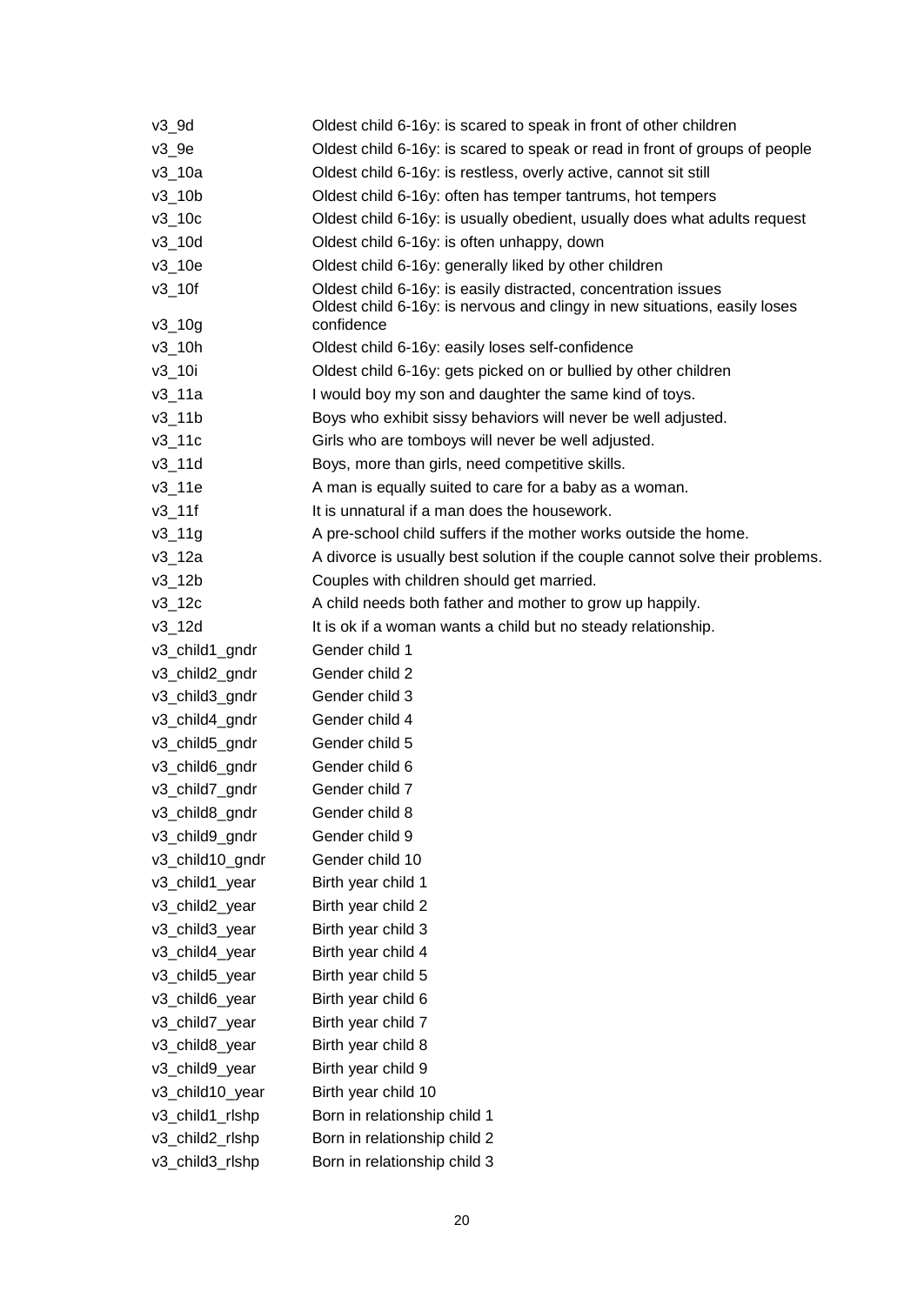| v3_child4_rlshp   | Born in relationship child 4                                                 |
|-------------------|------------------------------------------------------------------------------|
| v3_child5_rlshp   | Born in relationship child 5                                                 |
| v3_child6_rlshp   | Born in relationship child 6                                                 |
| v3_child7_rlshp   | Born in relationship child 7                                                 |
| v3_child8_rlshp   | Born in relationship child 8                                                 |
| v3_child9_rlshp   | Born in relationship child 9                                                 |
| v3_child10_rlshp  | Born in relationship child 10                                                |
| v3_child1_parent  | Biological parents child 1                                                   |
| v3 child2 parent  | Biological parents child 2                                                   |
| v3 child3 parent  | Biological parents child 3                                                   |
| v3_child4_parent  | Biological parents child 4                                                   |
| v3_child5_parent  | Biological parents child 5                                                   |
| v3_child6_parent  | Biological parents child 6                                                   |
| v3_child7_parent  | Biological parents child 7                                                   |
| v3_child8_parent  | Biological parents child 8                                                   |
| v3_child9_parent  | Biological parents child 9                                                   |
| v3_child10_parent | Biological parents child 10                                                  |
| v3_child1_cstdy   | Custody situation child 1                                                    |
| v3_child2_cstdy   | Custody situation child 2                                                    |
| v3 child3 cstdy   | Custody situation child 3                                                    |
| v3_child4_cstdy   | Custody situation child 4                                                    |
| v3_child5_cstdy   | Custody situation child 5                                                    |
| v3_child6_cstdy   | Custody situation child 6                                                    |
| v3_child7_cstdy   | Custody situation child 7                                                    |
| v3_child8_cstdy   | Custody situation child 8                                                    |
| v3_child9_cstdy   | Custody situation child 9                                                    |
| v3_child10_cstdy  | Custody situation child 10                                                   |
| $v4_1$            | How satisfied with your health                                               |
| $v4_2a$           | Last 4 weeks: back pain                                                      |
| $v4_2$            | Last 4 weeks: general fatigue, lack of energy                                |
| v42c              | Last 4 weeks: difficulty sleeping or insomnia                                |
| $v4_2$ d          | Last 4 weeks: headache                                                       |
| $v4_2e$           | Last 4 weeks: stomachache, nausea                                            |
| $v4_3$            | How much does health obstruct daily activities                               |
| $v4_4a$           | Last 7 days: I felt I could not shake off the blues                          |
| $v4_4b$           | Last 7 days: I considered my life a failure                                  |
| $v4_4c$           | Last 7 days: I felt anxious                                                  |
| $v4_4$            | Last 7 days: I felt depressed                                                |
| $v4_4e$           | Last 7 days: I felt sad                                                      |
| $v4_5a$           | There are enough people that I feel close to.                                |
| $v4_5b$           | I experience a general sense of emptiness.                                   |
| $v4_5c$           | There are many people I can rely on in case of trouble.                      |
| v4_5d             | I miss people around me.                                                     |
| $V4_6$            | In past 5 years: experience physical violence or threat (at home or outside) |
| $v4_7$            | Last incidence violence or threat: where did this happen?                    |
| $v5_1$            | Do you have a partner?                                                       |
|                   |                                                                              |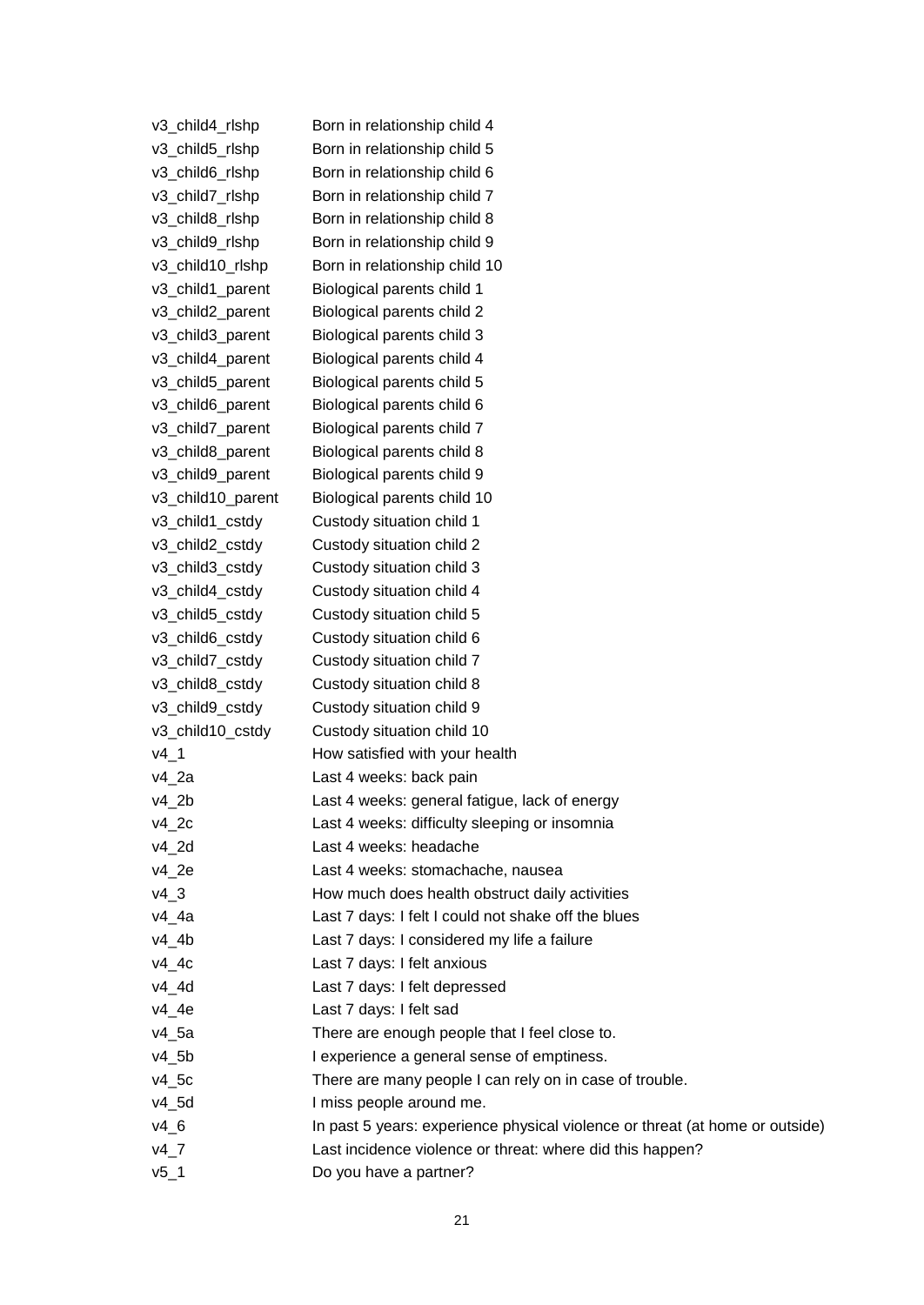| $v5_2$       | Do you live together with your partner?                            |
|--------------|--------------------------------------------------------------------|
| $v5_3$       | When did you start living together with partner?                   |
| $v5_4$       | Current partner: year of birth                                     |
| $v5_5$       | Current partner: gender                                            |
| $v5_6$       | Current partner: highest education completed                       |
| $v5-7$       | Current partner: paid work of 12hrs or more                        |
| $v5_8$       | Current partner: current or last occupation                        |
| $v5_9$       | Since when in a relationship with current partner                  |
| $v5_{10}$    | Married to current partner                                         |
| $v5 - 11$    | Married to current partner: year                                   |
| $v5 - 12$    | Registered partnership with current partner                        |
| $v5 - 13$    | Registered partnership with current partner: year                  |
| $v5$ _14     | How often divorced/dissolved cohabitating relationship (3yrs+)     |
| $v5$ _15a    | How important: fidelity                                            |
| $v5$ _15b    | How important: same norms and values                               |
| $v5$ _15c    | How important: good housing                                        |
| $v5$ _15d    | How important: good division of household labor                    |
| $v5$ _15e    | How important: children                                            |
| $v5$ _15f    | How important: time for own hobbies/friends                        |
| $v5$ _16     | How satisfied with current relationship                            |
| $v5$ _17a    | Division of household tasks: cooking                               |
| $v5$ _17b    | Division of household tasks: grocery shopping                      |
| v5_17c       | Division of household tasks: laundry, ironing                      |
| v5_17d       | Division of household tasks: cleaning, tidying up                  |
| v5_17e       | Division of household tasks: administration, financial tasks       |
| $v5$ _17f    | Division of household tasks: fixing things in and around the house |
| v5_18a       | Last 3 months disagreement: household tasks                        |
| $v5$ _18b    | Last 3 months disagreement: work of respondent or partner          |
| $v5$ _18 $c$ | Last 3 months disagreement: your relationship                      |
| $v5$ _18d    | Last 3 months disagreement: contact with family, in-laws           |
| $v5_18e$     | Last 3 months disagreement: contact with friends                   |
| $v5$ _18f    | Last 3 months disagreement: worldviews, norms, values              |
| $v5$ _18g    | Last 3 months disagreement: money, spending, finances              |
| $v5$ _18h    | Last 3 months disagreement: child rearing                          |
| v5_18i       | Last 3 months disagreement: free time, going out                   |
| v5 19a       | Open about same-sex partner to mother                              |
| v5_19b       | Open about same-sex partner to father                              |
| $v5_20a$     | How many know about same-sex partner: family members               |
| $v5_20b$     | How many know about same-sex partner: friends                      |
| $v5$ 20 $c$  | How many know about same-sex partner: colleagues, fellow students  |
| $v5_2$ 1a    | Ever experienced discrim: in the street, shops, public transport   |
| $v5_21b$     | Ever experienced discrim: leisure organizations, sports clubs      |
| $v5_2$ 1 $c$ | Ever experienced discrim: nightlife, bars, clubs                   |
| $v5_2$ 1d    | Ever experienced discrim: job/internship application               |
| v5_21e       | Ever experienced discrim: at work, school, university              |
| $v5_22a$     | How often go to bars, cafes with primarily lesbian/gay crowd       |
|              |                                                                    |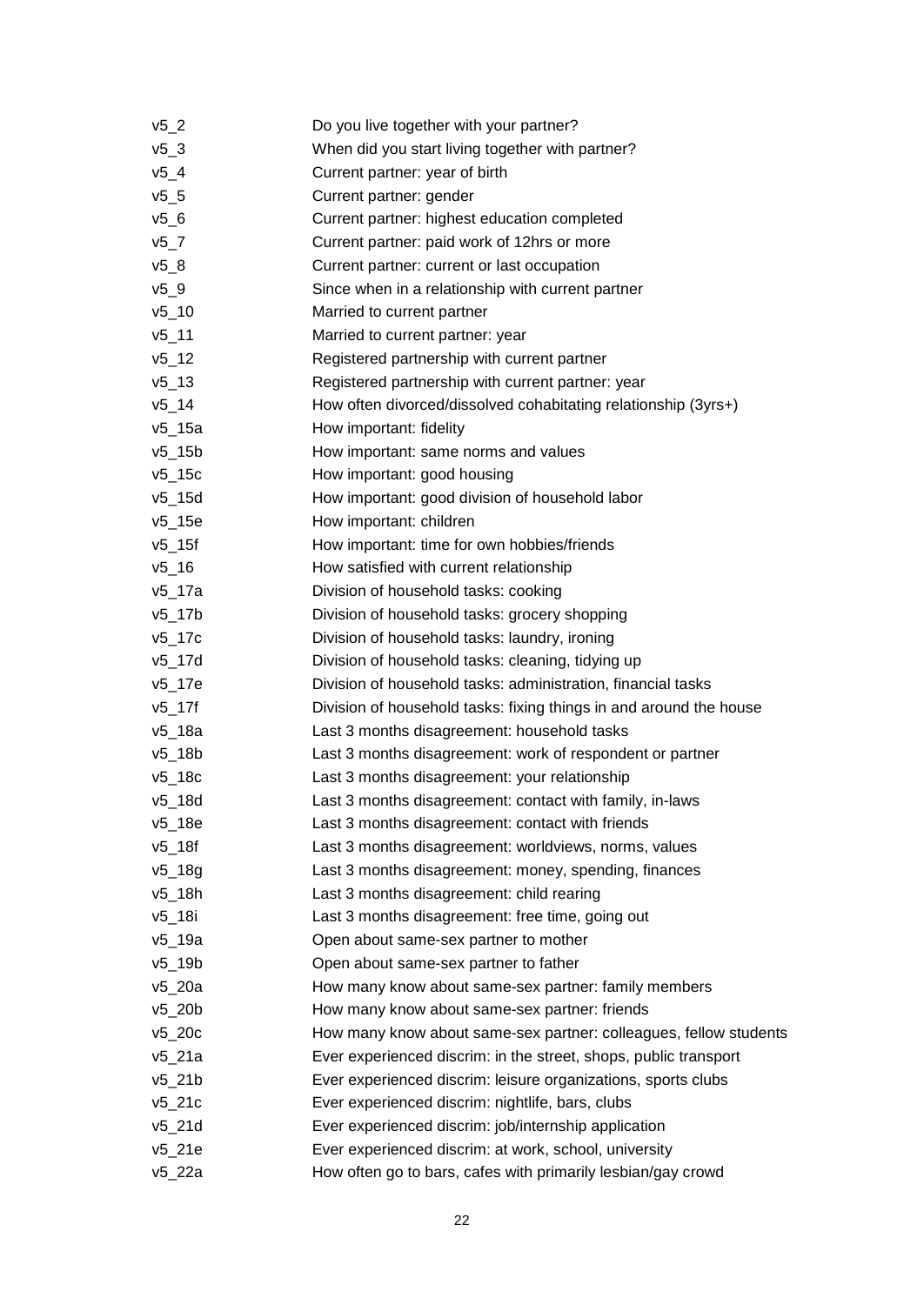| $v5_22b$             | How often attend activities of lesbian/gay organizations                   |
|----------------------|----------------------------------------------------------------------------|
| $v5$ _22 $c$         | How often attend political meetings/demonstrations for gay rights          |
| $v5_23$              | Age coming out                                                             |
| $v5_24$              | Feel connected with others of same sexual orientation                      |
| $v5_25a$             | My sexual orientation is an important part of me.                          |
| $v5_25b$             | When I think of my same-sex attraction I feel unhappy.                     |
| $v5_25c$             | I am proud of my sexual orientation.                                       |
| $v5$ <sub>_25d</sub> | I wish I was hetero.                                                       |
| $v5_26a$             | Most people accept gay men/lesbian women as close friends.                 |
| $v5_26b$             | Most people accept gay men/lesbian women as primary school teachers.       |
| $v5_26c$             | Most employers prefer other candidates to gay/lesbian job applicants.      |
| $v5_27$              | Years since last relationship                                              |
| $v5_28$              | Last partner's gender                                                      |
| $v6_8$               | Where spend time with your friends in general                              |
| $v6_9$               | How many of your friends are lesbian, gay or bisexual?                     |
| $v6_10$              | Last 7 days: had a chat with people whom you do not know                   |
| v6_11a_member        | Member: leisure organization                                               |
| v6_11a_volunt        | Volunteer: leisure organization                                            |
| v6_11b_member        | Member: neighbourhood organization, renters association                    |
| v6_11b_volunt        | Volunteer: neighbourhood organization, renters association                 |
| v6_11c_member        | Member: political party or association                                     |
| v6_11c_volunt        | Volunteer: political party or association                                  |
| v6_11d_member        | Member: environmental org., internat. solidarity, philosophy of life       |
| v6_11d_volunt        | Volunteer: environmental org., internat. solidarity, philosophy of life    |
| v6_11e_member        | Member: LGBT organization                                                  |
| v6_11e_volunt        | Volunteer: LGBT organization                                               |
| $v6_{12}$            | How religious are you                                                      |
| $v6_{13}$            | How often attend religious service (besides special occasions)             |
| $v6_14$              | Voted during last general elections in 2012                                |
| $v6_{15}$            | Voted during last municipal elections in 2014                              |
| v6_16                | Current party preference                                                   |
| v6_17a               | Political system in NL enables people like me to influence politics        |
| $v6$ _17 $b$         | Politicians care what ppl like me think                                    |
| v6_17c               | I am suited to play an active role in a political organization             |
| v6_17d               | I have something important to contribute to society                        |
| v6_18a               | How common is discrimination in NL: ethnic origin                          |
| $v6$ _18b            | How common is discrimination in NL: gender                                 |
| $v6$ _18 $c$         | How common is discrimination in NL: sexual orientation                     |
| v6_18d               | How common is discrimination in NL: disability                             |
| v6_19a               | Gays and lesbians should be free to live their lives as they wish          |
| v6_19b               | Gay couples should have same rights to adopt children as hetero couples    |
| v6_19c               | If close family member was gay/lesbian I would have difficulties with that |
| v6_pers1_relshp      | Core network: relation to person 1                                         |
| v6_pers2_relshp      | Core network: relation to person 2                                         |
| v6_pers3_relshp      | Core network: relation to person 3                                         |
| v6_pers4_relshp      | Core network: relation to person 4                                         |
|                      |                                                                            |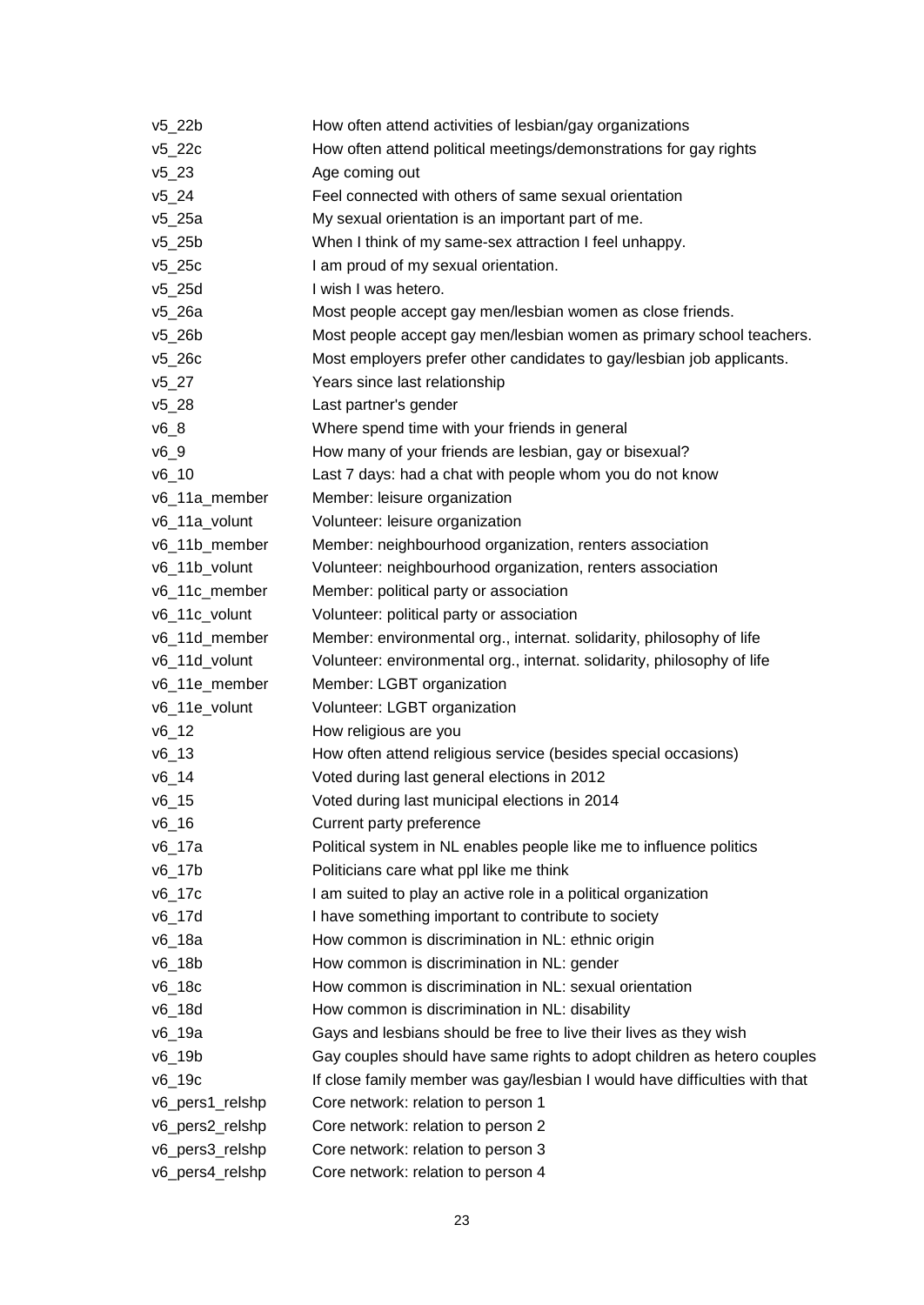| v6_pers5_relshp    | Core network: relation to person 5            |
|--------------------|-----------------------------------------------|
| v6_pers6_relshp    | Core network: relation to person 6            |
| v6_pers7_relshp    | Core network: relation to person 7            |
| v6_pers8_relshp    | Core network: relation to person 8            |
| v6_pers1_gndr      | Core network: gender person 1                 |
| v6_pers2_gndr      | Core network: gender person 2                 |
| v6_pers3_gndr      | Core network: gender person 3                 |
| v6_pers4_gndr      | Core network: gender person 4                 |
| v6_pers5_gndr      | Core network: gender person 5                 |
| v6_pers6_gndr      | Core network: gender person 6                 |
| v6_pers7_gndr      | Core network: gender person 7                 |
| v6_pers8_gndr      | Core network: gender person 8                 |
| v6_pers1_freq      | Core network: how often see person 1          |
| v6_pers2_freq      | Core network: how often see person 2          |
| v6_pers3_freq      | Core network: how often see person 3          |
| v6_pers4_freq      | Core network: how often see person 4          |
| v6_pers5_freq      | Core network: how often see person 5          |
| v6_pers6_freq      | Core network: how often see person 6          |
| v6_pers7_freq      | Core network: how often see person 7          |
| v6_pers8_freq      | Core network: how often see person 8          |
| v6_pers1_distance  | Core network: how far away lives person 1     |
| v6_pers2_distance  | Core network: how far away lives person 2     |
| v6_pers3_distance  | Core network: how far away lives person 3     |
| v6_pers4_distance  | Core network: how far away lives person 4     |
| v6_pers5_distance  | Core network: how far away lives person 5     |
| v6_pers6_distance  | Core network: how far away lives person 6     |
| v6_pers7_distance  | Core network: how far away lives person 7     |
| v6_pers8_distance  | Core network: how far away lives person 8     |
| v6_pers1_educ      | Core network: highest educ completed person 1 |
| v6_pers2_educ      | Core network: highest educ completed person 2 |
| v6_pers3_educ      | Core network: highest educ completed person 3 |
| v6_pers4_educ      | Core network: highest educ completed person 4 |
| v6_pers5_educ      | Core network: highest educ completed person 5 |
| v6_pers6_educ      | Core network: highest educ completed person 6 |
| v6_pers7_educ      | Core network: highest educ completed person 7 |
| v6_pers8_educ      | Core network: highest educ completed person 8 |
| v6_pers1_livingsit | Core network: living situation person 1       |
| v6_pers2_livingsit | Core network: living situation person 2       |
| v6_pers3_livingsit | Core network: living situation person 3       |
| v6_pers4_livingsit | Core network: living situation person 4       |
| v6_pers5_livingsit | Core network: living situation person 5       |
| v6_pers6_livingsit | Core network: living situation person 6       |
| v6_pers7_livingsit | Core network: living situation person 7       |
| v6_pers8_livingsit | Core network: living situation person 8       |
| v6_pers1_sexorient | Core network: sexual orientation person 1     |
| v6_pers2_sexorient | Core network: sexual orientation person 2     |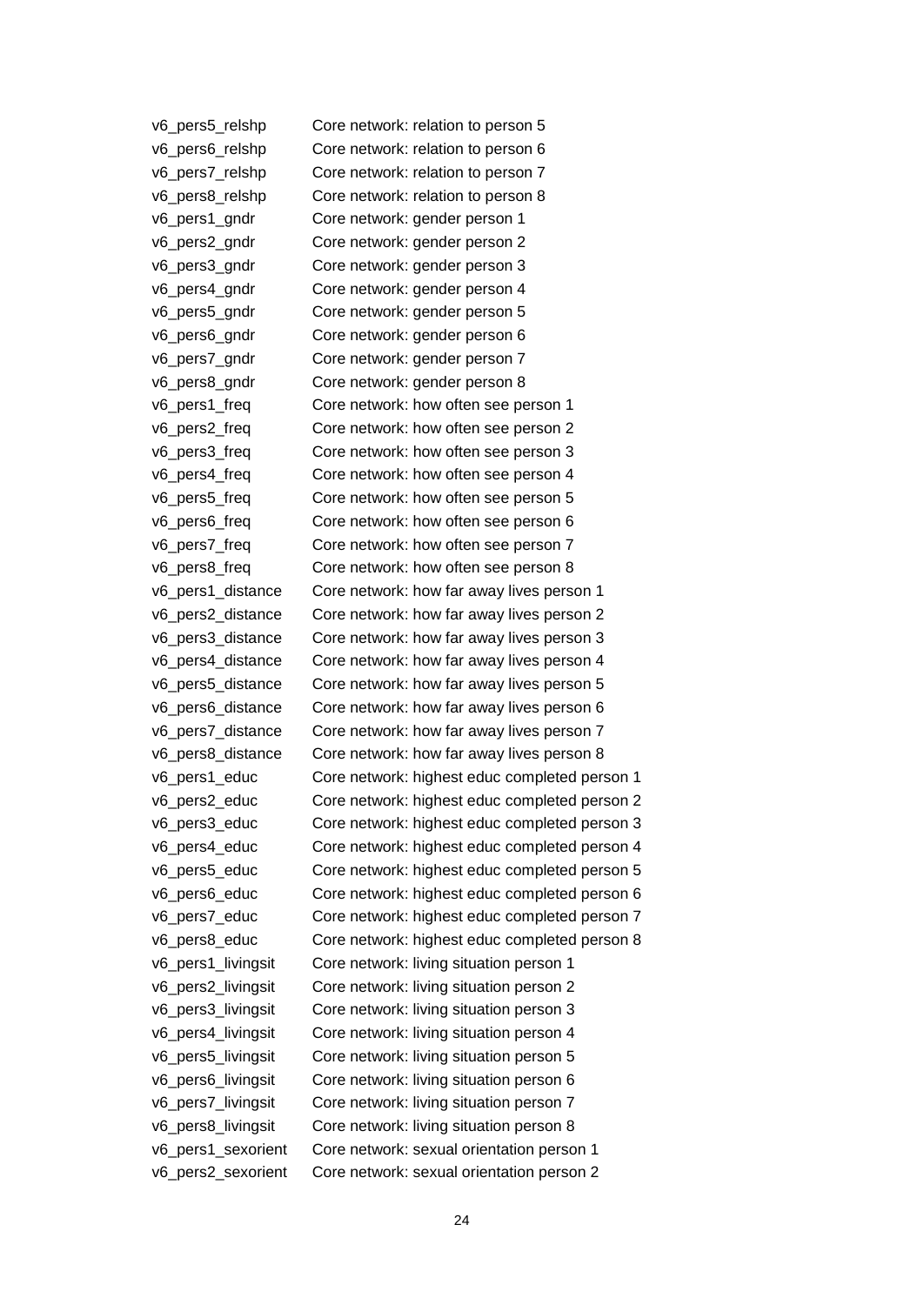| v6_pers3_sexorient | Core network: sexual orientation person 3                        |
|--------------------|------------------------------------------------------------------|
| v6_pers4_sexorient | Core network: sexual orientation person 4                        |
| v6_pers5_sexorient | Core network: sexual orientation person 5                        |
| v6_pers6_sexorient | Core network: sexual orientation person 6                        |
| v6_pers7_sexorient | Core network: sexual orientation person 7                        |
| v6_pers8_sexorient | Core network: sexual orientation person 8                        |
| v6_pers1_pers2     | Core netw: pers1 pers2 know each other                           |
| v6_pers1_pers3     | Core netw: pers1 pers3 know each other                           |
| v6_pers1_pers4     | Core netw: pers1 pers4 know each other                           |
| v6_pers1_pers5     | Core netw: pers1 pers5 know each other                           |
| v6_pers2_pers3     | Core netw: pers2 pers3 know each other                           |
| v6_pers2_pers4     | Core netw: pers2 pers4 know each other                           |
| v6_pers2_pers5     | Core netw: pers2 pers5 know each other                           |
| v6_pers3_pers4     | Core netw: pers3 pers4 know each other                           |
| v6_pers3_pers5     | Core netw: pers3 pers5 know each other                           |
| v6_pers4_pers5     | Core netw: pers4 pers5 know each other                           |
| $V7_0$             | How did you live when you were 12y old?                          |
| $v7_1$             | Did biological parents ever divorce or split up?                 |
| $v7_2$             | Age when biological parents divorced or split up                 |
| $v7_3$             | Paid work mother (when R was 12y or younger)                     |
| $v7_4$             | Highest education completed mother                               |
| $v7_5$             | Highest education completed father                               |
| $V7_6$             | Paid work father (when R was 12y or younger))                    |
| $V7-7$             | Were parents member of a church or religious faith               |
| $V7_8$             | Parents' attendance of religious services                        |
| $v7_9a$            | How often was bible, koran or other scripture read aloud at home |
| $v7_9b$            | How often pray before meals at home                              |
| $v7_10a$           | Did parents ever: do voluntary work                              |
| $v7_10b$           | Did parents ever: join demonstration, political manifestation    |
| $v7$ _10c          | Did parents ever: self-actualization, meditation, new age        |
| v7_10d             | Did parents ever: visit meetings about emancipation, feminism    |
| $v7_10e$           | Did parents ever: use alternative medicine                       |
| v7_11a             | Task division: talk about school, help with homework             |
| v7_11b             | Task division: bring R to school or sports                       |
| $v7_11c$           | Task division: talk to R about personal matters                  |
| v7_11d             | Task division: take R on outings, do hobbies                     |
| $V7_{12}$          | Are parents still alive                                          |
| $V7_{-}13$         | Do parents live together now                                     |
| $v7_{14}$          | How does father live now                                         |
| $v7_{15}$          | How does mother live now                                         |
| $v7_{16}$          | Last 12 months: how often seen mother (in person)                |
| $v7_{17}$          | Commute to mother one way (in minutes)                           |
| v7_18a             | I have a close relationship with my mother.                      |
| v7_18b             | I am very fond of my mother.                                     |
| v7_18c             | I am annoyed with my mother's behavior.                          |
| v7_18d             | I sometimes get angry with my mother.                            |
|                    |                                                                  |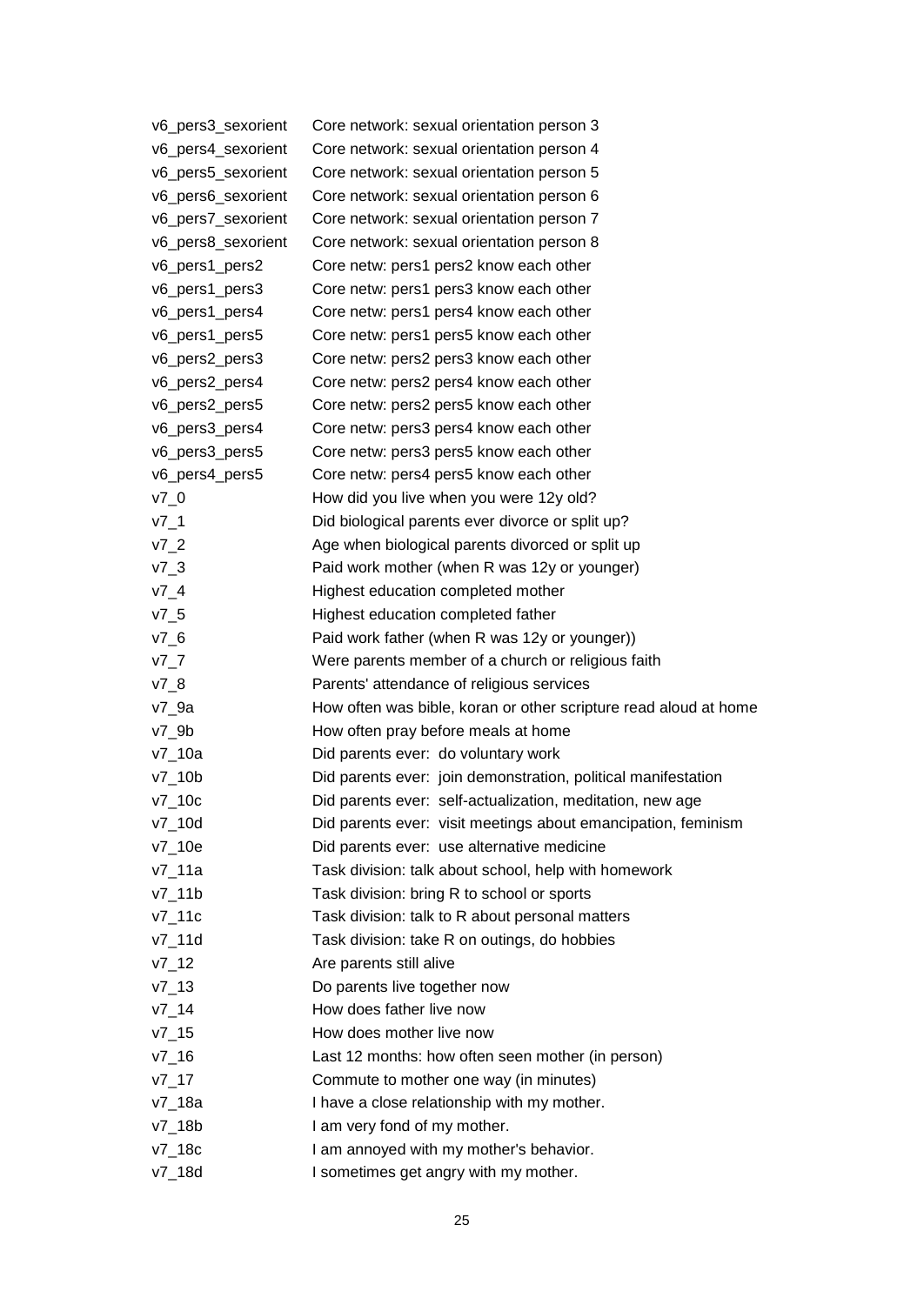| v7_18e       | I have feelings of guilt towards my mother.                                 |
|--------------|-----------------------------------------------------------------------------|
| $V7_{19}$    | Last 12 months: how often seen father (in person)                           |
| $V7_{20}$    | Commute to father one way (in minutes)                                      |
| v7_21a       | I have a close relationship with my father.                                 |
| $v7_21b$     | I am very fond of my father.                                                |
| $v7_2$ 1 $c$ | I am annoyed with my father's behavior.                                     |
| $v7_2$ 1d    | I sometimes get angry with my father.                                       |
| $v7_2$ 1e    | I have feelings of guilt towards my father.                                 |
| v7_22a       | How often conflict with parents: about politics, worldviews                 |
| $v7_22b$     | How often conflict with parents: about work, studies                        |
| v7_22c       | How often conflict with parents: about finances or housing                  |
| v7_22d       | How often conflict with parents: about family, relationships, child rearing |
| $v8_1$       | Paid work respondent                                                        |
| $v8_2$       | Current occupation respondent                                               |
| $v8_3$       | In your most important job (where you work most hrs), are you               |
| $v8_4$       | Current type of contract                                                    |
| $v8_5$       | Hours normally worked p/week in most important job (incl. overtime)         |
| $v8_6$       | Current employment sector                                                   |
| $v8_7$       | Responsible for other people at work (directly or indirectly)               |
| $v8_8$       | How did you find current job?                                               |
| $v8_9$       | How many employees at current location?                                     |
| $v8_{-}10$   | How long worked for current employer (in years)                             |
| v8_11a       | Experienced in last 12 months: physical violence                            |
| $v8$ _11b    | Experienced in last 12 months: bullying                                     |
| v8_11c       | Experienced in last 12 months: sexual intimidation                          |
| v8_12a       | How satisfied with current job                                              |
| $v8$ _12b    | How satisfied with relationship with colleagues                             |
| $v8$ _12 $c$ | How satisfied with supervisors                                              |
| $v8$ _13a    | Last 7 days: followed education (also when on vacation)                     |
| $v8$ _13b    | Last 7 days: unemployed, actively looking for job                           |
| $v8$ _13c    | Last 7 days: unemployed, not actively looking for job                       |
| $v8$ _13d    | Last 7 days: sick, unable to work                                           |
| v8_13e       | Last 7 days: retired                                                        |
| $v8$ _13f    | Last 7 days: active in household, caring for children or other persons      |
| $v8_{139}$   | Last 7 days: other                                                          |
| $v8_14$      | Ever employed before                                                        |
| $v8_{15}$    | Last occupation respondent                                                  |
| $v8_{-}16$   | Last employment sector                                                      |
| $v8_{17}$    | In your last job, were you                                                  |
| $v8_{18}$    | How long worked for previous employer (in years)                            |
| $v8_19$      | How many employees at previous job location?                                |
| $v8_20$      | How did last employment end                                                 |
| $v8_{21}$    | Individual net income (monthly) from work (after tax deduction) in Euros    |
| $v8_22$      | Opinion about current household income                                      |
| $v9_1$       | How interesting was questionnaire                                           |
| $v9_2a$      | I completed the questionnaire alone                                         |
|              |                                                                             |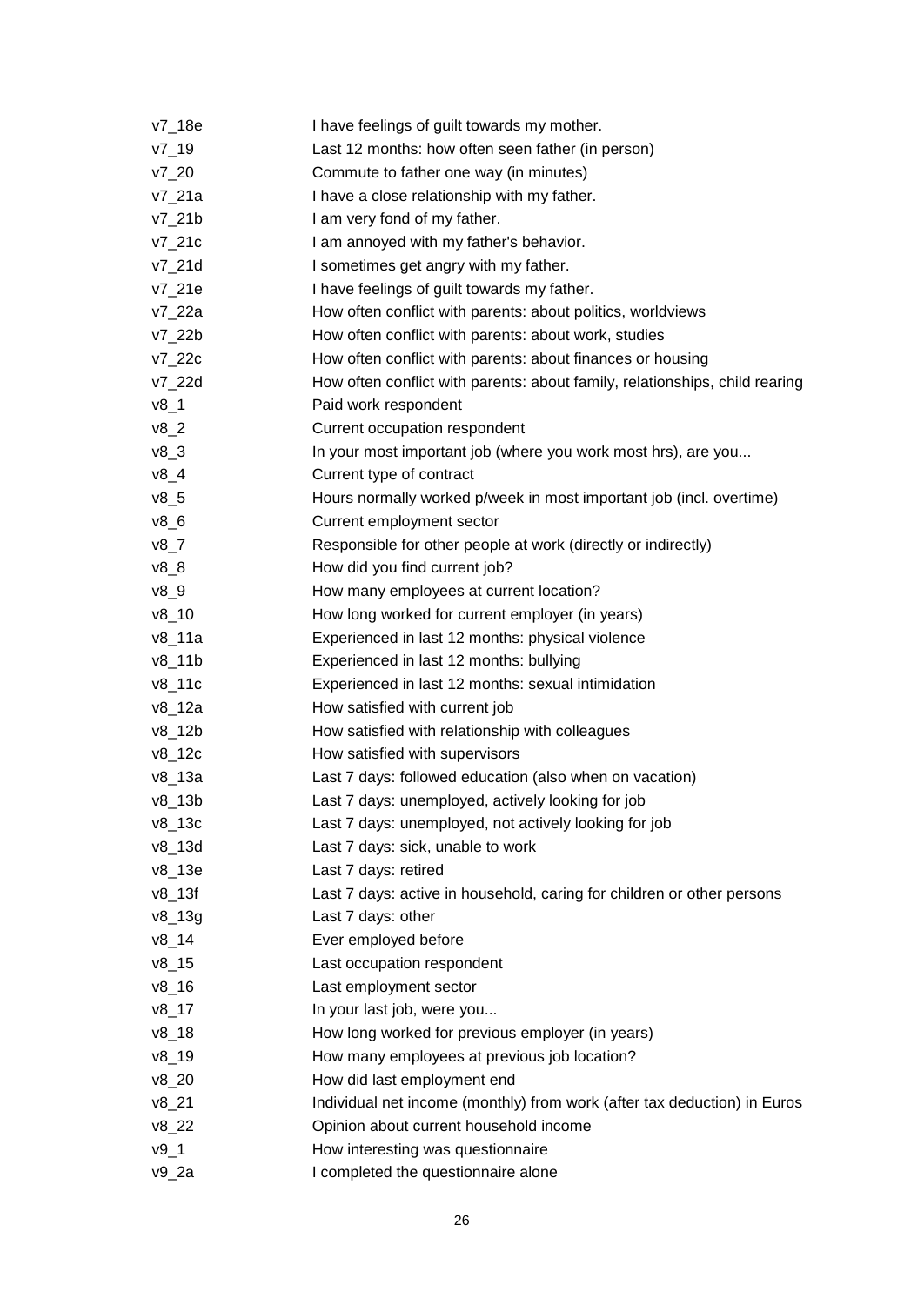| v9_2b            | I completed the questionnaire together with my partner                  |
|------------------|-------------------------------------------------------------------------|
| v9_2c            | I completed the questionnaire together with my child/ren                |
| v9_2d            | I completed the questionnaire together with someone else                |
| corenetw         | Size core network (calculated)                                          |
| chidhm           | Child living in household (calculated)                                  |
| child1_age       | Age child 1 (calculated)                                                |
| child2_age       | Age child 2 (calculated)                                                |
| child3_age       | Age child 3 (calculated)                                                |
| child4_age       | Age child 4 (calculated)                                                |
| child5_age       | Age child 5 (calculated)                                                |
| child6_age       | Age child 6 (calculated)                                                |
| child7_age       | Age child 7 (calculated)                                                |
| child8_age       | Age child 8 (calculated)                                                |
| child9_age       | Age child 9 (calculated)                                                |
| child10_age      | Age child 10 (calculated)                                               |
| contact1         | Initial invitation to participate received                              |
| contact2         | 1st reminder received                                                   |
| contact3         | 2nd reminder received                                                   |
| contact4         | 3rd reminder received                                                   |
| batch            | Mailing batch                                                           |
| surveycompl      | Survey completed (individual level)                                     |
| response         | Response on HH level                                                    |
| incentive        | Incentive received during initial contact                               |
| intw_date        | Date interview                                                          |
| intw_start       | Starting time interview                                                 |
| intw_end         | End time interview                                                      |
| duration         | Duration to fill in survey (in min)                                     |
| nells_nonwest    | % non-Western ethnic origin                                             |
| nells_nl_avg_rel | Attendance religious services (Dutch)                                   |
| nells_nw_avg_rel | Attendance religious services (non-Western)                             |
| nells_nl_avg_w1s | Divorce best solution if cannot solve problems (Dutch)                  |
| nells_nw_avg_w1s | Divorce best solution if cannot solve problems (non-Western)            |
| nells_nl_avg_w1s | Married couple with young children has to stay together (Dutch)         |
| nells_nw_avg_w1s | Married couple with young children has to stay together (non-Western)   |
| nells_nl_avg_w1s | People divorce too easily in this country (Dutch)                       |
| nells_nw_avg_w1s | People divorce too easily in this country (non-Western)                 |
| nells_nl_avg_w1s | Cohabitation is good alternative to marriage (Dutch)                    |
| nells_nw_avg_w1s | Cohabitation is good alternative to marriage (non-Western)              |
| nells_nl_avg_w1s | Couples with kids have to get married (Dutch)                           |
| nells_nw_avg_w1s | Couples with kids have to get married (non-Western)                     |
| nells_nl_avg_w1s | Man is equally suited to care for baby as woman (Dutch)                 |
| nells_nw_avg_w1s | Man is equally suited to care for baby as woman (non-Western)           |
| nells_nl_avg_w1s | It is unnatural when the man takes care of household (Dutch)            |
| nells_nw_avg_w1s | It is unnatural when the man takes care of household (non-Western)      |
| nells_nl_avg_w1s | Man and woman need to contribute equally to child rearing (Dutch)       |
| nells_nw_avg_w1s | Man and woman need to contribute equally to child rearing (non-Western) |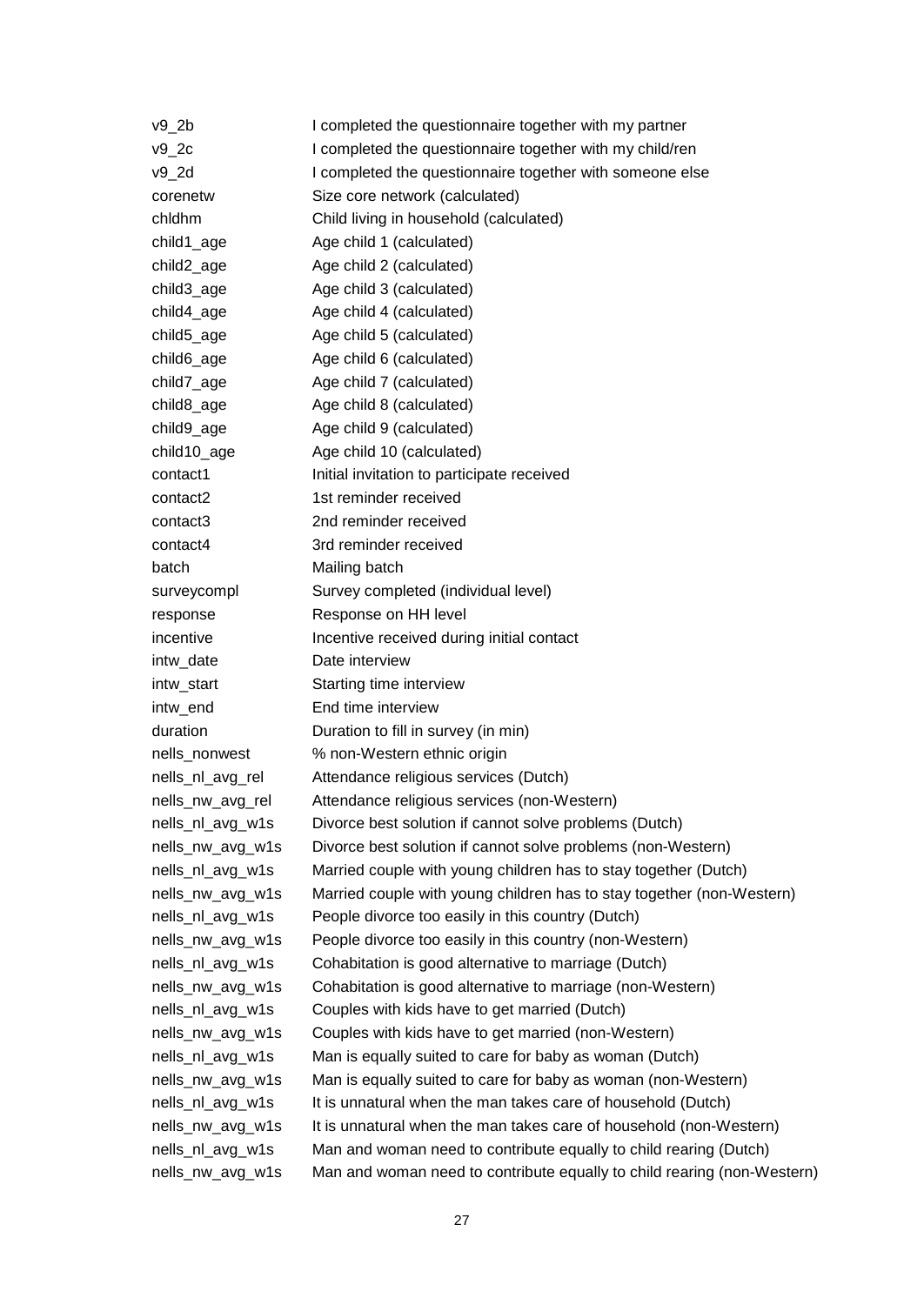| nells_nl_avg_w1s                     | Good for child if father contributes to his/her care (Dutch)                                                                                                     |
|--------------------------------------|------------------------------------------------------------------------------------------------------------------------------------------------------------------|
| nells_nw_avg_w1s                     | Good for child if father contributes to his/her care (non-Western)                                                                                               |
| nells_nl_avg_w1s                     | How important is your belief to you personally (Dutch)                                                                                                           |
| nells_nw_avg_w1s                     | How important is your belief to you personally (non-Western)                                                                                                     |
| nells_nl_avg_chi                     | Gender equality index child rearing (Dutch)                                                                                                                      |
| nells_nw_avg_chi                     | Gender equality index child rearing (non-Western)                                                                                                                |
| nells_nl_avg_hou                     | Gender equality index household labor (Dutch)                                                                                                                    |
| nells_nw_avg_hou                     | Gender equality index household labor (non-Western)                                                                                                              |
| nells_nl_prp_w1s                     | Woman allowed to work parttime with baby (0-1 yrs) (Dutch)                                                                                                       |
| nells_nw_prp_w1s                     | Woman allowed to work parttime with baby (0-1 yrs) (non-Western)                                                                                                 |
| nells_nl_prp_w1s                     | Woman allowed to work parttime with pre-school kid (2-4 yrs) (Dutch)                                                                                             |
| nells_nw_prp_w1s                     | Woman allowed to work parttime with pre-school kid (2-4 yrs) (non-Western)                                                                                       |
| nells_nl_prp_w1s                     | Woman allowed to work parttime with primary school kid (5-12 yrs) (Dutch)<br>Woman allowed to work parttime with primary school kid (5-12 yrs) (non-             |
| nells_nw_prp_w1s                     | Western)                                                                                                                                                         |
| nells_nl_prp_w1s<br>nells_nw_prp_w1s | Woman allowed to work parttime with middle school kid (13-18 yrs) (Dutch)<br>Woman allowed to work parttime with middle school kid (13-18 yrs) (non-<br>Western) |
| nells_nl_prp_w1s                     | Woman allowed to work fulltime with baby (0-1 yrs) (Dutch)                                                                                                       |
| nells_nw_prp_w1s                     | Woman allowed to work fulltime with baby (0-1 yrs) (non-Western)                                                                                                 |
| nells_nl_prp_w1s                     | Woman allowed to work fulltime with pre-school kid (2-4 yrs) (Dutch)                                                                                             |
| nells_nw_prp_w1s                     | Woman allowed to work fulltime with pre-school kid (2-4 yrs) (non-Western)                                                                                       |
| nells_nl_prp_w1s                     | Woman allowed to work fulltime with primary school kid (5-12 yrs) (Dutch)<br>Woman allowed to work fulltime with primary school kid (5-12 yrs) (non-             |
| nells_nw_prp_w1s                     | Western)                                                                                                                                                         |
| nells_nl_prp_w1s                     | Woman allowed to work fulltime with middle school kid (13-18 yrs) (Dutch)<br>Woman allowed to work fulltime with middle school kid (13-18 yrs) (non-             |
| nells_nw_prp_w1s                     | Western)                                                                                                                                                         |
| nells_nl_prp_w1s                     | Homosexuality is never wrong (Dutch)                                                                                                                             |
| nells_nw_prp_w1s                     | Homosexuality is never wrong (non-Western)                                                                                                                       |
| nells_nl_prp_w1s                     | Abortion is never wrong (Dutch)                                                                                                                                  |
| nells_nw_prp_w1s                     | Abortion is never wrong (non-Western)                                                                                                                            |
| nells_nl_prp_w1s                     | Divorce is never wrong (Dutch)                                                                                                                                   |
| nells_nw_prp_w1s                     | Divorce is never wrong (non-Western)                                                                                                                             |
| nells_nl_prp_w1s                     | Voluntary childlessness is never wrong (Dutch)                                                                                                                   |
| nells_nw_prp_w1s                     | Voluntary childlessness is never wrong (non-Western)                                                                                                             |
| nells_nl_prp_w1s                     | Sex before marriage is never wrong (Dutch)                                                                                                                       |
| nells_nw_prp_w1s                     | Sex before marriage is never wrong (non-Western)                                                                                                                 |
| nells_nl_prp_w1s                     | Sex with other than husband/cohabiting partner is never wrong (Dutch)                                                                                            |
| nells_nw_prp_w1s                     | Sex with other than husband/cohabiting partner is never wrong (non-Western)                                                                                      |
| nells_nl_prp_w1s                     | I believe in the existence of a God (Dutch)                                                                                                                      |
|                                      |                                                                                                                                                                  |

nells\_nw\_prp\_w1s I believe in the existence of a God (non-Western)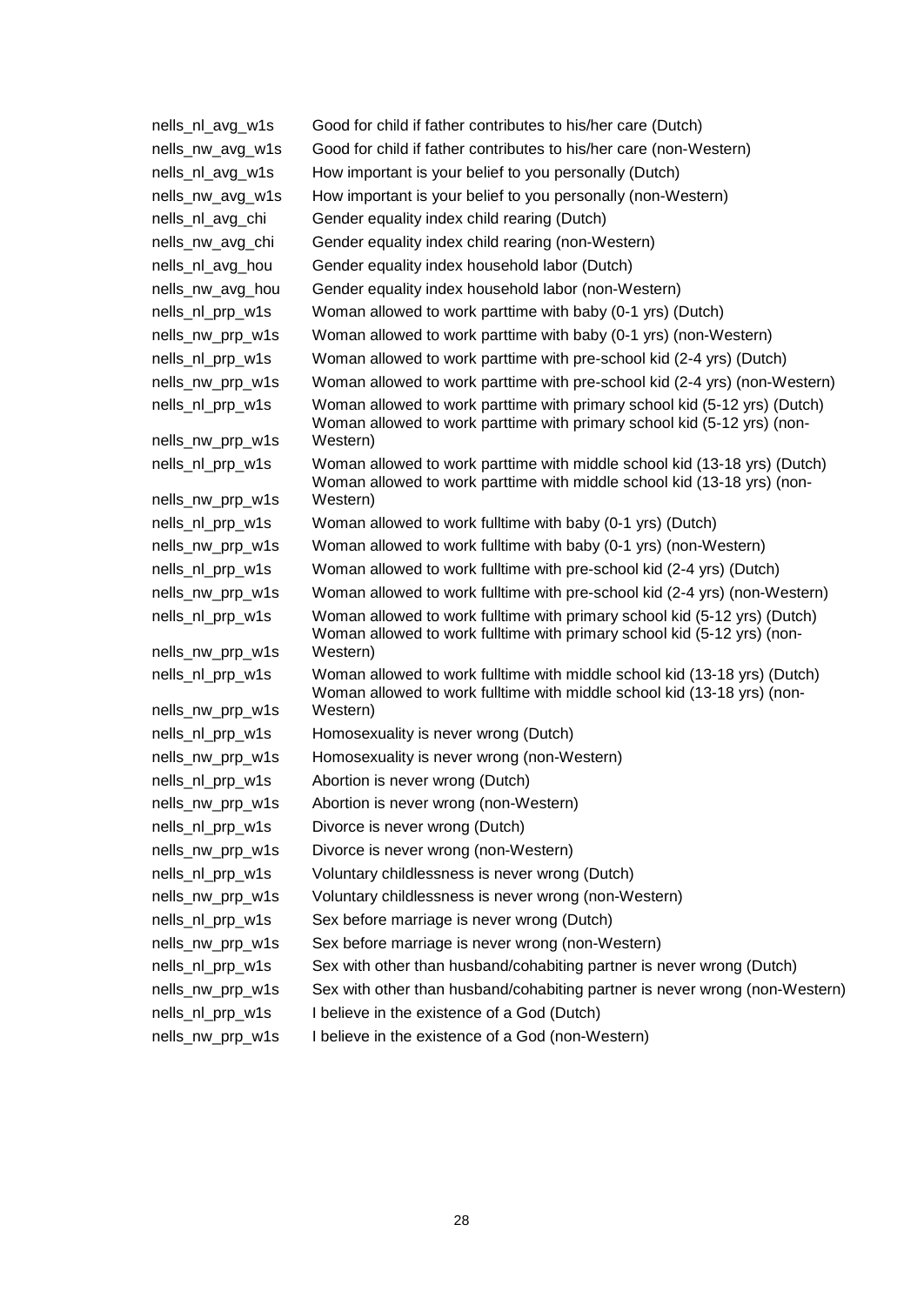# **14. Questionnaire (Dutch)**

*[scherm 1]*

Welkom. Vul hieronder uw inloggegevens in.

 $Id$ 

#### *[scherm 2]*

#### **Welkom!**

Dank dat u bij het Unions in context onderzoek deelnemen wilt. Uw mening en ervaringen zijn erg belangrijk voor ons en we stellen het zeer op prijs dat u mee doet. Dit zijn de onderwerpen die tijdens de vragenlijst aan bod komen:

- uw achtergrond
- woonsituatie en buurt
- (eventuele) kinderen
- gezondheid en welzijn
- uw situatie thuis
- sociale contacten en maatschappelijke participatie
- uw ouderlijk huis
- werk

We willen u nadrukkelijk erop wijzen dat u deelname vrijblijvend is. Uw antwoorden worden volledig anoniem verwerkt. Mocht u niet willen dat uw data gebruikt wordt, kan de informatie te allen tijde en zonder opgave van reden teruggetrokken worden.

Als u meer informatie over het onderzoek wilt dan kunt u onze [website](http://www.unionsincontext.nl/) [*hyperlink www.unionsincontext.nl*] raadplegen of contact opnemen met [Mirjam Fischer](mailto:m.m.fischer@unionsincontext.nl?subject=Reactie%20n.a.v.%20het%20onderzoek%20unions%20in%20context) [*hyperlink e-mail adress*].

#### *[scherm 3]*

#### **Uitleg bij het invullen van de vragenlijst.**

- Bij alle vragen is slechts één antwoord mogelijk. U kunt het hokje van uw keuze aanvinken.
- Vergeet niet een vinkje te plaatsen als u een antwoord met een tekstvak kiest. Als u geen vinkje zet, krijgt u een foutmelding.
- Ook als u een vraag niet op de juiste manier invult, krijgt u een foutmelding.

Met de pijltjes aan de zijkant en onderaan de vragenlijst kunt u vooruit in de vragenlijst. U kunt dus nog wijzigingen aanbrengen. Gebruik voor het vooruitgaan alleen de pijltjes aan de zijkant en onderaan de vragenlijst en niet de knoppen van uw browser, om te voorkomen dat uw antwoorden verloren gaan.

*[begin vragenlijst]*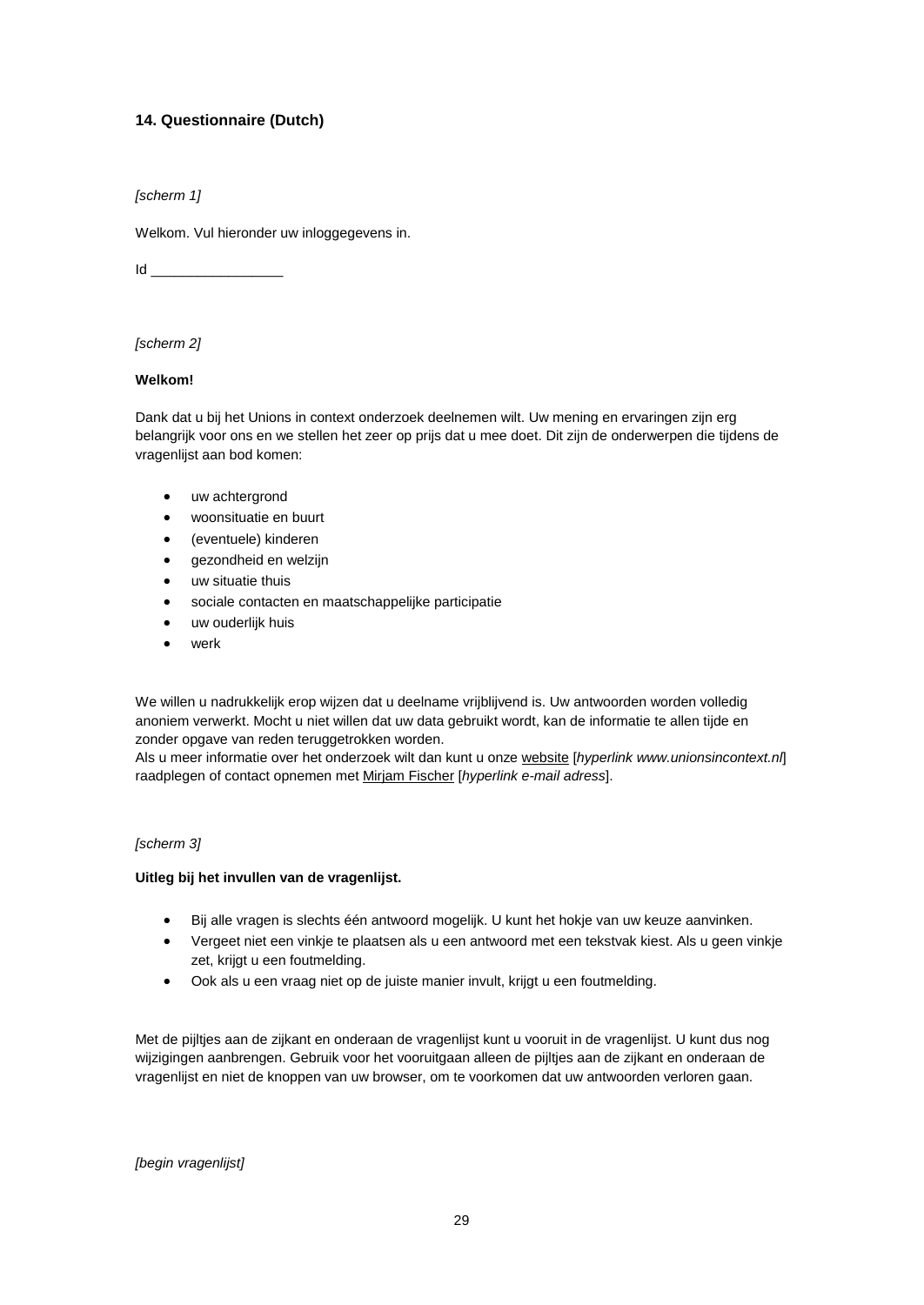#### **1. Uw achtergrond**

1.1. Wat is uw geslacht? **(v1\_1)** a. vrouw

b. man

- 1.2. In welk jaar bent u geboren? **(v1\_2)** Noteer 4 cijfers, bijvoorbeeld: 1957 *\_\_\_\_\_\_\_\_\_\_\_\_\_ [jaar]*
- 1.3. Wat is de hoogste opleiding die u met een diploma heeft afgerond? **(v1\_3)**
	- a. basis school/lagere school
	- b. lager beroepsonderwijs, vmbo
	- c. mavo (of vmbo-t)
	- d. middelbaar beroepsonderwijs (mbo)
	- e. havo, vwo, gymnasium
	- f. hoger beroepsonderwijs (hbo)
	- g. universiteit
	- h. postacademisch (bv. notariaat, artsexamen, doctorstitel)
	- i. geen opleiding afgerond
	- j. anders, namelijk:

1.4. Wat is de richting van deze opleiding? **(v1\_4)**

- a. onderwijs en opvoeding
- b. talen/geschiedenis
- c. agrarisch
- d. wiskunde/natuur
- e. technisch
- f. transport, communicatie en verkeer
- g. (para-)medisch
- h. economisch, administratief, commercieel
- i. juridisch, bestuurlijk
- j. sociaal-cultureel
- k. persoonlijke of sociale verzorging
- l. kunstonderwijs
- m. openbare orde /veiligheid
- n. algemeen (bijvoorbeeld havo/vwo)

# **2. Woonsituatie en buurt**

Er volgen nu een aantal uitspraken over de buurt waarin u woont. Dit is deel 2 van de 8.

| а. | overlast van groepen jongeren                 | $(v2_1a)$ |
|----|-----------------------------------------------|-----------|
| b. | beschadiging of vernieling in openbare ruimte | $(v2_1b)$ |
|    | c. geluidsoverlast (van omwonenden)           | $(v2_1c)$ |
|    | d. zwerfvuil, hondenpoep op straat            | $(v2_1d)$ |

- 1. (bijna) nooit
- 2. zelden
- 3. soms
- 4. vaak
- 5. weet niet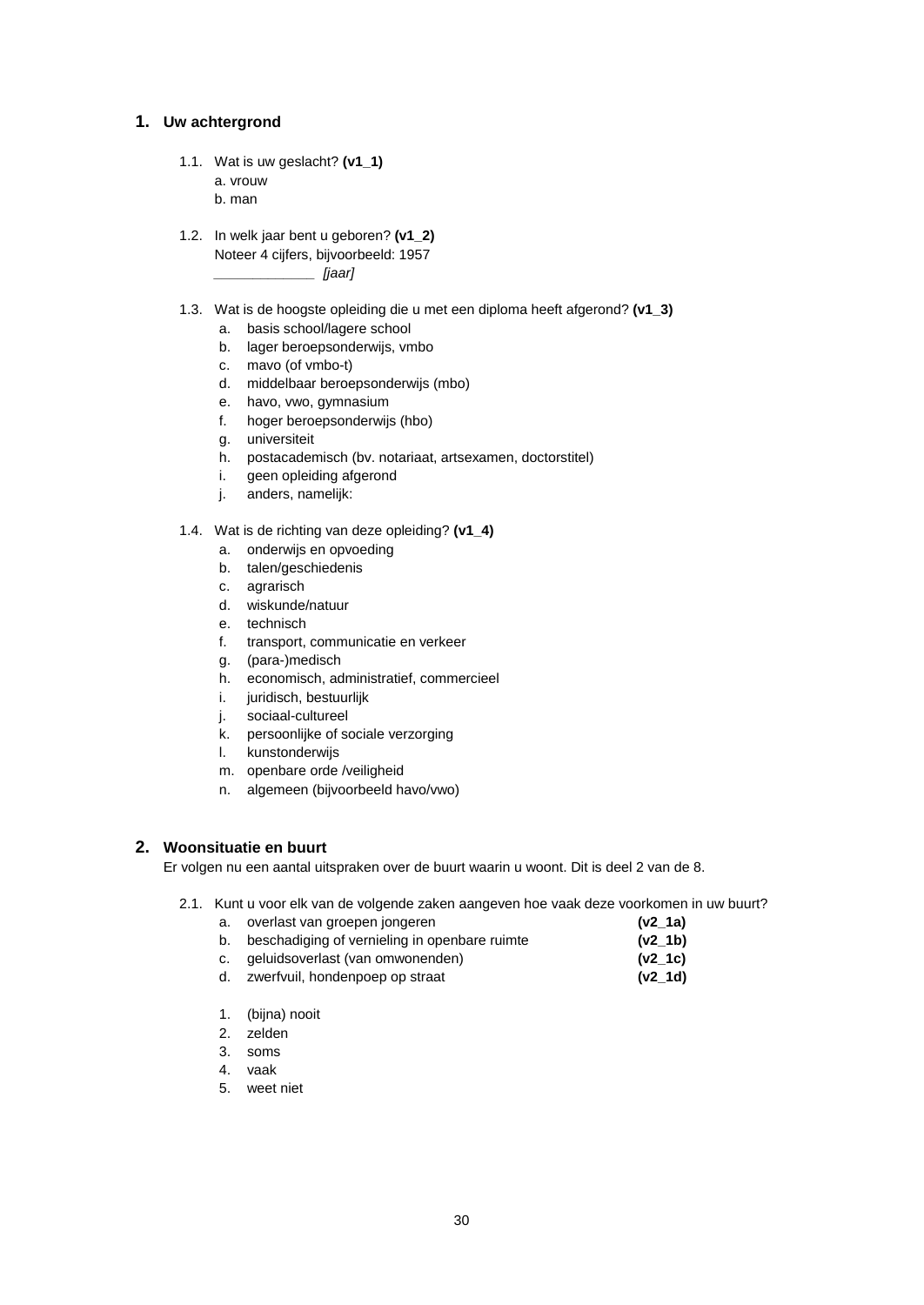2.2. Kunt u aangeven in hoeverre u het eens of oneens bent met deze uitspraken over uw buurt?

| a. De meeste mensen kennen elkaar in deze buurt.         | (v2 2a) |
|----------------------------------------------------------|---------|
| b. Ik voel me thuis bij de mensen die in de buurt wonen. | (v2 2b) |
| c. Ik heb veel contact met andere buurtbewoners.         | (v2 2c) |
| d. Ik voel me veilig in mijn buurt.                      | (v2 2d) |

- 1. helemaal mee oneens
- 2. mee oneens
- 3. niet mee oneens, niet mee eens
- 4. mee eens
- 5. helemaal mee eens
- 2.3. In welke plaats in Nederland woonde u toen u 12 jaar oud was? **(v2\_3)**

*\_\_\_\_\_\_\_\_\_\_\_\_\_\_\_\_\_\_\_\_\_\_\_\_\_\_\_\_\_ [plaats]*

 $\Box$  Ik woonde in het buitenland

2.4. Hoe oud was u toen u voor het eerst zefstandig van uw ouders/verzorgers ging wonen? **(v2\_4)**

Als u het niet meer precies weet, geeft u dan een indicatie hoe oud u ongeveer was.

*\_\_\_\_\_\_\_\_\_\_\_\_\_\_\_\_\_\_\_\_ [jaar]*

- $\Box$  ik woon nog bij mijn ouders/verzorgers
- □ ik heb nooit bij mijn ouders/verzorgers in huis gewoond
- 2.5. *[alleen als jaar ingevuld bij #2.4]* Hoe ver weg van uw ouders ging u toen wonen? **(v2\_5)** a. in dezelfde straat of buurt
	- b.in dezelfde plaats, maar niet in dezelfde buurt
	- c. in een andere plaats (op minder dan 20 km afstand)
	- d. in een andere plaats (op meer dan 20 km afstand)
- 2.6. *[alleen als jaar ingevuld bij #2.4]* In welke mate speelden de volgende redenen een rol bij het verlaten van uw ouderlijk huis? **(v2\_6)**
	- a. werk of studie
	- b. relatie, huwelijk of samenwonen
	- c. conflict met ouders
	- d. ik voelde me niet meer thuis in die plaats
	- 1. speelde geen rol
	- 2. speelde een kleine rol
	- 3. speelde een grote rol
- 2.7. In welke plaats in Nederland woonde u toen u 30 jaar oud was? **(v2\_7)**

*\_\_\_\_\_\_\_\_\_\_\_\_\_\_\_\_\_\_\_\_\_\_\_\_\_\_\_\_\_ [plaats]*

- $\Box$  Ik woonde in het buitenland
- 2.8. Tot welke geografische eenheid vindt u dat u in de eerste plaats behoort? **(v2\_8)**
	- a. straat of buurt waar u woont
	- b. plaats of stad waar u woont
	- b. provincie waar u woont
	- c. Nederland
	- d. een ander land
	- e. Europa
	- f. de wereld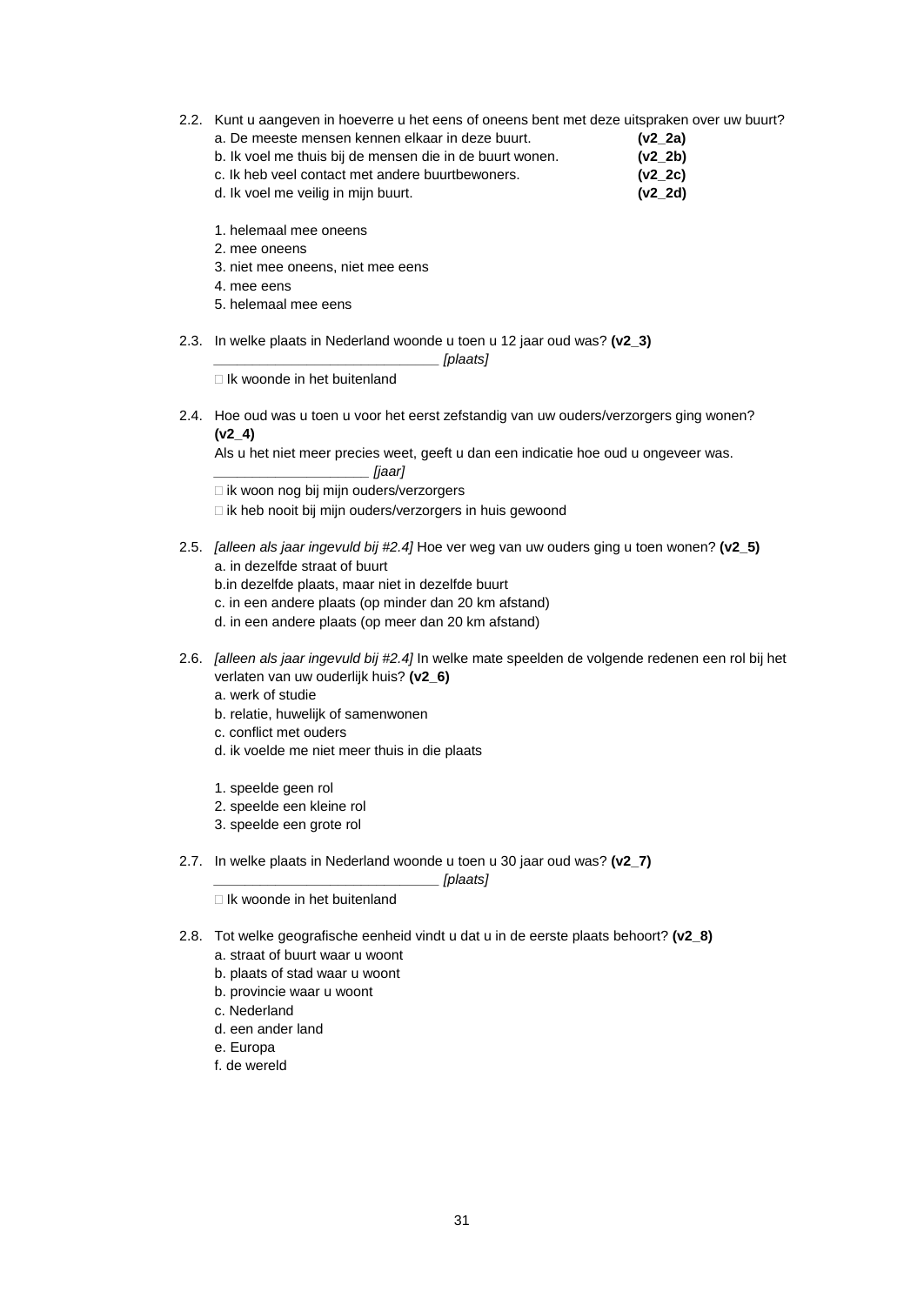# **3. Kinderen**

De volgende vragen gaan over uw (eventuele) kinderen en over uw opvattingen over het gezinsleven. Dit is deel 3 van de 8.

3.1. Hoeveel kinderen wonen in uw huishouden? **(v3\_1)** U kunt ook kinderen meetellen, die deels bij u wonen en deels bij de andere ouder wonen

\_\_\_\_\_\_\_\_\_\_\_\_\_\_\_\_\_\_\_\_\_ *[aantal kinderen]* Er wonen geen kinderen *[als geen kinderen ga naar #3.7 t/m #3.9, dan #3.14]*

3.2. We willen nu een paar vragen stellen over uw kinderen.Wilt u in de onderstaande tabel de namen van uw kinderen aangeven, beginnend bij het oudste kind? U kunt ook initialen gebruiken.

Kind 1: \_\_\_\_\_\_\_\_\_\_\_\_\_\_\_ *[naam]* Kind 2: \_\_\_\_\_\_\_\_\_\_\_\_\_\_\_ *[naam]* enz.

3.3. Kunt u voor elk kind aangeven of het een meisje of een jongen is en wannneer hij/zij geboren is?

|                           | Geslacht (v3_child*_gndr)   | Geboortejaar (v3 child* year)   |
|---------------------------|-----------------------------|---------------------------------|
| [naam kind 1 uit $#3.1$ ] | $\Box$ jongen $\Box$ meisje | [dropdown menu $1945$ t/m 2016] |
| [naam kind 2 uit $#3.1$ ] |                             |                                 |
| enz.                      |                             |                                 |

Kunt u voor elk kind aangeven uit welke relatie het afkomstig is, wie de biologische ouders zijn en hoe het zit met het gezag?

#### **[naam kind 1 uit #3.1]**

*#3.4 t/m #3.6 zijn op een scherm te zien en worden voor elk kind op een apart scherm gevragd*

3.4. Uit welke relatie afkomstig: **(v3\_child\*\_rlshp)**

- a. uw huidige relatie
	- b. uit een eerdere relatie van uzelf
	- c. uit een eerdere relatie van uw partner
	- d. anders

Biologische ouders: **(v3\_child\*\_parent)**

- a. biologisch kind van u en uw (huidige) partner
- b. biologisch kind van u
- c. biologisch kind van uw (huidige) partner
- d. adoptiekind

Gezag: **(v3\_child\*\_cstdy)**

- e. u heeft beiden gezag
- f. u heeft gezag, uw partner niet
- g. uw partner heeft gezag, u niet
- 3.5. Heeft u biologische kinderen die niet meer bij u in huis wonen? **(v3\_5)**

a. ja, aantaal: \_\_\_\_\_\_\_\_ *[aantal]* b. nee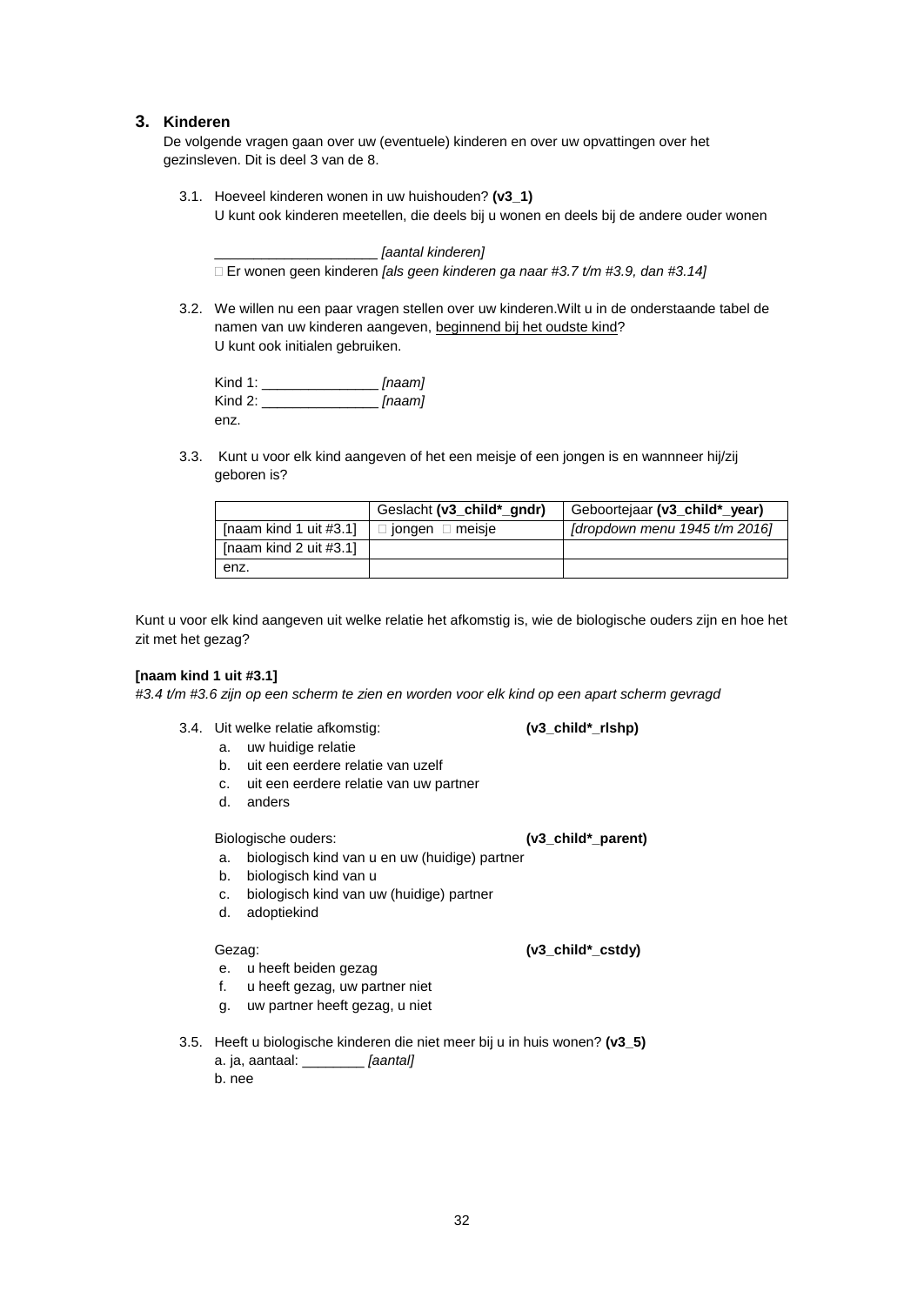- 3.6. Verwacht u in de toekomst nog kinderen te krijgen? **(v3\_6)**
	- a. ja
	- b. nee
	- c. misschien
- 3.7. *[alleen als nee bij #3.5 en #3.6]* Beschouwt u zichzelf als vrijwillig kinderloos of had u wel kinderen willen hebben? **(v3\_7)**
	- a. ik ben vrijwillig kinderloos
	- b. ik had wel kinderen willen hebben
	- c. weet niet
	- d. anders, namelijk:

De volgende vragen gaan over uw oudste kind dat tussen de 6 en 16 jaar oud is en nog wel bij u in huis woont. Het gaat dus om uw kind [naam kind 1 uit #3.1] geboren in [geboortejaar kind 1 uit #3.3].

- 3.8. Welke opleiding volgt dit kind? **(v3\_8)**
	- a. basisschool
	- b. vmbo-basis
	- c. vmbo-kader
	- d. vmbo-t of mavo
	- e. havo
	- f. vwo
	- g. gymnasium
	- h. brugklas vmbo-havo
	- i. brugklas vmbo-havo-vwo
	- j. brugklas havo-vwo
	- k. zit niet op school

#### 3.9. De volgende stellingen gaan over hoe dit kind zich meestal gedraagt, wat hij of zij doet. Kunt u voor elke stelling aangeven hoe vaak deze voorkomen bij uw kind? Mijn kind...

|  | a. voelt zich niet op zijn/haar gemak in sociale situaties, zoals feestjes, |  |
|--|-----------------------------------------------------------------------------|--|
|--|-----------------------------------------------------------------------------|--|

| school, spelen met anderen.                                             | (v3 9a) |
|-------------------------------------------------------------------------|---------|
| heeft lichamelijke klachten voordat hij/zij ergens heen gaat, zoals een |         |
| feestie, school, sportclub, enz.                                        | (v3 9b) |
| vermijdt sociale situaties, zoals feestjes, school, sportclub, enz.     | (v39c)  |

- d. is bang om te spreken waar andere kinderen bij zijn. **(v3\_9d)**
- e. is bang om te spreken of voor te lezen voor een groep mensen. **(v3\_9e)**
- 1. nooit of bijna nooit
- 2. soms
- 3. meestal of altijd
- 4. weet niet

3.10. Kunt u aangeven of in hoeverre elk van de volgende stellingen waar zijn voor dit kind?

Wilt u uw antwoorden baseren op het gedrag van het kind de laatste 6 maanden. Mijn kind...

- a. is rusteloos, overactief, kan niet lang stilzitten. **(v3\_10a)** b. heeft vaak driftbuien of woede-uitbarstingen. **(v3\_10b)** c. is doorgaans gehoorzaam, doet gewoonlijk wat volwassenen vragen. **(v3\_10c)** d. is vaak ongelukkig, in de put. **(v3\_10d)** e. wordt over het algemeen aardig gevonden door andere kinderen. **(v3\_10e)** f. is gemakkelijk afgeleid, heeft moeite om zich te concentreren. **(v3\_10f)** g. is zenuwachtig in nieuwe situaties. **(v3\_10g)** h. verliest gemakkelijk zelfvertrouwen. **(v3\_10h)** i. wordt getreiterd of gepest door andere kinderen. **(v3\_10i)**
- 1 niet waar
- 2 een beetje waar
- 3 zeker waar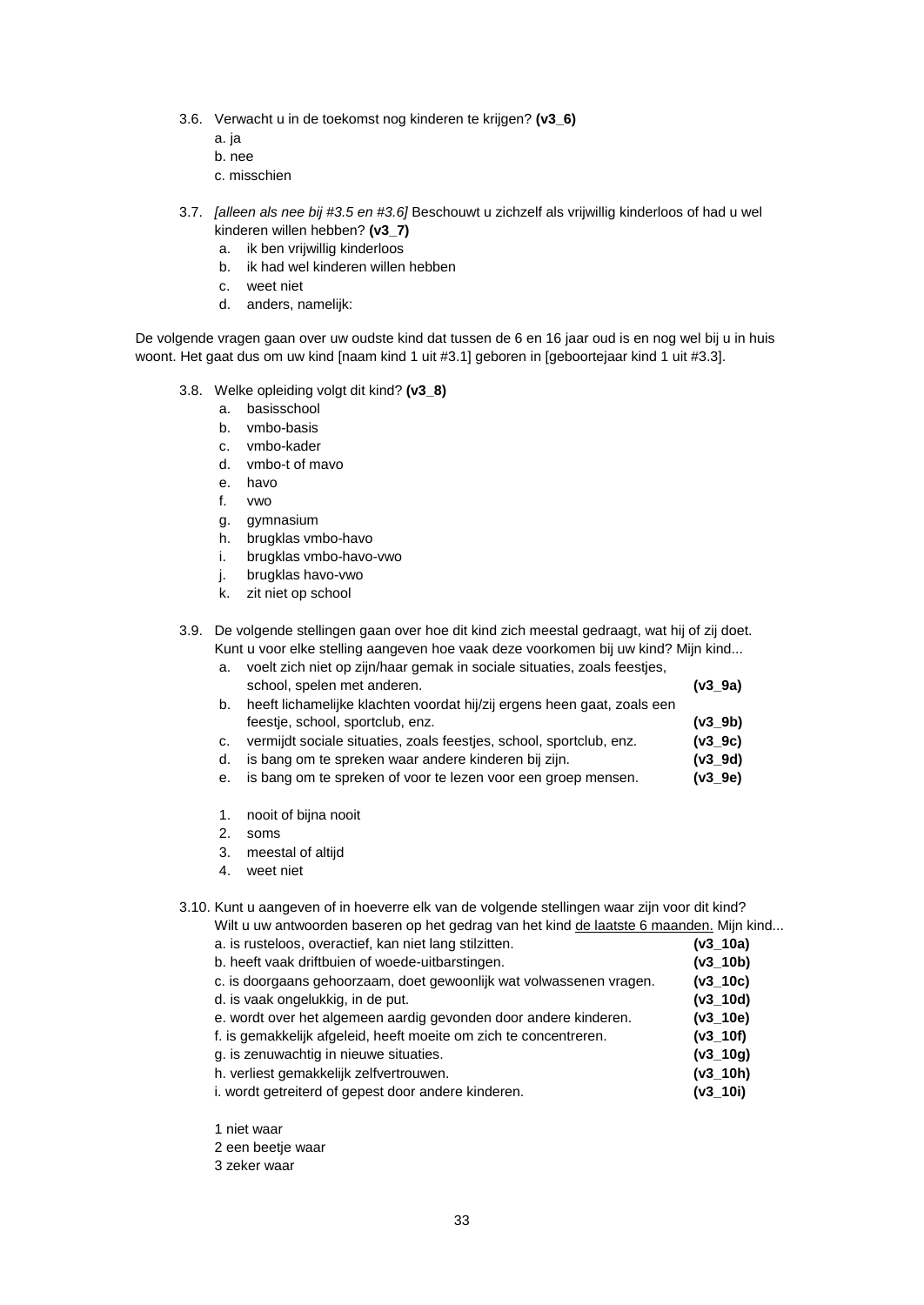#### 4 weet niet

- 3.11. Zou u bij elk van de onderstaande uitspraken willen aangeven in hoeverre u het ermee eens of oneens bent?
	- a. Voor mijn zoon en mijn dochter zou ik hetzelfde speelgoed kunnen kopen. **(v3\_11a)**
	- b. Jongens die zich gedragen als een "mietje" zullen zich nooit goed aanpassen. **(v3\_11b)**
	- c. Meisjes die zich gedragen als een "wildebras" zullen zich nooit goed aanpassen. **(v3\_11c)**
	- d. Het is voor jongens belangrijker dan voor meisjes om goed te kunnen concurreren. **(v3\_11d)**
	- e. Een man is even geschikt om voor een baby te zorgen als een vrouw. **(v3\_11e)**
	- f. Het is onnatuurlijk als de man het huishouden doet. **(v3\_11f)**

g. Een kind dat nog niet naar school gaat zal er onder lijden als zijn/haar moeder buitenshuis werkt. **(v3\_11g)**

1 helemaal mee oneens

- 2 mee oneens
- 3 niet mee oneens, niet mee eens
- 4 mee eens
- 5 helemaal mee eens
- 3.12. Er volgt nu een reeks vragen over het gezinsleven in het algemeen. Wilt u voor elk van de stellingen aangeven wat uw mening is?
	- a. Een scheiding is meestal de beste oplossing als partners er niet in slagen hun problemen op te lossen. **(v3\_12a)**
	- b. Paren met een kind behoren te trouwen. **(v3\_12b)**
	- c. Om gelukkig op te groeien heeft een kind zowel een vader als een moeder nodig. **(v3\_12c)**
	- d. Het is ok als een vrouw geen vaste relatie met een man wil, maar wel een kind. **(v3\_12d)**
	- 1. helemaal mee oneens
	- 2. mee oneens
	- 3. niet mee oneens, niet mee eens
	- 4. mee eens
	- 5. helemaal mee eens

### **4. Gezondheid en welzijn**

In dit gedeelte willen we weten hoe het gaat met uw gezondheid en welzijn.

4.1. Over het algemeen, hoe tevreden bent u met uw gezondheid? **(v4\_1)**  $0 =$  helemaal niet;  $10 =$  helemaal

#### 4.2. Gedurende de laatste 4 weken, hoe vaak heeft u last gehad van de volgende aandoeningen of gezondheidsproblemen?

| a. rugklachten                                         | $(v4_2a)$  |
|--------------------------------------------------------|------------|
| b. algemene zwakte, vermoeidheid of gebrek aan energie | (v4 2b)    |
| c. moeite met slapen of slapeloosheid                  | (v4 2c)    |
| d. hoofdpiin                                           | $(v4\ 2d)$ |
| e. buikpijn, misselijkheid                             | $(v4\ 2e)$ |
|                                                        |            |

- 1. (bijna) nooit
- 2. zelden
- 3. soms
- 4. vaak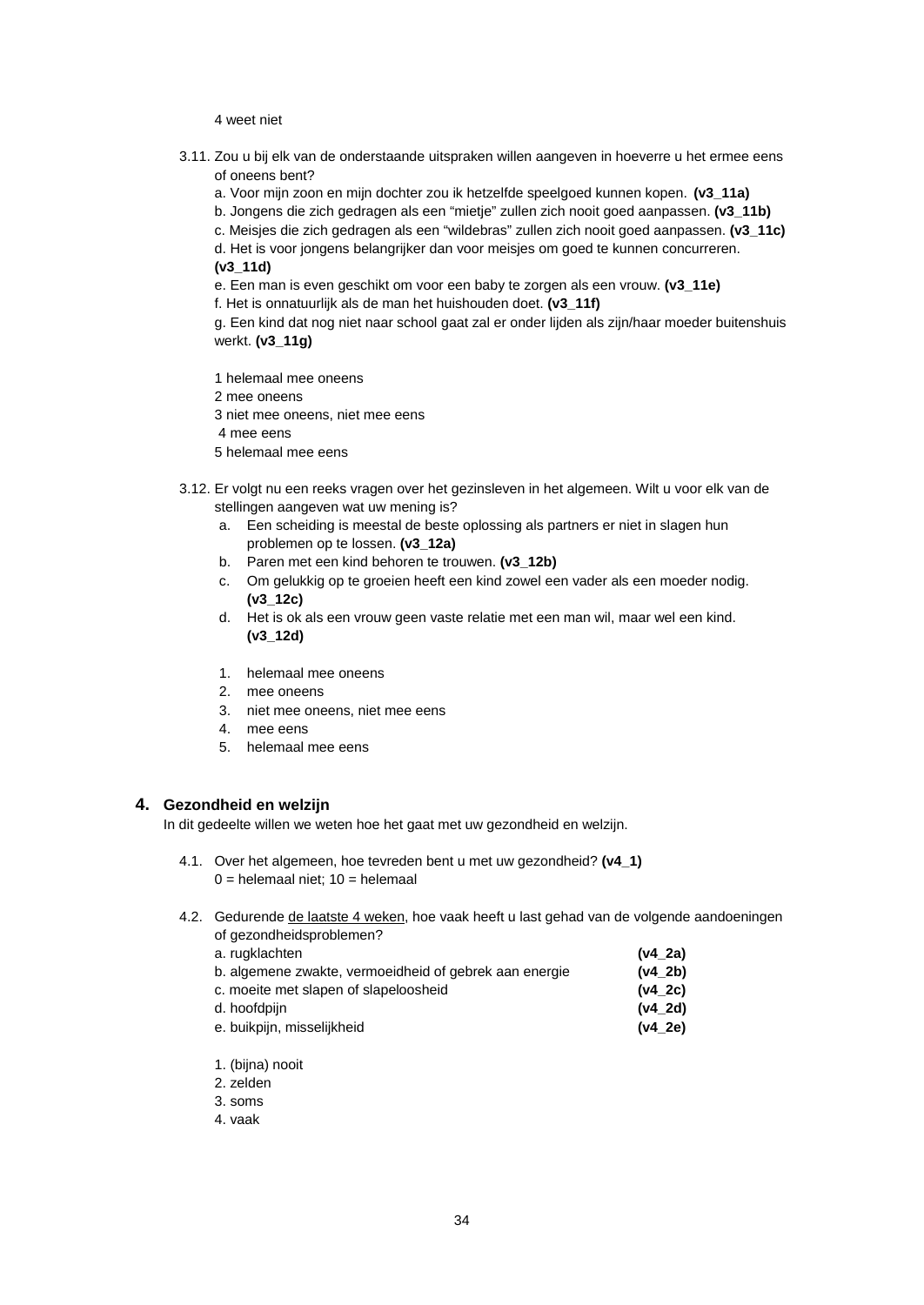- 4.3. Over het algemeen gezien, kunt u aangeven in welke mate uw gezondheid een belemmering vormt in uw dagelijkse activiteiten (bijv. in uw huishouden, tijdens uw werk of vrijetijdsbesteding)? **(v4\_3)**  $0 =$  helemaal niet;  $10 =$  helemaal
- 4.4. Wilt u bij elke uitspraak aangeven in hoeverre dit uw gevoel of gedrag van de afgelopen 7 dagen weergeeft?

| а. | ik bleef maar in de put zitten, zelfs als familie of vrienden probeerden me |           |
|----|-----------------------------------------------------------------------------|-----------|
|    | er uit te halen                                                             | $(v4_4a)$ |
| b. | ik vond mijn leven een mislukking                                           | (v4 4b)   |
|    | c. ik voelde me bang                                                        | (v4.4c)   |
|    | d. ik voelde me gedeprimeerd                                                | (v4 4d)   |

- e. ik was treurig **(v4\_4e)**
- 1. zelden of nooit
- 2. soms of weinig
- 3. regelmatig
- 4. meestal of altijd
- 4.5. Kunt u van elk van de volgende uitspraken aangeven in heoverre deze voor u van toepassing zijn?
	- a. Er zijn voldoende mensen met wie ik me nauw verbonden voel. **(v4\_5a)**
	- b. Ik ervaar een leegte om me heen. **(v4\_5b)**
	- c. Er zijn genoeg mensen op wie ik in geval van narigheid kan terugvallen. **(v4\_5c)**
	- d. Ik mis mensen om me heen. **(v4\_5d)**
	- 1. zeer zeker of meestal
	- 2. behoorlijk of vaak
	- 3. een beetje of soms
	- 4. helemaal niet of nooit
- 4.6. Bent u in de afgelopen 5 jaar, om welke reden dan ook, thuis of elders (op straat, in het openbaar vervoer, op uw werk), fysiek aangevallen of met geweld bedreigd? **(v4\_6)**
	- a. ja
	- b. nee
	- c. wil ik niet zeggen
- 4.7. *[alleen als ja bij #4.6]* Als u denkt aan het laatste voorval, kunt u zeggen waar dit gebeurd is? **(v4\_7)**
	- a. op straat, in een winkel of in het openbaar vervoer
	- b. op een vereniging of (sport)club
	- c. bij een uitgaansgelegenheid, discotheek, etc.
	- d. op werk, school of universiteit
	- e. ergens anders
	- f. wil ik niet zeggen

#### **5. Uw situatie thuis**

In dit gedeelte willen we weten hoe het gaat met uw situatie thuis. Dit is deel 5 van de 8.

- 5.1. Heeft u een partner? **(v5\_1)**
	- a. ja b. nee *[als nee ga naar #5.27]*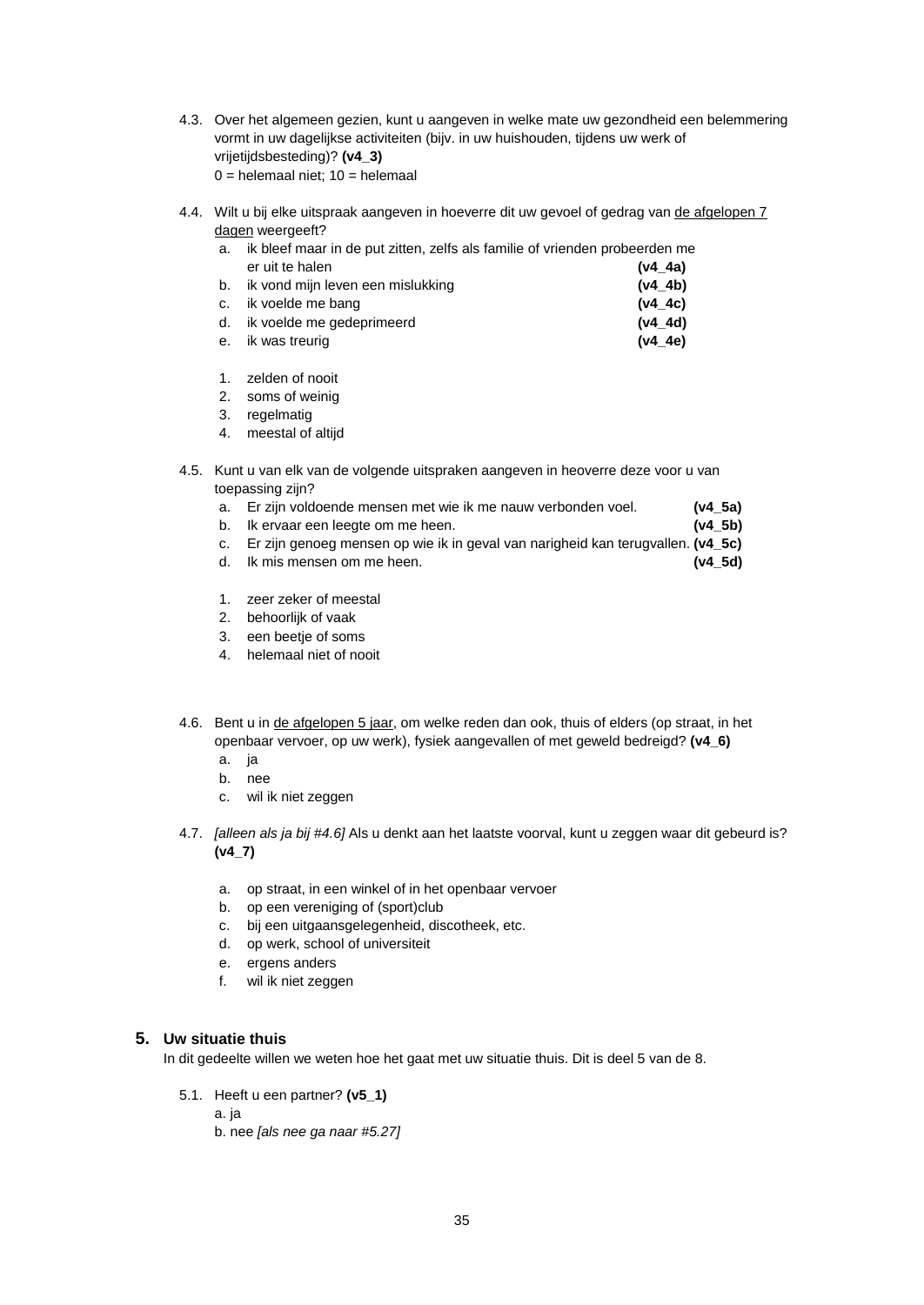- 5.2. Woont u samen met uw partner? **(v5\_2)** a. ja b. nee
- 5.3. *[alleen als ja bij V5.2]* In welk jaar bent u gaan samenwonen? **(v5\_3)** Als u het niet meer precies weet geeft u dan een indicatie in welk jaar het ongeveer was. *\_\_\_\_\_\_\_\_\_\_\_\_\_ [jaar]*
- 5.4. Wat is het geboortejaar van uw partner? **(v5\_4)** \_\_\_\_\_\_\_\_\_\_\_\_\_ *[jaar]*
- 5.5. Wat is het geslacht van uw partner? **(v5\_5)** a. man b. vrouw
- 5.6. Wat is de hoogst, voltooide opleiding van die uw partner met een diploma heeft afgerond? **(v5\_6)**
	- a. basis school/lagere school
	- b. lager beroepsonderwijs, vmbo
	- c. mavo (of vmbo-t)
	- d. mbo
	- e. havo, vwo, gymnasium
	- f. hoger beroepsonderwijs
	- g. universiteit
	- h. postacademisch (bv. Notariaat, artsexamen, doctorstitel)
	- i. geen opleiding afgerond
	- j. anders
	- k. weet niet
- 5.7. Verricht uw partner betaalde arbeid voor ten minste 12 uur per week? **(v5\_7)**
	- a. ja
	- b. nee
- 5.8. Wat is het huidige of was het laatste beroep van uw partner? **(v5\_8)**
	- a. agrarisch beroep (bv. landarbeider, zelfstandig agrariër)
	- b. ongeschoolde en geoefende handarbeid (bv. schoonmaker, inpakker)
	- c. semi-geschoolde handarbeid (bv. chauffeur, fabrieksarbeider, timmerman, bakker)
	- d. geschoolde en leidinggevende handarbeid (bv. automonteur, ploegbaas, elektriciën)
	- e. overige hoofdarbeid (bv. administratief medewerker, boekhouder, verkoper, gezinsverzorgster)
	- f. middelbaar leidinggevend of commercieel beroep (bv. hoofdvertegenwoordiger, afdelingsmanager of winkelier)
	- g. middelbaar of vrij beroep (bv. leerkracht, kunstenaar, verpleegkundige, sociaal werker, beleidsfunctionaris)
	- h. hoger leidinggevend beroep (bv. manager, directeur, eigenaar groot bedrijf, leidinggevende ambtenaar)
	- i. hoger of vrij beroep (bv. architect, arts, wetenschappelijk medewerker, docent wo-hbo, ingenieur)
	- j. nooit een beroep gehad
	- k. anders, namelijk:
- 5.9. Sinds wanneer zijn u en uw partner een paar? **(v5\_9)** \_\_\_\_\_\_\_\_\_\_\_\_\_ *[jaar]*
- 5.10. Bent u met uw partner getrouwd? **(v5\_10)**
	- a. ja
	- b. nee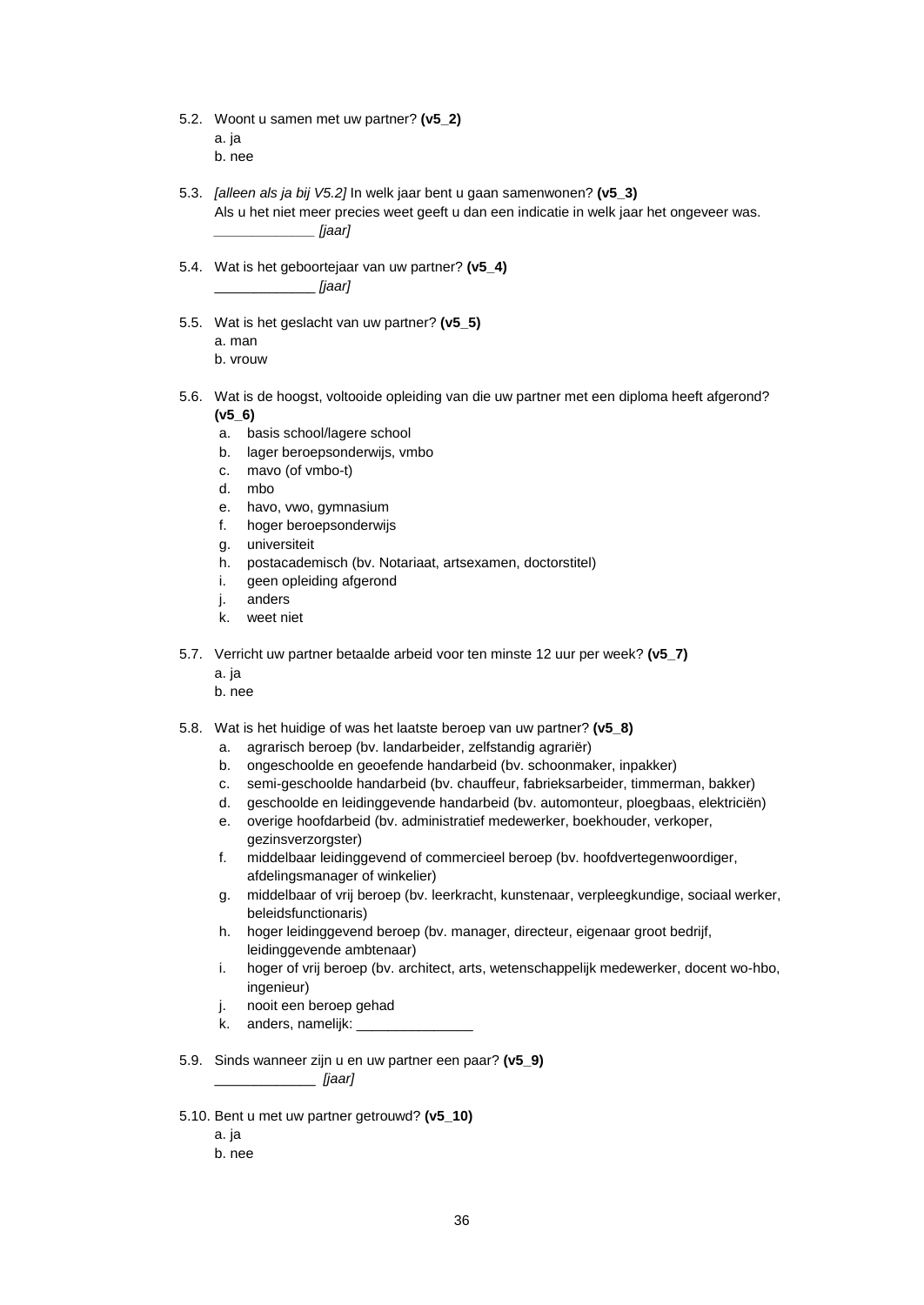- 5.11. *[alleen als ja bij 5.10]* In welk jaar bent u getrouwd? **(v5\_11)** \_\_\_\_\_\_\_\_\_\_\_\_\_ [jaar]
- 5.12. *[alleen als nee bij 5.10]* Hebben u en uw partner uw partnerschap laten registreren? **(v5\_12)** a. ja

b. nee

- 5.13. *[alleen als ja bij 5.12]* In welk jaar heeft u uw partnerschap laten registreren? **(v5\_13)** \_\_\_\_\_\_\_\_\_\_\_\_\_ [jaar]
- 5.14. Bent u ooit gescheiden of heeft u een lange samenwoonrelatie afgebroken (van 3 jaar of langer)? Zo ja, hoe vaak is dat voorgekomen? **(v5\_14)** a. nee, nooit eerder gescheiden / uit elkaar gegaan b. ja, aantal relaties:
- 5.15. Hier staat een lijst van dingen die volgens sommigen bijdragen tot een succesvol huwelijk of succesvolle relatie. Wilt u voor elk daarvan zeggen hoe belangrijk u het vindt? **(v5\_15)**
	- a. trouw
	- b. dezelfde normen en waarden
	- c. goede huisvesting
	- d. een goede verdeling van huishoudelijke taken
	- e. kinderen
	- f. tijd hebben voor eigen vrienden en persoonlijke hobbies/activiteiten
	- 1. zeer belangrijk
	- 2. tamelijk belangrijk
	- 3. belangrijk
	- 4. niet zo belangrijk
	- 5. helemaal niet belangrijk
- 5.16. Over het algemeen gezien, hoe tevreden bent u met uw relatie? **(v5\_16)**  $0 =$  zeer ontevreden;  $10 =$  zeer tevreden
- 5.17. *[alleen als ja bij #5.2]* Er volgt nu een reeks vragen over het dagelijkse leven met uw partner. We beginnen met een aantal huishoudelijke taken. Kunt u voor elk van deze aangeven hoe ze tussen u en uw partner zijn verdeeld?
	- a. eten koken **(v5\_17a)** b. boodschappen doen **(v5\_17b)** c. wassen, strijken **(v5\_17c)** d. schoonmaken, opruimen **(v5\_17d)** e. administratie doen, geldzaken regelen **(v5\_17e)** f. klusjes doen in en rond huis **(v5\_17f)**
	- 1. (vrijwel) altijd door u
	- 2. vaker door u
	- 3. min of meer gelijk
	- 4. vaker door partner
	- 5. (vrijwel) altijd door partner
	- 6. niet van toepassing (iemand anders doet dit altijd)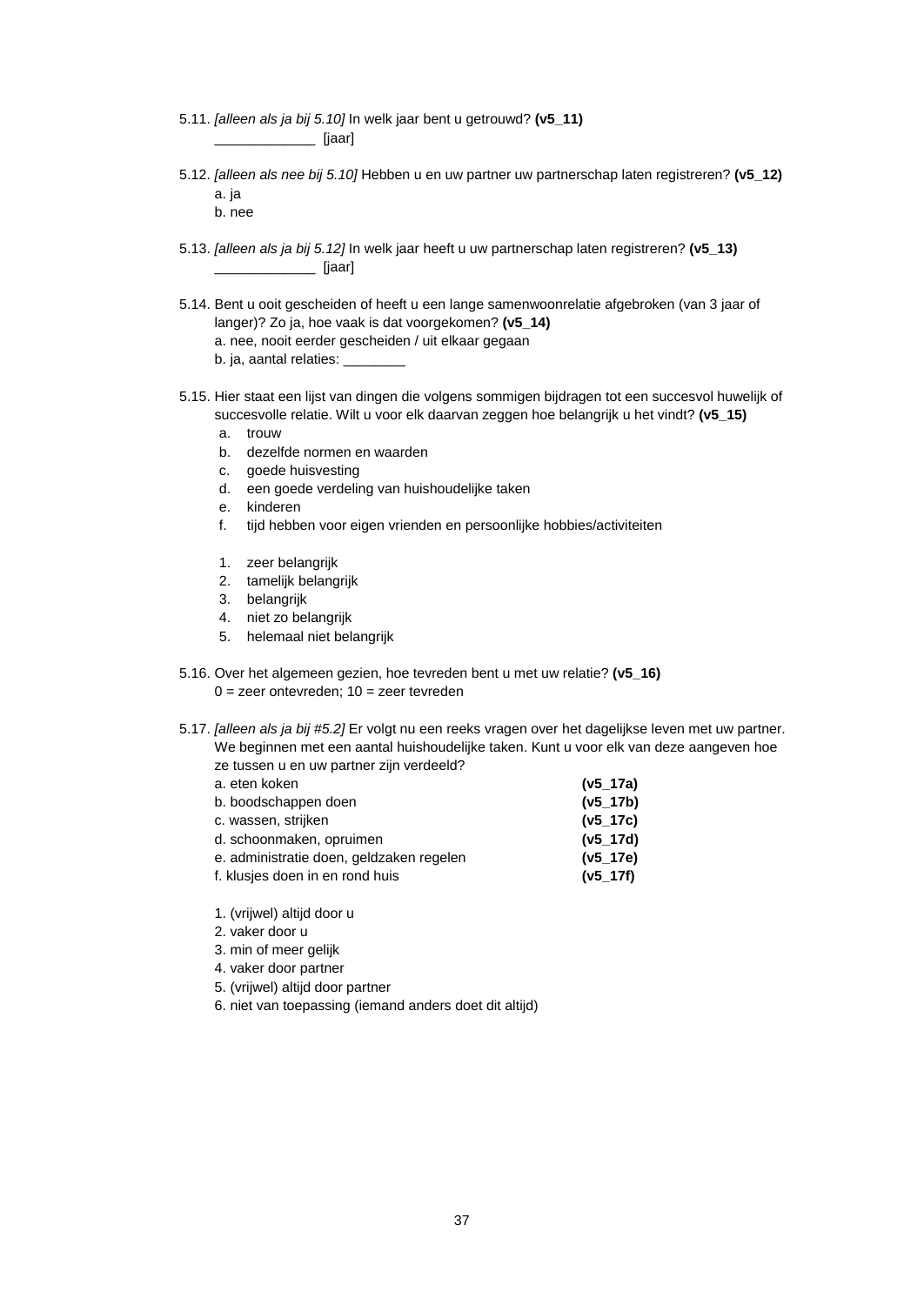5.18. Kunt u voor elk van de volgende zaken zeggen of u daar in de afgelopen 3 maanden wel eens meningsverschillen over had met uw partner?

| $(v5_18a)$   |
|--------------|
| (v5 18b)     |
| $(v5_{18c})$ |
| $(v5_18d)$   |
| $(v5_18e)$   |
| (v5 18f)     |
| $(v5_18g)$   |
| $(v5_18h)$   |
| $(v5_18i)$   |
|              |

1. nooit

2. een enkele keer

3. soms

4. vaak

5. niet van toepassing

5.19. *[#5.19 t/m #5.26 alleen als V1.1 gelijk is aan V5.5]* U heeft eerder aangegeven dat u een partner van hetzelfde geslacht heeft. We willen graag een paar vragen stellen over hoe u het leven met uw partner in het dagelijks leven ervaart. Weten de volgende personen dat u een partner van hetzelfde geslacht heeft?

| a. uw moeder | $(v5_19a)$ |
|--------------|------------|
| b. uw vader  | $(v5_19b)$ |

1. ja

2. nee

3. niet van toepassing

5.[2](#page-38-0)0. Hoe veel van de volgende personen weten dat u een partner van hetzelfde geslacht heeft?<sup>2</sup>

| a. andere familieleden (anders dan uw partner en ouders) (v5_20a) |  |  |  |  |
|-------------------------------------------------------------------|--|--|--|--|
|-------------------------------------------------------------------|--|--|--|--|

- b. uw vrienden **(v5\_20b)**
- c. uw collega's op het werk of medestudenten **(v5\_20c)**
- 1. niemand
- 2. een paar
- 3. de meesten
- 4. allen
- 5. niet van toepassing
- 5.21. Heeft u in de volgende situaties wel eens ervaren dat u anders of gek werd behandeld wegens uw seksuele geaardheid (bijvoorbeeld uitgelachen, achter uw rug opmerkingen maken, raar aankijken, etc.)?

| a. op straat, in winkels of openbaar vervoer                                                                   | $(v5_21a)$                           |
|----------------------------------------------------------------------------------------------------------------|--------------------------------------|
| b. op verenigingen, club, sporten                                                                              | (v5_21b)                             |
| restricted the contract of the contract of the contract of the contract of the contract of the contract of the | $\mathbf{A}$ . The same $\mathbf{A}$ |

- c. bij uitgaansgelegenheden, discotheek, etc. **(v5\_21c)** d. bij het solliciteren naar een baan of stageplek **(v5\_21d)**
- e. op werk, school, universiteit **(v5\_21e)**
- 1. nee, nooit

1

- 2. ja, een enkele keer
- 3. ja, redelijk vaak
- 4. niet van toepassing

<span id="page-38-0"></span> $^{\rm 2}$  Deze vraag is gebaseerd op een vraag uit de EU LGBT survey (2012) van de Fundamental Rights Agency.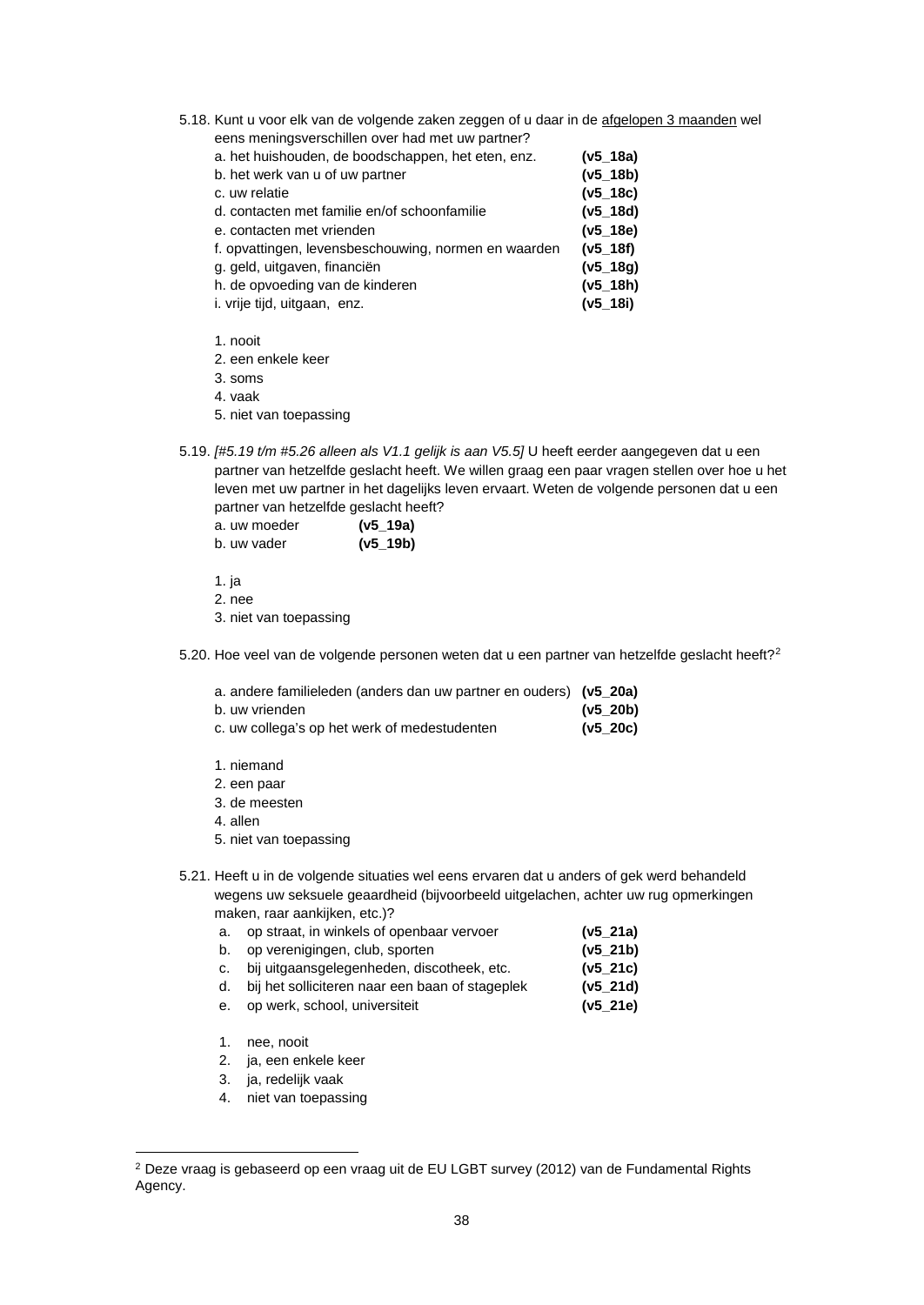- 5.22. Hoe vaak bezoekt u de volgende plaatsen of neemt u deel aan…
	- a. uitgaansmogelijkheden met overwegend homo- of lesbisch publiek? **(v5\_22a)**
	- b. activiteiten van een vereniging met een overwegend homo- of lesbisch publiek? **(v5\_22b)**
	- c. politieke bijeenkomsten of demonstraties voor homorechten? **(v5\_22c)**
	- 1. zeer vaak
	- 2. vaak
	- 3. af en toe
	- 4. zelden
	- 5. zeer zelden of nooit
	- 6. wil ik niet zeggen

#### 5.23. Hoe oud was u toen u uw coming-out had? **(v5\_23)**

*\_\_\_\_\_\_\_\_\_\_\_ [jaar]*

 $\Box$  niet van toepassing

- 5.24. In hoeverre voelt u zich verbonden met andere mensen met dezelfde **seksuele geaardheid[3](#page-39-0)** als uzelf? **(v5\_24)**
	- $0 =$  helemaal niet verbonden;  $10 =$  zeer sterk verbonden
- 5.25. In welke mate bent u het eens met de volgende stellingen?
	- a. Ik vind dat mijn seksuele geaardheid een belangrijk deel van mezelf is. **(v5\_25a)**
	- b. Wanneer ik eraan denk dat ik me aangetrokken voel tot personen van hetzelfde geslacht voel ik me ongelukkig. **(v5\_25b)** c. Ik ben trots op mijn seksuele geaardheid. **(v5\_25c)**
	- d. Ik wou dat ik hetero was. **(v5\_25d)**
	- 1. helemaal mee oneens
	- 2. mee oneens
	- 3. niet mee oneens, niet mee eens
	- 4. mee eens
	- 5. helemaal mee eens
	- 6. wil ik niet zeggen

#### 5.26. In welke mate bent u het eens met de volgende stellingen?

- a. De meeste mensen accepteren homoseksuele mannen en lesbische vrouwen als naaste vrienden. **(v5\_26a)**
- b. De meeste mensen accepteren homoseksuele mannen en lesbische vrouwen volledig als leerkracht op de basisschool. **(v5\_26b)**
- c. De meeste werkgevers zullen een homoseksuele man of een lesbische vrouw niet op een sollicitatiegesprek uitnodigen wanneer er nog andere goede kandidaten zijn. **(v5\_26c)**
- 1. helemaal mee oneens
- 2. mee oneens
- 3. niet mee oneens, niet mee eens
- 4. mee eens
- 5. helemaal mee eens

<span id="page-39-0"></span><sup>3</sup> Infotekst wanneer men cursor over de woorden **seksuele geaardheid** houdt: bijv. lesbisch, homoseksueel, biseksueel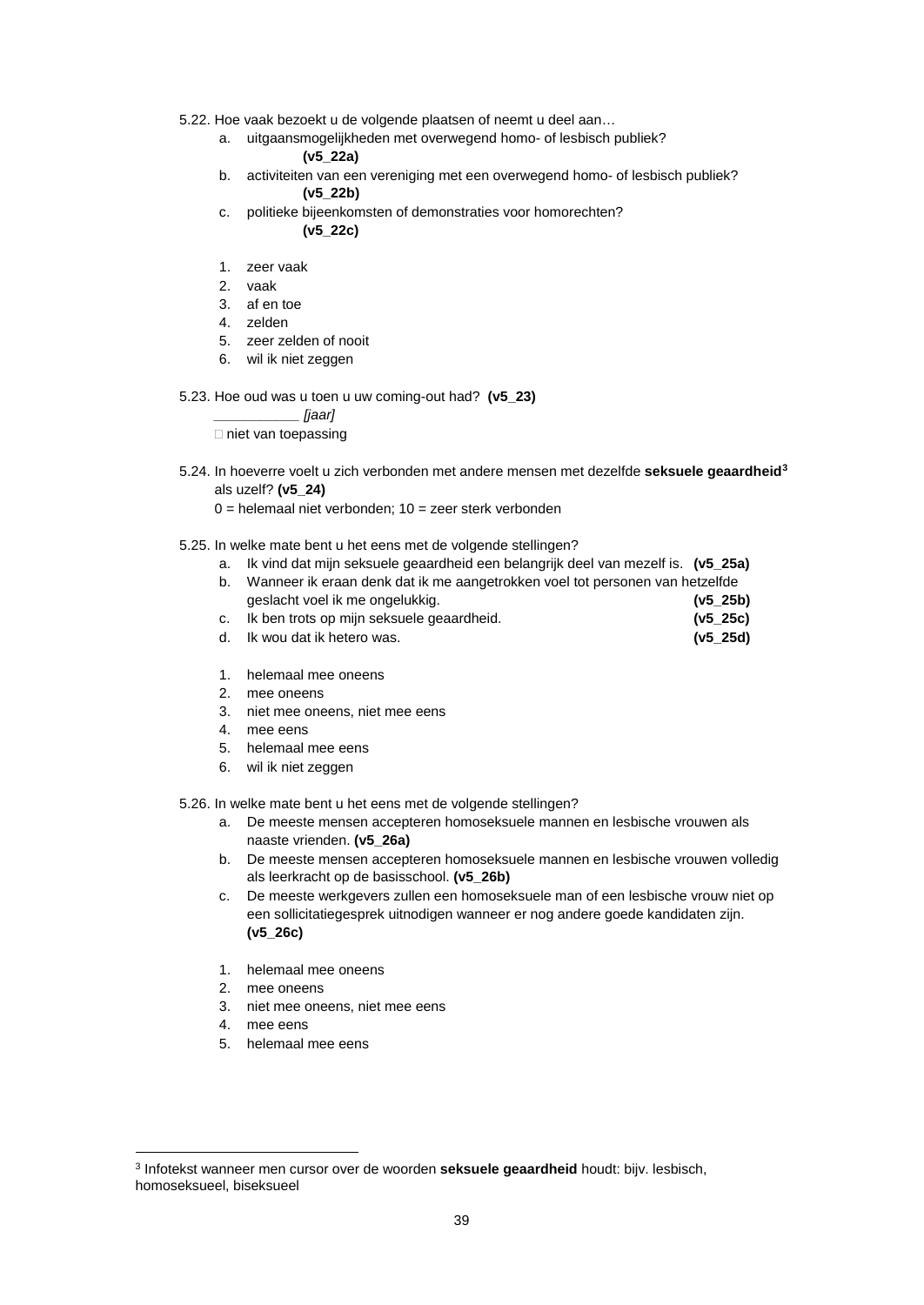5.27. [alleen als *nee bij V5.1*] Hoeveel jaar geleden had u uw laatste relatie? **(v5\_27)**

\_\_\_\_\_\_\_\_\_\_\_\_ *[jaar]*

Ik heb nog nooit een relatie gehad

- 5.28. [alleen als *jaar ingevuld bij V5.26*] Wat was het geslacht van uw laatste partner? **(v5\_28)**
	- a. man
	- b. vrouw

#### **6. Sociale contacten en maatischappelijke participatie**

Dit is deel 6 van de 8 en gaat over uw sociale contacten en maatschappelijke participatie.

6.1. Wie zijn de mensen die u graag spreekt, met wie u graag wat doet of met wie u belangrijke dingen bespreekt? **(corenetw)**

Het gaat hier om mensen buiten uw huishouden. Voor uw gemak kunt u bij het invullen van de onderstaande tabel de namen of initialen van deze personen gebruiken. U kunt maximaal 8 namen geven.

|           | Persoon 1                 |  |
|-----------|---------------------------|--|
|           | Persoon 2 _______________ |  |
|           | Persoon 3 ______________  |  |
|           | Persoon 4 ______________  |  |
|           | Persoon 5                 |  |
|           | Persoon 6                 |  |
|           | Persoon 7                 |  |
| Persoon 8 |                           |  |

 $\Box$  Niemand [als niemand ga naar #6.10]

6.2. Kunt u voor elke van deze personen aangeven wat hen relatie is met u en wat hen geslacht is?

|                              | Relatie (v6 pers <sup>*</sup> relshp)                                                                                                                                                         | Geslacht (v6_pers*_gndr) |
|------------------------------|-----------------------------------------------------------------------------------------------------------------------------------------------------------------------------------------------|--------------------------|
| [naam persoon 1 uit<br>#6.1] | [dropdown menu]<br>a. vriend/vriendin<br>b. iemand uit de buurt<br>c. collega/(oud-)studiegenoot<br>d. lid zelfde club of vereniging<br>e. moeder/vader<br>f. kind<br>g. een ander familielid | ⊟ man ⊟ vrouw            |
|                              | h. anders                                                                                                                                                                                     |                          |
| [naam persoon 2 uit          |                                                                                                                                                                                               |                          |
| #6.1]                        |                                                                                                                                                                                               |                          |
| enz.                         |                                                                                                                                                                                               |                          |

#### 6.3. Hoe vaak ziet u… **(v6\_pers\*\_freq)**

- a. [naam persoon 1 uit #6.1]
- b. [naam persoon 2 uit #6.1]
- c. enz.
- 1. meerdere keren per week
- 2. ongeveer wekelijks
- 3. ongeveer maandelijks
- 4. enkele keren per jaar
- 5. minder vaak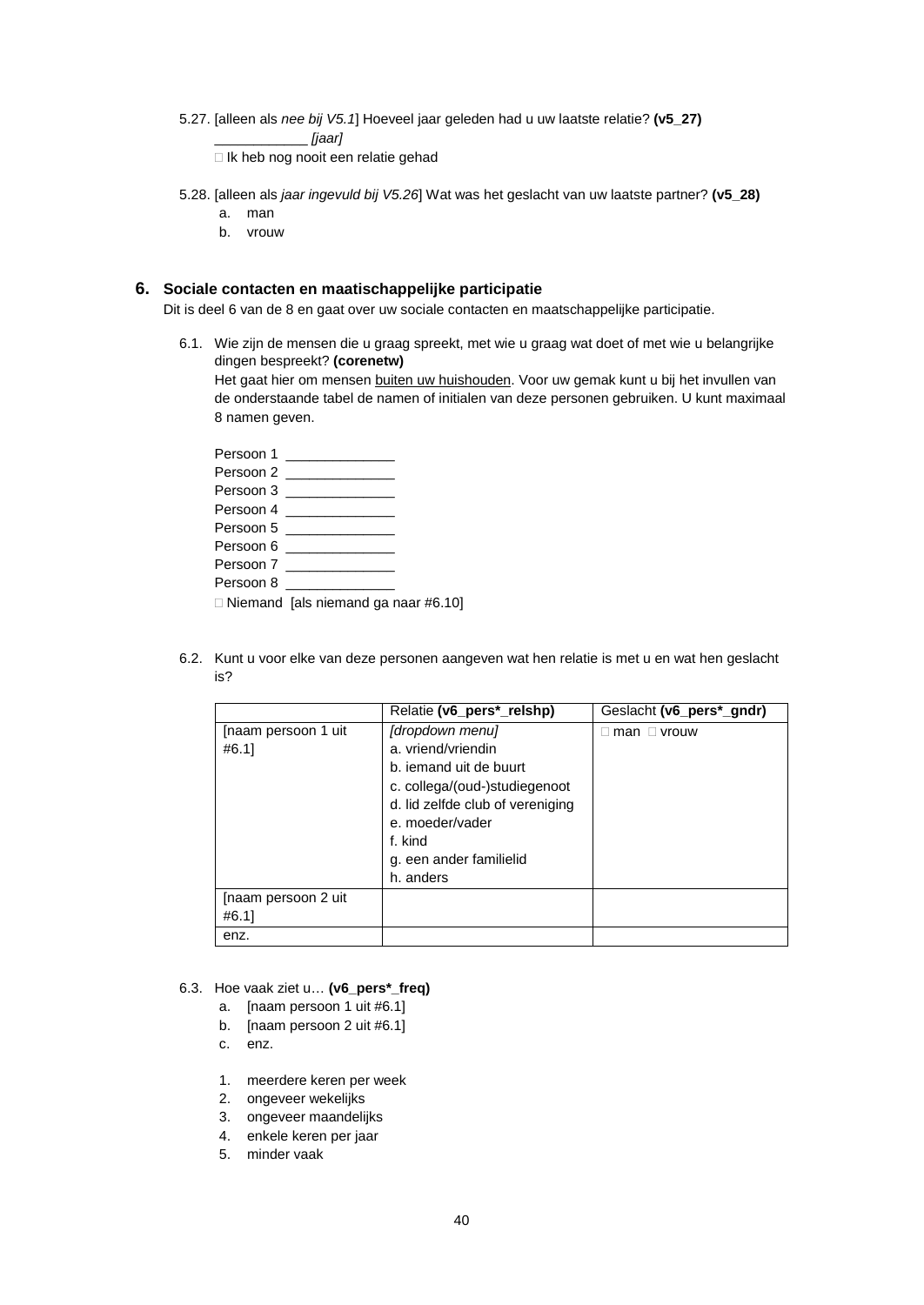- 6.4. Hoe ver weg van u woont elke van deze personen? **(v6\_pers\*\_distance)**
	- a. [naam persoon 1 uit #6.1]
	- b. [naam persoon 2 uit #6.1]
	- c. enz.
	- 1. in dezelfde straat of buurt
	- 2. in dezelfde plaats
	- 3. in een andere plaats (op minder dan 20 km afstand)
	- 4. in een andere plaats (op meer dan 20 km afstand)
	- 5. in het buitenland
- 6.5. Kunt u aangeven wat de hoogste opleiding is, die deze personen met een diploma hebben afgesloten? **(v6\_pers\*\_educ)**
	- a. basis school/lagere school
	- b. lager beroepsonderwijs, vmbo
	- c. mavo (of vmbo-t)
	- d. middelbaar beroepsonderwijs (mbo)
	- e. havo, vwo, gymnasium
	- f. hoger beroepsonderwijs (hbo)
	- g. universiteit
	- h. postacademisch (bv. notariaat, artsexamen, doctorstitel)
	- i. geen opleiding afgerond
	- j. anders
	- k. weet niet
	- 1. [naam persoon 1 uit #6.1]
	- 2. [naam persoon 2 uit #6.1]
	- 3. enz.

# 6.6. Wat is hun leefsituatie en zijn zij heteroseksueel?

Wij vragen dit omdat wij geinteresseerd zijn in de diversiteit binnen uw netwerk.

|                     | Leefsituatie                    | Seksuele geaardheid      |
|---------------------|---------------------------------|--------------------------|
|                     | (v6_pers*_livingsit)            | (v6_pers*_sexorient)     |
| [naam persoon 1 uit | [dropdown menu]                 | [dropdown menu]          |
| #6.1]               | a. getrouwd of samenwonend      | a. hetero                |
|                     | zonder kind(eren)               | b. homo/lesbisch         |
|                     | b. getrouwd of samenwonend      | c. biseksueel            |
|                     | met kind(eren)                  | d. weet niet/wil ik niet |
|                     | c. alleenstaand met kind(eren)  | zeggen                   |
|                     | d. alleenstaand zonder kinderen |                          |
|                     | e. anders                       |                          |
| [naam persoon 2 uit |                                 |                          |
| #6.1]               |                                 |                          |
| enz.                |                                 |                          |

#### 6.7. Hoe goed kennen deze mensen elkaar?

- a. [naam persoon 1 uit #6.1] [naam persoon 2 uit #6.1] **(v6\_pers1\_pers2)**
	-
- b. [naam persoon 1 uit #6.1] [naam persoon 3 uit #6.1] **(v6\_pers1\_pers3)**
- c. enz. [voor de eerste 5 persoonen die genoemd zijn bij #6.1] **(v6\_pers\*\_pers\*)**
- 1. Kennen elkaar goed
- 2. Kennen elkaar een beetje
- 3. Kennen elkaar niet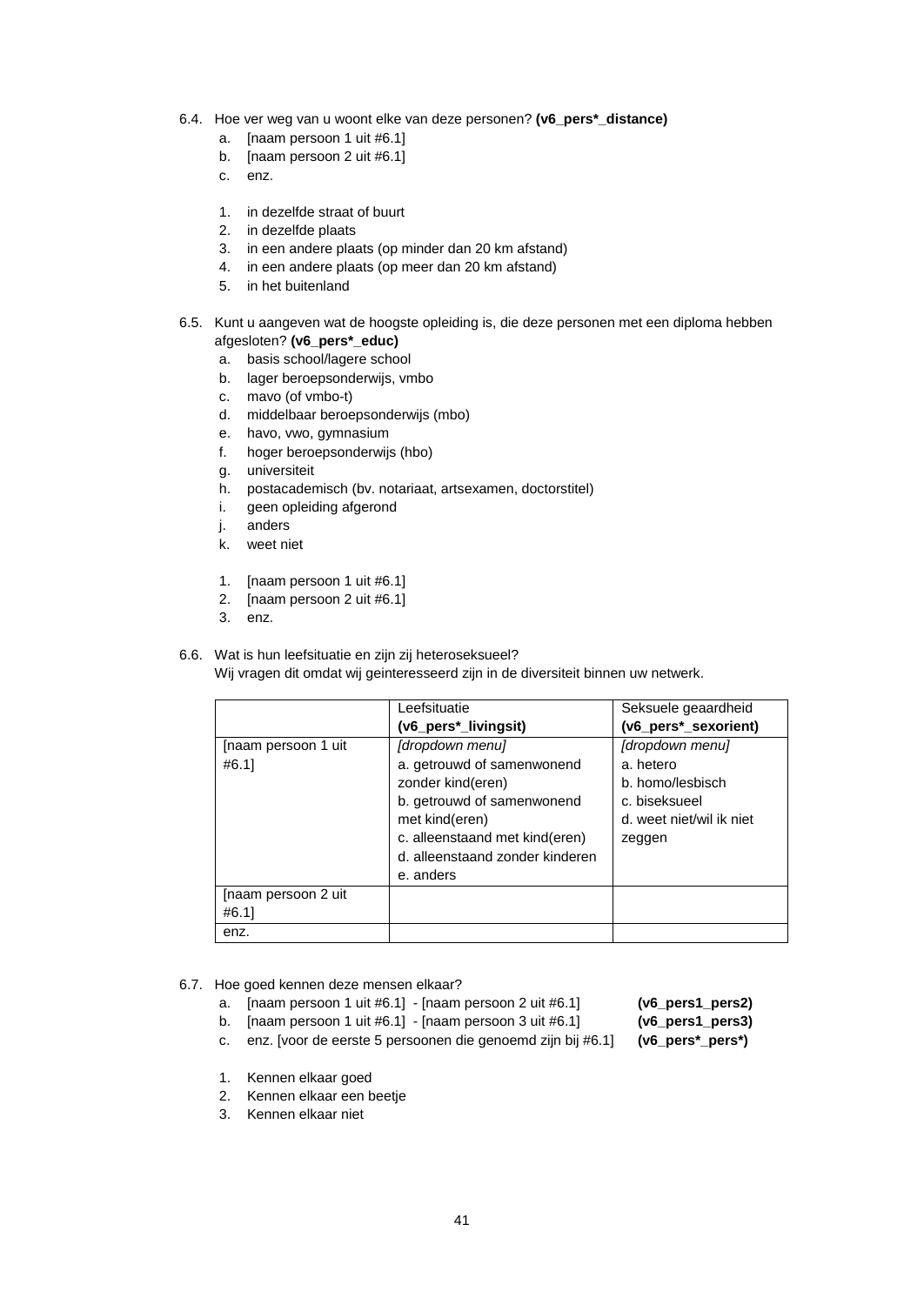- 6.8. Als u nu denkt aan uw vriendengroep in het algemeen, waar brengt u de meeste tijd door met deze vrienden? Is dat bij u of hen thuis, of buitenshuis (zoals in uitgaansgelegenheden of andere publieke plekken)? **(v6\_8)**
	- a. vrijwel altijd thuis (bij u of bij hen)
	- b. vaker thuis
	- c. even vaak thuis als buitenshuis
	- d. vaker buitenshuis
	- e. vrijwel altijd buitenshuis
- 6.9. Kunt u aangeven wat de samenstelling is van uw vriendengroep? **(v6\_9)**
	- a. vrijwel allen zijn hetero
	- b. een groot deel is hetero
	- c. ongeveer de helft is lesbisch, homo- of biseksueel
	- d. een groot deel is lesbisch, homo- of biseksueel
	- e. vrijwel allen zijn lesbisch, homo- of biseksueel
- 6.10. Hoe vaak heeft u in de afgelopen 7 dagen een praatje gemaakt met mensen die u niet zo goed of helemaal niet kent (bijv. in uw buurt, in het openbaar vervoer, op straat of in een winkel)? **(v6\_10)**

We bedoelen hier niet een puur zakelijk gesprek zoals iets bestellen of kopen. Denkt u bij voorbeeld aan een kort praatje over het weer of het nieuws.

- a. nooit
- b. 1 keer
- c. meer dan 1 keer
- 6.11. Kunt u voor elke van de onderstaande organisaties en verenigingen aangeven of u lid bent en of u daar wel eens vrijwilligerswerk voor verricht?

|                                                           | Lid                | Vrijwilligerswerk  |
|-----------------------------------------------------------|--------------------|--------------------|
| a. vrijetijd sorganisatie (vereniging voor hobby, muziek, | [dropdown menu]    | [dropdown menu]    |
| zang, dans of cultuur)                                    | 1. ja              | 1. ja              |
|                                                           | 2. nee             | 2. nee             |
|                                                           | $(v6_11a_$ member) | $(v6_11a_$ volunt) |
| b. buurt- of wijkvereniging of huurdersorganisatie        | (v6 11b member)    | $(v6 11b$ volunt)  |
| c. politieke partij of andere politieke organisatie       | (v6_11c_member)    | $(v6_11c_$ volunt) |
| d. organisatie voor natuur, milieu en internationale      | $(v6_11d$ member)  | $(v6$ 11d volunt)  |
| solidariteit of levensbeschouwing                         |                    |                    |
| e. organisatie voor LHBTs <sup>4</sup>                    | (v6_11e_member)    | $(v6_11e_$ volunt) |

- 6.12. Hoe gelovig vindt u dat u bent? **(v6\_12)**
	- $0 =$  helemaal niet gelovig;  $10 =$  heel erg gelovig
- 6.13. Afgezien van speciale gelegenheden zoals huwelijken en begrafenissen, hoe vaak gaat u tegenwoordig naar religieuze diensten? **(v6\_13)**
	- a. vrijwel nooit
	- b. een enkele keer per jaar
	- c. regelmatig (bv elke maand of week)
- 6.14. Heeft u tijdens de laatste Tweede Kamer verkiezingen in september 2012 gestemd? **(v6\_14)**
	- a. ja
	- b. nee
	- c. Ik mocht niet stemmen

<span id="page-42-0"></span><sup>4</sup> Infotekst wanneer men cursor over het woord **LHBTs** houdt: lesbische, homoseksuele, biseksuele of transgender personen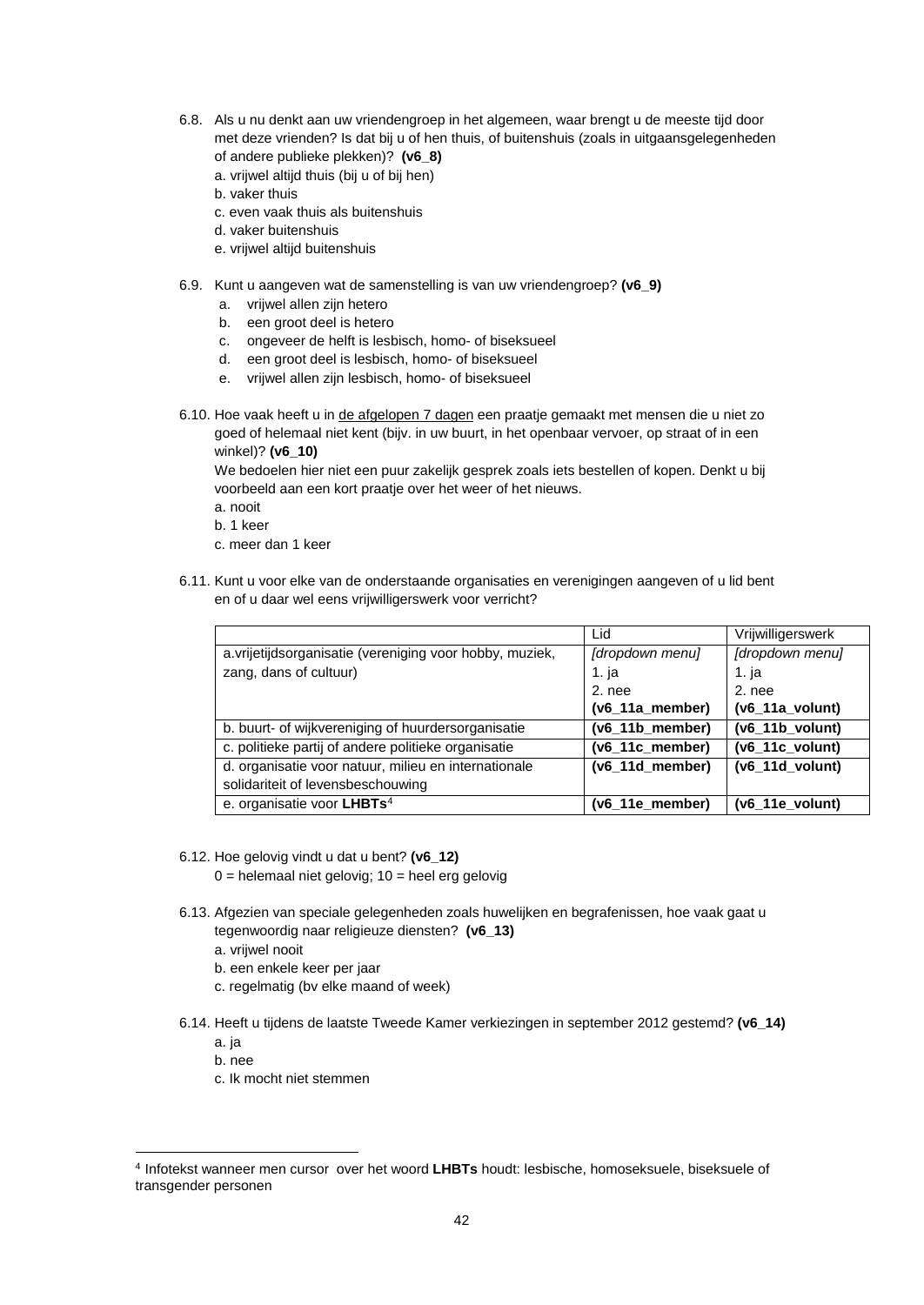- 6.15. Heeft u tijdens de laatste Gemeenteraadsverkiezingen in maart 2014 gestemd? **(v6\_15)**
	- a. ja
	- b. nee
	- c. Ik mocht niet stemmen
	- c. ik mocht niet stemmen.
- 6.16. Welke politieke partij heeft momenteel uw voorkeur? **(v6\_16)**
	- a. VVD
	- b. PvdA
	- c. PVV
	- d. SP
	- e. CDA
	- f. D66
	- g. Christen Unie
	- h. GroenLinks
	- i. SGP
	- j. Partij voor de Dieren
	- k. 50Plus
	- l. andere
	- m. geen
	- n. will ik niet zeggen
- 6.17. Kunt u voor elke stelling aangeven in hoeverre u het ermee eens of oneens bent?
	- a. Het politieke systeem in Nederland stelt mensen zoals ik in staat om invloed te hebben op de politiek. **(v6\_17a)**
	- b. Politici bekommeren zich om wat mensen zoals ik denken. **(v6\_17b)**
	- c. Ik denk dat ik geschikt ben om een actieve rol te spelen in een groep die zich bezighoudt met politieke kwesties. **(v6\_17c)**
	- d. Ik heb iets belangrijks bij te dragen aan de samenleving. **(v6\_17d)**
	- 1. helemaal mee oneens
	- 2. mee oneens
	- 3. niet mee oneens, niet mee eens
	- 4. mee eens
	- 5. helemaal mee eens
- 6.18. Nu volgt er een reeks vragen over discriminatie van verschillende groepen. Kunt u voor elk van de volgende soorten discriminatie aangeven hoe vaak dit naar uw

mening voorkomt in Nederland? Discriminatie op basis van ...

- a. etnische herkomst **(v6\_18a)** b. geslacht **(v6\_18b)** c. seksuele geaardheid **(v6\_18c)** d. handicap **(v6\_18d)**
- 1. zeer zelden
- 2. zelden
- 3. af en toe
- 4. redelijk vaak
- 5. zeer vaak
- 6. weet niet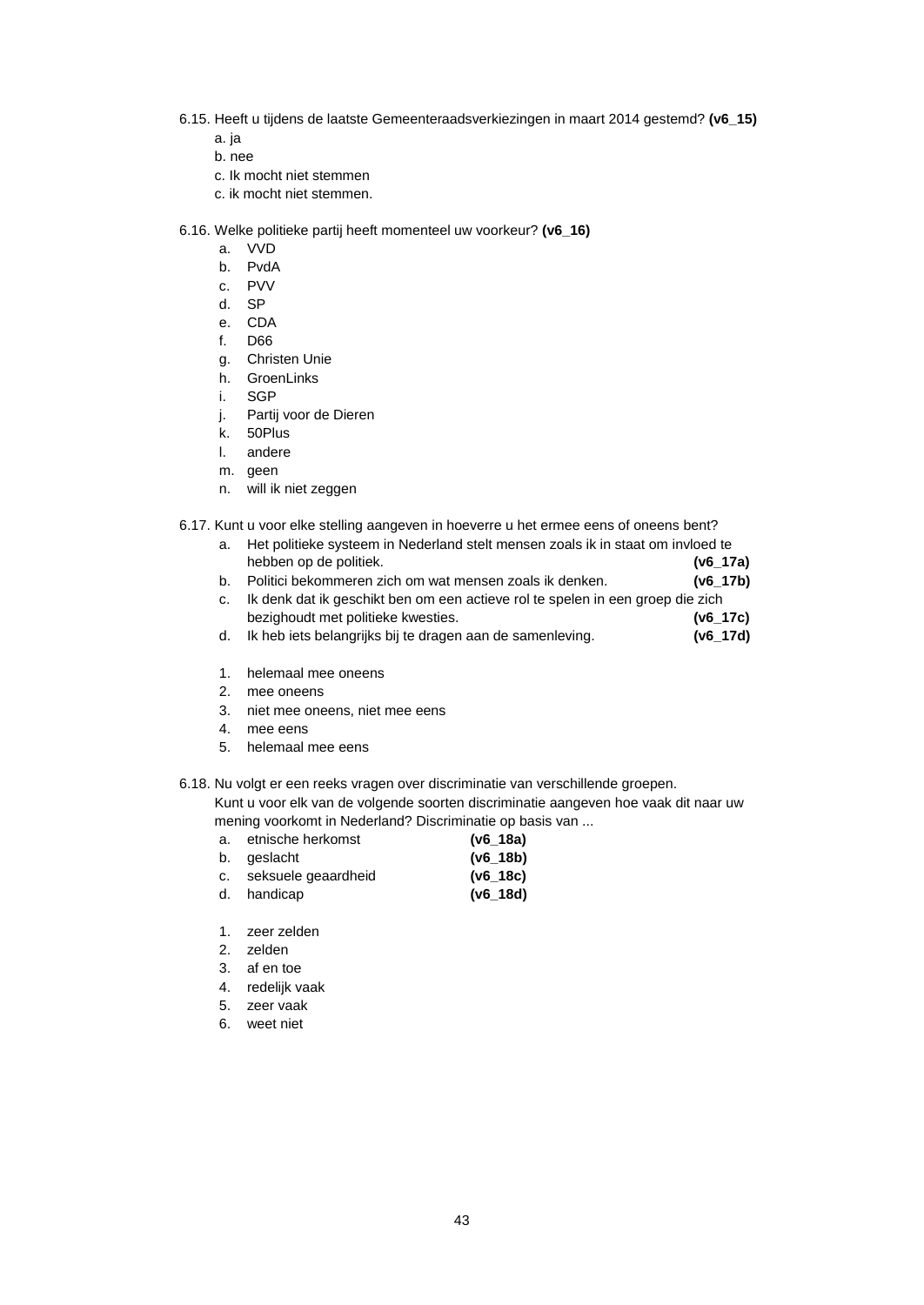- 6.19. *[alleen als V1.1 niet gelijk aan V5.5]* Kunt u aangeven in welke mate u het met elk van de volgende uitspraken eens of oneens bent?
	- a. Homoseksuele mannen en lesbische vrouwen moeten vrij zijn om hun leven te leiden zoals zij dat willen. **(v6\_19a)**
	- b. Homoseksuele paren moeten dezelfde rechten hebben als heteroseksuele paren bij het adopteren van kinderen. **(v6\_19b)**
	- c. Als een nabij familielid van mij homoseksueel of lesbisch was, zou ik daar toch moeite mee hebben. **(v6\_19c)**
	- 1. helemaal mee oneens
	- 2. mee oneens
	- 3. niet mee oneens, niet mee eens
	- 4. mee eens
	- 5. helemaal mee eens

# **7. Uw ouderlijk huis**

Nu volgt een reeks vragen over uw ouderlijk huis en hoe u bent opgegroeid. Dit is deel 7 van 8.

- 7.0. Hoe woonde u toen u 12 jaar oud was? **(v7\_0)**
	- a. bij uw biologische moeder en vader
	- b. alleen bij biologische moeder
	- c. alleen bij biologische vader
	- d. afwisselend bij beide biologische ouders (co-ouderschap)
	- e. bij biologische moeder en stiefvader
	- f. bij biologische vader en stiefmoeder
	- g. bij twee moeders
	- h. bij twee vaders
	- i. anders, namelijk:
- 7.1. Zijn uw biologische ouders ooit van elkaar gescheiden of uit elkaar gegaan? **(v7\_1)** a. ja
	- b. nee
	- c. ouders hebben nooit bij elkaar gewoond
- 7.2. *[alleen als ja bij #7.1]* Hoe oud was u toen uw ouders uit elkaar gingen? **(v7\_2)** \_\_\_\_\_\_\_\_\_\_\_\_\_\_\_\_\_\_\_\_ *[leeftijd]*
- 7.3. Nu willen we u enkele vragen stellen over uw vader en moeder toen u 12 jaar oud was. We bedoelen in de rest van de vragenlijst steeds uw biologische ouders. **(v7\_3)** In de periode dat u opgroeide, dat wil zeggen, tot uw 12e jaar, verrichtte uw moeder toen betaalde arbeid?
	- a. ja, het grootste deel van die tijd gewerkt
	- b. ja, af en toe gewerkt in die periode
	- c. nee, vrijwel nooit gewerkt in die periode
	- d. ik kende mijn moeder niet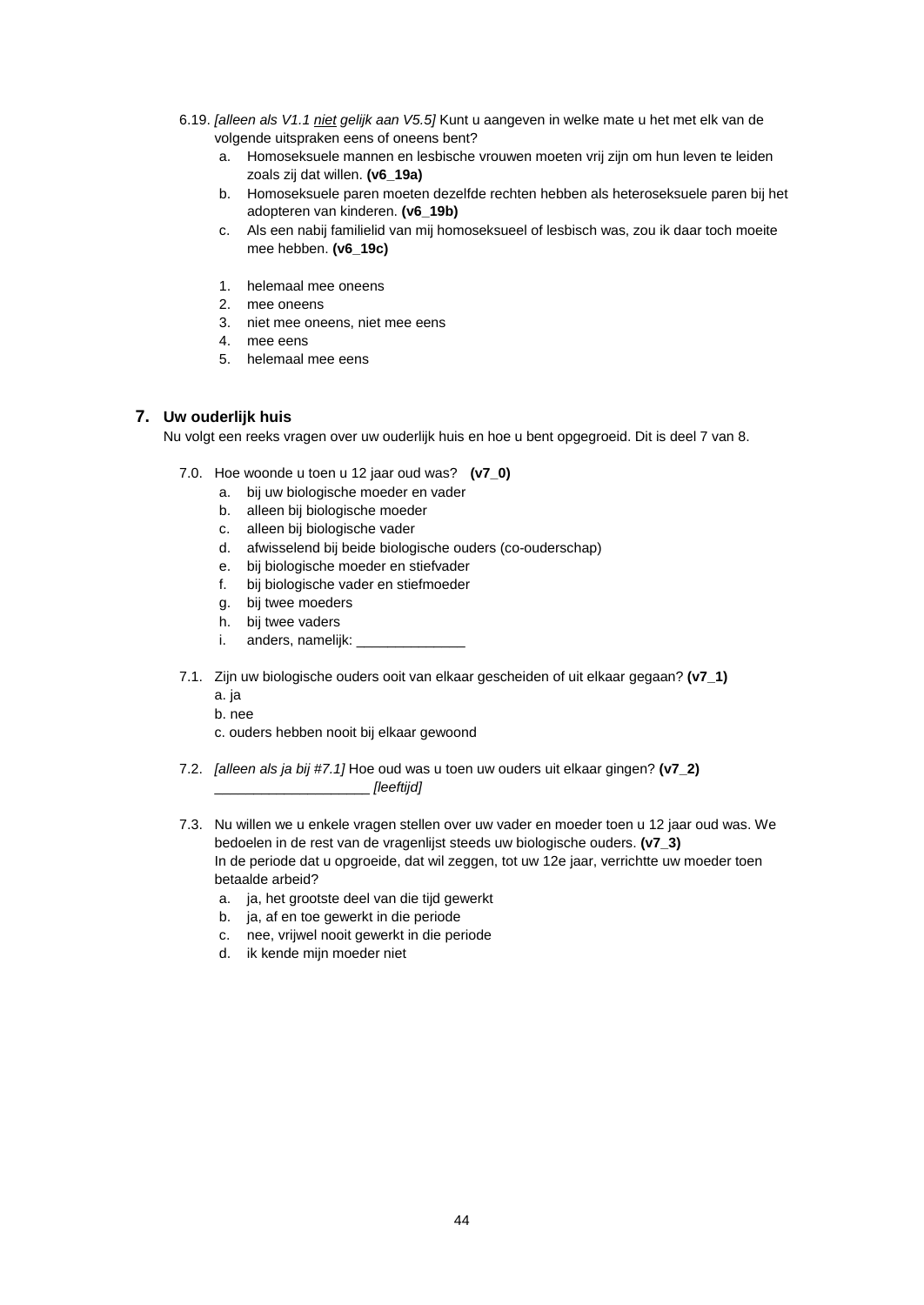- 7.4. *[overspringen als #7.3 = d]* Wat is de hoogste opleiding die uw moeder met een diploma heeft afgerond? **(v7\_4)**
	- a. basis school/lagere school
	- b. lager beroepsonderwijs, vmbo
	- c. mavo (of vmbo-t)
	- d. middelbaar beroepsonderwijs (mbo)
	- e. havo, vwo, gymnasium
	- f. hoger beroepsonderwijs (hbo)
	- g. universiteit
	- h. postacademisch (bv. notariaat, artsexamen, doctorstitel)
	- i. geen opleiding afgerond
	- j. anders
	- k. weet niet
- 7.5. Wat is de hoogste opleiding die uw vader met een diploma heeft afgerond? **(v7\_5)**
	- a. basis school/lagere school
	- b. lager beroepsonderwijs, vmbo
	- c. mavo (of vmbo-t)
	- d. middelbaar beroepsonderwijs (mbo)
	- e. havo, vwo, gymnasium<br>f. hoger beroepsonderwij
	- hoger beroepsonderwijs (hbo)
	- g. universiteit
	- h. postacademisch (bv. notariaat, artsexamen, doctorstitel)
	- i. geen opleiding afgerond
	- j. anders
	- k. ik kende mijn vader niet
	- l. weet niet
- 7.6. *[overspringen als #7.5 = k]* In de periode dat u opgroeide, dat wil zeggen, tot uw 12e jaar, verrichtte uw vader toen betaalde arbeid? **(v7\_6)**
	- a. ja, het grootste deel van die tijd gewerkt
	- b. ja, af en toe gewerkt in die periode
	- c. nee, vrijwel nooit gewerkt in die periode
- 7.7. Behoorden uw ouders toen u 12 jaar oud was tot een kerk of geloofsgenootschap, en zo ja, welke was dat? **(v7\_7)**
	- Als het tussen uw ouders verschilde, neem dan de ouder die het meest gelovig was.
	- a. Nee, zij behoorden niet tot een kerk of geloofsgenootschap
	- b. Rooms-Katholiek
	- c. Nederlands-Hervormd
	- d. Gereformeerd
	- e. Overige christelijke kerkgenootschappen
	- f. Islam
	- g. Jodendom
	- h. Hindoeïsme
	- i. Overige godsdiensten
- 7.8. Hoe vaak gingen uw ouders destijds naar een godsdienstige bijeenkomst? **(v7\_8)**
	- Als het tussen de ouders verschilde, geef dan antwoord voor de ouder die het vaakst ging. a. nooit
	- b. enkele keren per jaar
	- c. ongeveer maandelijks
	- d. ongeveer wekelijks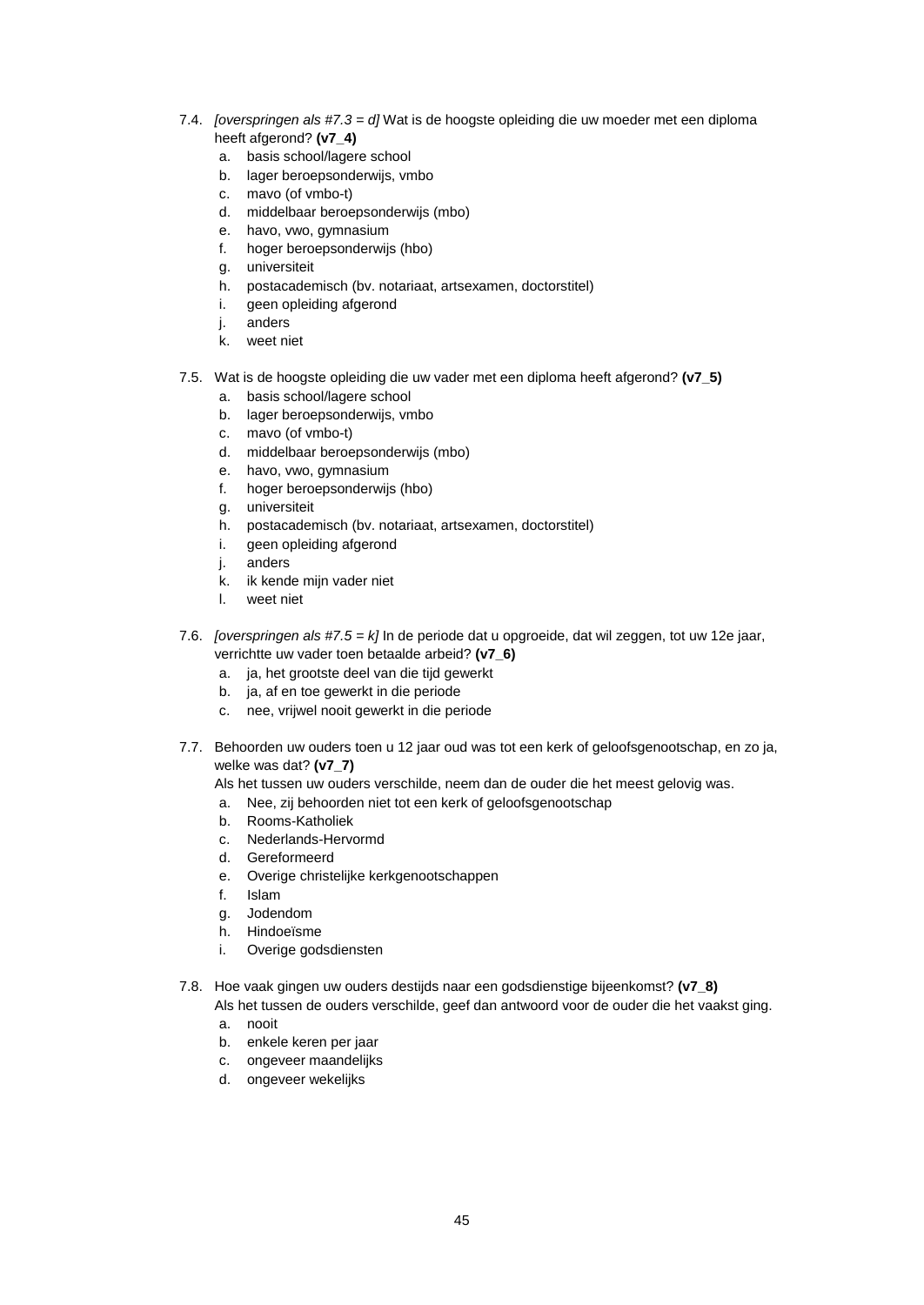- 7.9. Hoe vaak werd er bij u thuis...
	- a. …voorgelezen uit de bijbel, de koran of een ander heilig geschrift? **(v7\_9a)**
	- b. …gebeden voor het eten of slapen gaan? **(v7\_9b)**
	- 1. nooit
	- 2. enkele keren
	- 3. regelmatig

#### 7.10. Deden uw ouders wel eens een van de volgende dingen toen u 12 jaar oud was?

- a. vrijwilligerswerk **(v7\_10a)** b. meedoen aan een demonstratie of politieke manifestatie **(v7\_10b)**
- c. bezoeken van bijeenkomsten over zelfontplooiing, meditatie, of new age **(v7\_10c)**
- d. bezoeken van bijeenkomsten over emancipatie of feminisme
- e. gebruiken van alternatieve geneeswijzen **(v7\_10e)**
- 1. ja
- 2. nee
- 7.11. Hoe waren toen elk van de volgende opvoedingstaken verdeeld tussen uw vader en uw moeder?

| $1.77.44 - 1$<br>المفاري والمحاربين والمتالي والمتحارب والمحامل والمستحدث والمتحارب فمحمد المراجع |  |
|---------------------------------------------------------------------------------------------------|--|
| toepassing'.                                                                                      |  |
| Als de taak door geen van beiden werd uitgevoerd, kunt u hier kiezen voor 'niet van               |  |

| a. met u praten over school, helpen bij huiswerk, etc. | (V/ 11a) |
|--------------------------------------------------------|----------|
| b. u naar school brengen of naar club of sport         | (v7 11b) |
| c. met u praten over persoonlijke zaken                | (v7 11c) |

- d. met u uitjes ondernemen, hobby's doen **(v7\_11d)**
- 1 (vrijwel) altijd door uw moeder
- 2 vaker door uw moeder
- 3 min of meer gelijk
- 4 vaker door uw vader
- 5 (vrijwel) altijd door uw vader
- 6 niet van toepassing

#### 7.12. Leven uw ouders nog? **(v7\_12)**

- a. ja, beiden in leven
- b. alleen moeder leeft nog
- c. alleen vader leeft nog
- d. beide ouders overleden [als d ga naar #8.1]
- 7.13. *[alleen als #7.13 = a]* Wonen uw ouders op dit moment bij elkaar? **(v7\_13)**
	- a. ja
	- b. nee
- *7.14. [alleen als #V7.13 = c of #7.14 = b]* Hoe woont uw vader op dit moment? **(v7\_14)** a. zonder partner
	- b. met nieuwe partner

#### *[#7.16 t/m #7.20 overspringen als #7.13 = c of d]*

- 7.15. *[alleen als #7.14 = b]* Hoe woont uw moeder op dit moment? **(v7\_15)**
	- a. zonder partner
	- b. met nieuwe partner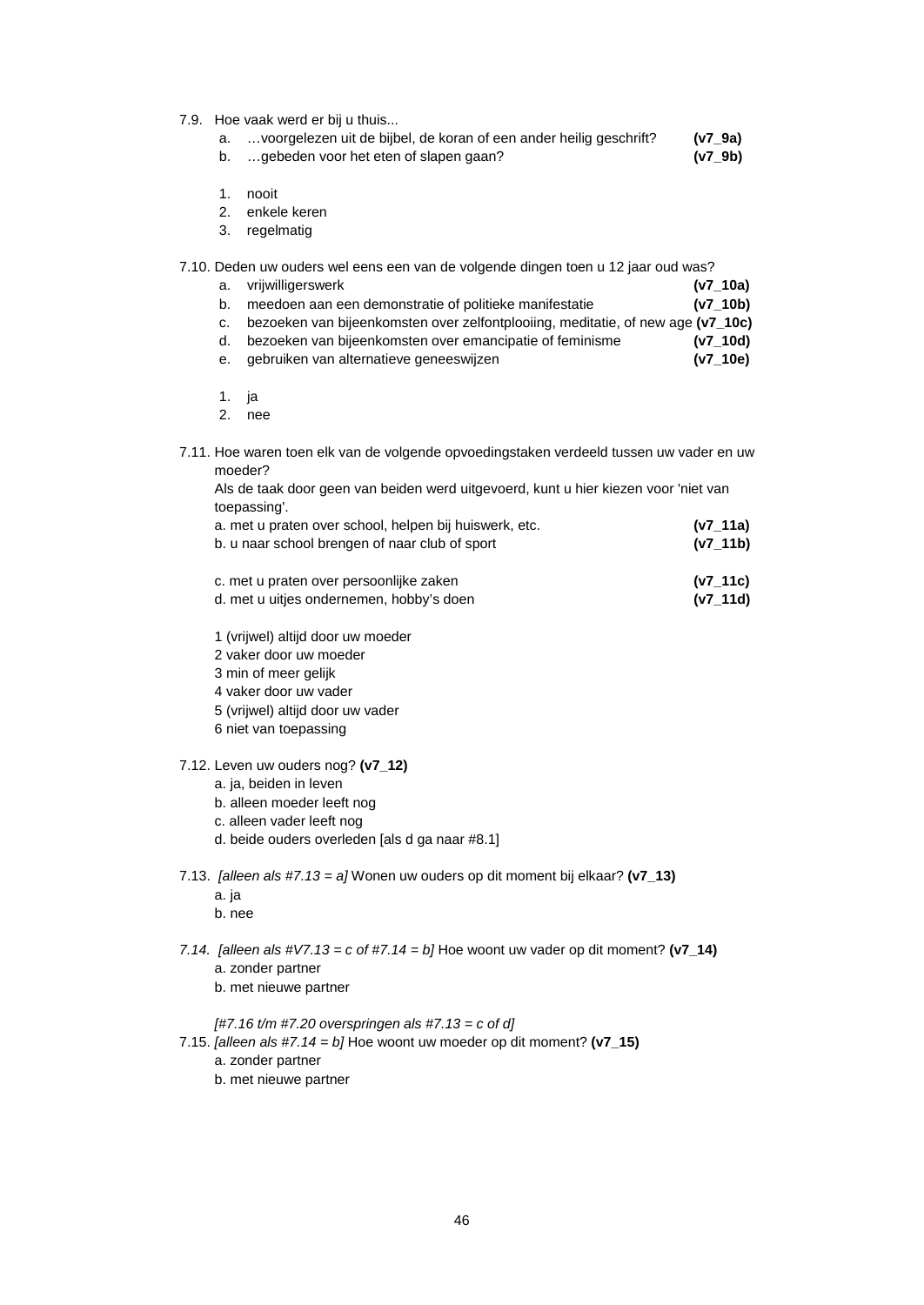- 7.16. Hoe vaak heeft u in de afgelopen 12 maanden uw moeder gezien (in persoon)? **(v7\_16)** a. nooit
	- b. een keer
	- c. enkele keren
	-
	- d. op zijn minst maandelijks e. op zijn minst wekelijks
	- f. enkele keren per week
	-
	- h. dagelijks
- 7.17. Hoeveel minuten is het ongeveer reizen naar uw moeder? **(v7\_17)** Alleen de heenreis nemen en de manier waarop u meestal reist.

\_\_\_\_\_\_\_\_\_\_\_\_\_*[minuten]*

- 7.18. De volgende stellingen gaan over hoe u zich voelt ten opzichte van uw moeder.
	- Kunt u voor elke stelling aangeven in hoeverre u het eens of oneens bent?
		- a. Ik heb een hechte relatie met mijn moeder. **(v7\_18a)**
		- b. Ik ben erg gesteld op mijn moeder. **(v7\_18b)**
		- c. Ik erger me aan het gedrag van mijn moeder. **(v7\_18c)**
		- d. Ik ben nogal eens boos op mijn moeder. **(v7\_18d)**
		- e. Ik voel me schuldig tegenover mijn moeder. **(v7\_18e)**
		- 1. helemaal mee oneens
		- 2. mee oneens
		- 3. niet mee oneens, niet mee eens
		- 4. mee eens
		- 5. helemaal mee eens

7.19. *[#7.20 t/m 7.23 overspringen als #7.13 = b of d]*

Hoe vaak heeft u in de afgelopen 12 maanden uw vader gezien (in persoon)? **(v7\_19)** a. nooit

- 
- b. een keer c. enkele keren
- d. op zijn minst maandelijks
- e. op zijn minst wekelijks
- f. enkele keren per week
- h. dagelijks
- 

7.20. Hoe lang is het ongeveer reizen naar uw vader? **(v7\_20)** Alleen de heenreis nemen en de manier waarop u meestal reist.

\_\_\_\_\_\_\_\_\_\_\_\_\_*[minuten]*

Zelfde adres als moeder

- 7.21. De volgende stellingen gaan over hoe u zich voelt ten opzichte van uw vader. Kunt u voor elke stelling aangeven in hoeverre u het eens of oneens bent?
	- a. Ik heb een hechte relatie met mijn vader. **(v7\_21a)**
	- b. Ik ben erg gesteld op mijn vader. **(v7\_21b)**
	- c. Ik erger me aan het gedrag van mijn vader. **(v7\_21c)**
	- d. Ik ben nogal eens boos op mijn vader. **(v7\_21d)**
	- e. Ik voel me schuldig tegenover mijn vader. **(v7\_21e)**
	- 1. helemaal mee oneens
	- 2. mee oneens
	- 3. niet mee oneens, niet mee eens
	- 4. mee eens
	- 5. helemaal mee eens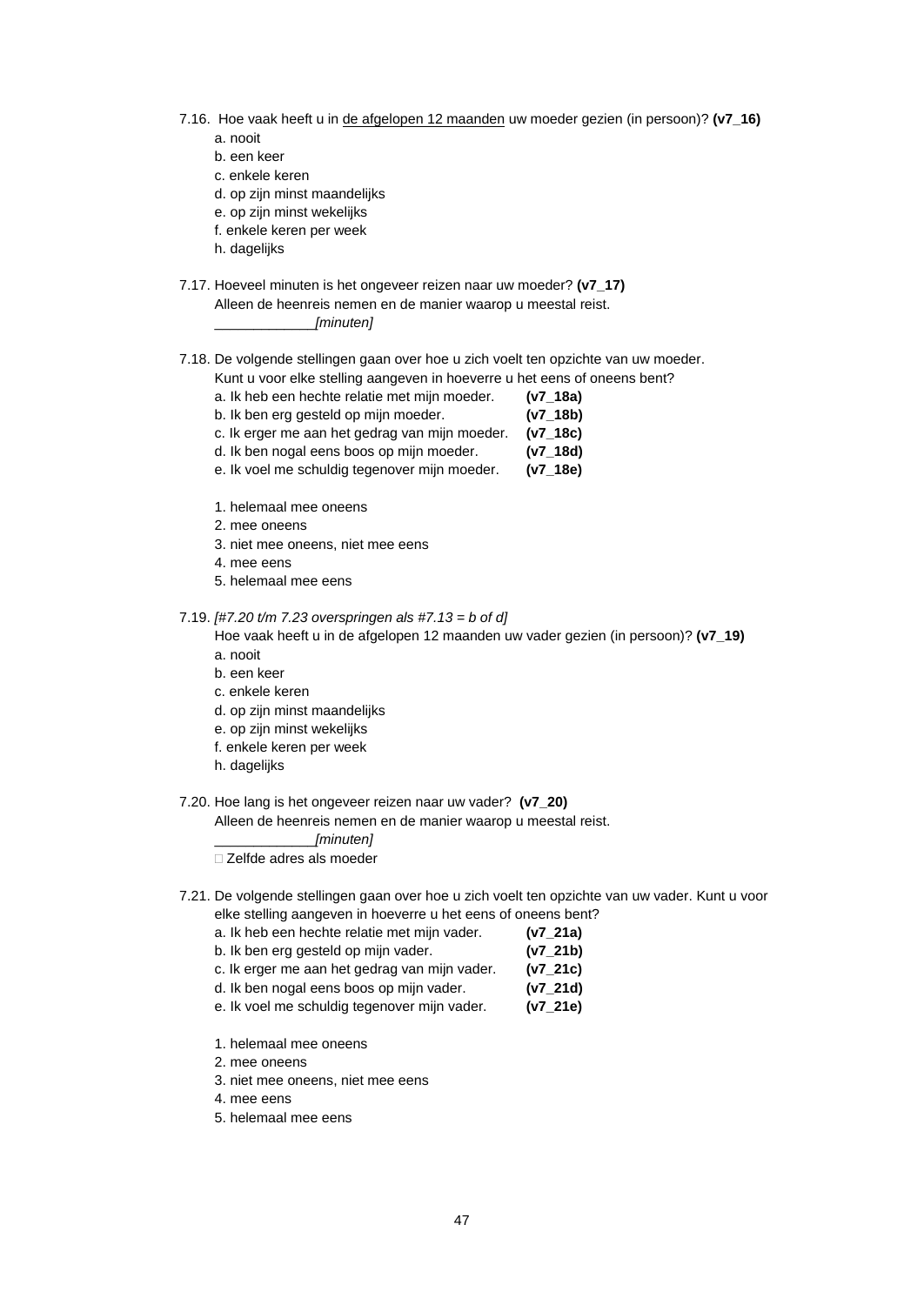7.22. *[alleen als #7.12 = a]* Kunt u voor elk van de volgende onderwerpen aangeven hoe vaak u er conflicten over heeft met met uw ouders?

| a. politiek of levensbeschouwing | (v7 22a) |
|----------------------------------|----------|
| b. werk of studie                | (v7 22b) |
| c. zaken rondom geld of woning   | (v7 22c) |
| d. gezin, relaties, opvoeding    | (v7 22d) |

- 1. (bijna) nooit
- 2. zelden
- 3. soms
- 4. vaak

#### **8. Werk**

Dit gedeelte gaat over uw werk. Dit is het laatste deel van de vragenlijst.

- 8.1. Verricht u op dit moment betaalde arbeid? **(v8\_1)**
	- a. ja
	- b. nee

*[#8.2 t/m #8.12 overspringen als nee bij #8.1]*

- 8.2. Wat is uw huidige beroep? **(v8\_2)**
	- a. agrarisch beroep (bv. landarbeider, zelfstandig agrariër)
	- b. ongeschoolde en geoefende handarbeid (bv. schoonmaker, inpakker)
	- c. semi-geschoolde handarbeid (bv. chauffeur, fabrieksarbeider, timmerman, bakker)
	- d. geschoolde en leidinggevende handarbeid (bv. automonteur, ploegbaas, elektriciën)
	- e. overige hoofdarbeid (bv. administratief medewerker, boekhouder, verkoper, gezinsverzorgster)
	- f. middelbaar leidinggevend of commercieel beroep (bv. hoofdvertegenwoordiger, afdelingsmanager of winkelier)
	- g. middelbaar of vrij beroep (bv. leerkracht, kunstenaar, verpleegkundige, sociaal werker, beleidsfunctionaris)
	- h. hoger leidinggevend beroep (bv. manager, directeur, eigenaar groot bedrijf, leidinggevende ambtenaar)
	- i. hoger of vrij beroep (bv. architect, arts, wetenschappelijk medewerker, docent wo-hbo, ingenieur)
	- j. anders, namelijk: \_
- 8.3. Werkt u in uw **belangrijkste baan**[5](#page-48-0)... **(v8\_3)**
	- a... in loondienst
	- b...als zelfstandige (bijvoorbeeld freelance, eigen bedrijf)
- 8.4. *[alleen als a #8.3 = a]* Heeft u een... **(v8\_4)**
	- a. vast dienstverband?
	- b. tijdelijk dienstverband met uitzicht op vast dienstverband?
	- c. tijdelijk dienstverband?
	- d. weet (nog) niet (precies)?
- 8.5. Hoeveel uur werkt u feitelijk per week (in uw belangrijkste baan), met inbegrip van betaalde of onbetaalde overuren? **(v8\_5)** Neem een gemiddelde week. \_\_\_\_\_\_\_\_\_\_\_\_*[uur]*

<span id="page-48-0"></span><sup>5</sup> Infotekst wanneer men cursor over de worden **belangrijkste baan** houdt: Als u meerdere banen heeft, kiest u dan de baan waar u de meeste uren per week werkt.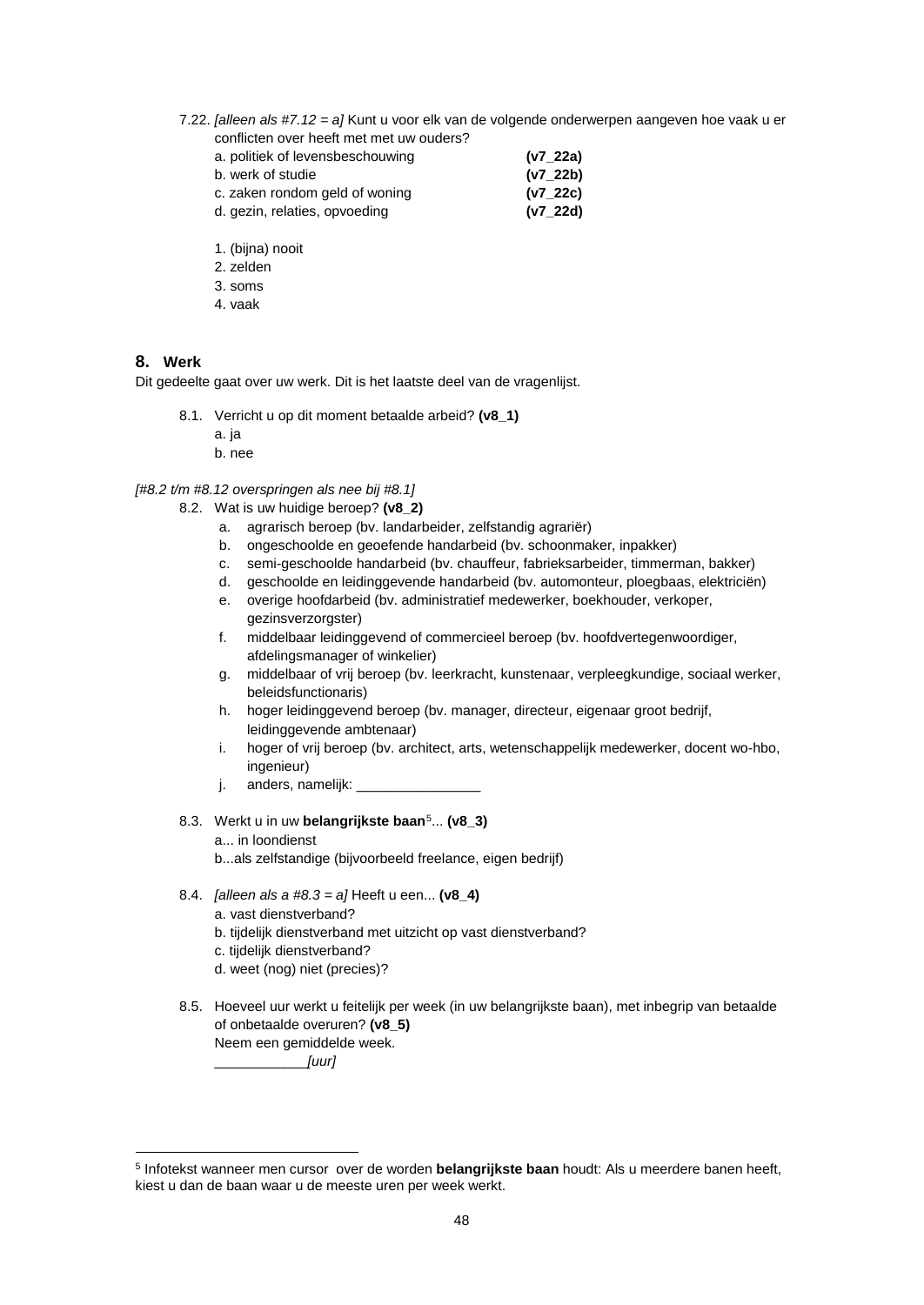- 8.6. In welke sector werkt u? **(v8\_6)**
	- a. in de private sector
	- b. voor de overheid
	- c. voor een non-profit organisatie
- 8.7. Bent u (direct of indirect) verantwoordelijk voor andere mensen op uw werk? Zo ja, voor hoeveel mensen ongeveer? **(v8\_7)**
	- a. geen
	- b. minder dan 10
	- c. 10 tot 24
	- d. 25 tot 99
	- e. 100 tot 499
	- f. 500 of meer
- 8.8. Op welke wijze heeft u uw huidige baan gevonden? **(v8\_8)**
	- Het gaat om de belangrijkste manier.
	- a. gereageerd op advertentie b. open sollicitatie
	-
	- c. via familie
	- d. via vrienden en kennissen
	- e. arbeidsbureau, banenplan, jeugd werk garantie plan, CWI, etc.
	- f. via uitzend- of detacheringsbureau, werving- en selectiebureau
	- g. via de werkgever zelf, gevraagd door werkgever
- 8.9. Uzelf meegerekend, hoeveel mensen zijn ongeveer werkzaam op de locatie waar u gewoonlijk werkt? **(v8\_9)**
	- a. minder dan 10
	- b. 10 tot 24
	- c. 25 tot 99
	- d. 100 tot 499
	- e. 500 of meer
- 8.10. Hoeveel jaar werkt u bij uw huidige werkgever of bedrijf? **(v8\_10)** U kunt afronden op een heel aantal jaren. *\_\_\_\_\_\_\_\_\_\_\_\_\_ [aantal jaren]*
- 8.11. Hoe vaak heeft u tijdens uw werk in de afgelopen 12 maanden elk van de volgende dingen meegemaakt?

| a. fysiek geweld        | $(v8_11a)$  |
|-------------------------|-------------|
| b. pesten               | $(v8_111b)$ |
| c. seksuele intimidatie | $(v8_111c)$ |

- 1. (bijna) nooit
- 2. een enkele keer
- 3. redelijk vaak
- 8.12. Over het algemeen gezien, hoe tevreden bent u met… **(v8\_12)**
	- a. uw hudige baan?
	- b. uw relatie met collega's?
	- c. uw relatie met uw leidinggevende?
		- $0 =$  zeer ontevreden;  $10 =$  zeer tevreden; niet van toepassing *[colommen van een tabel; grid format]*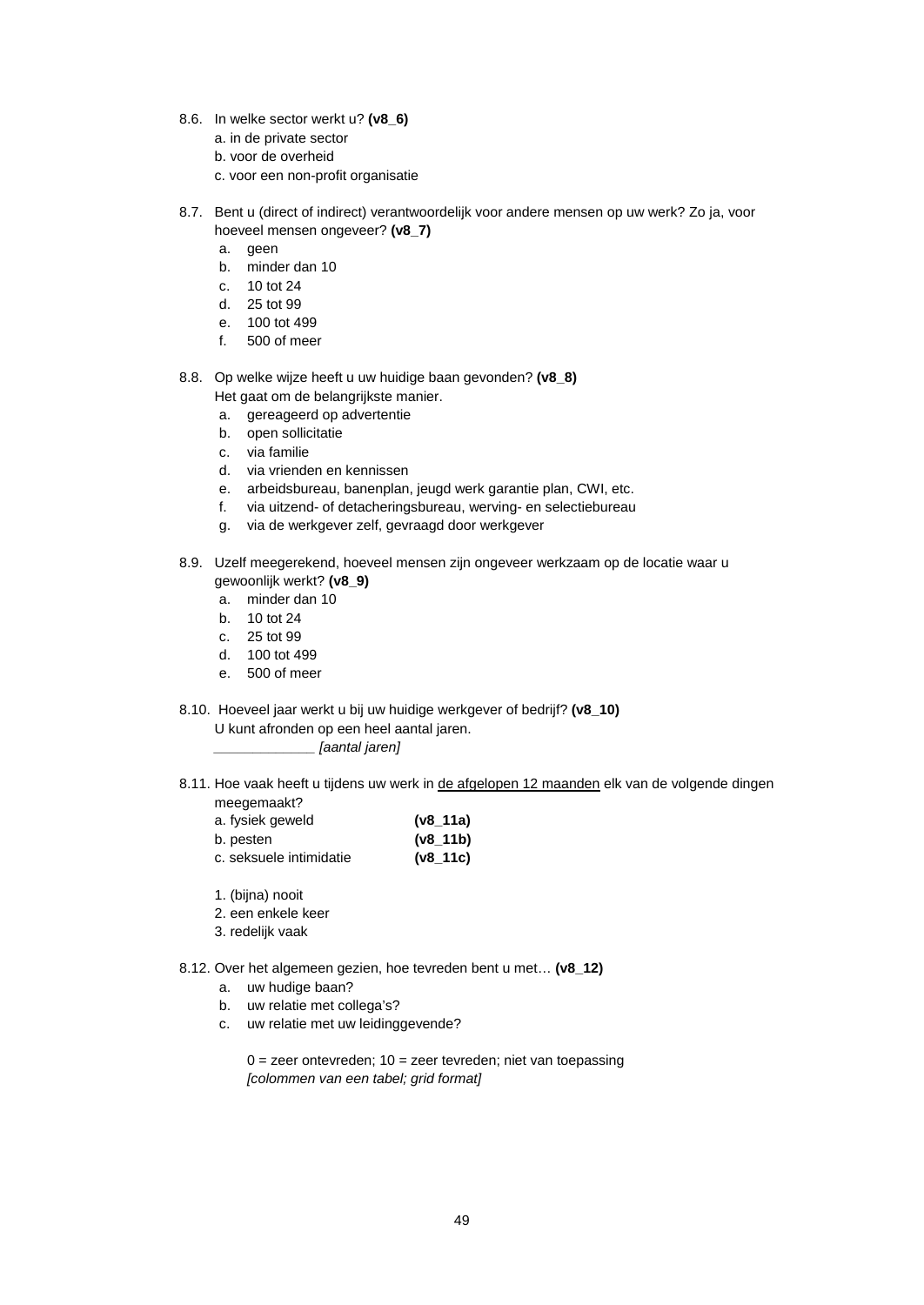- 8.13. *[#8.13 t/m #8.20 overspringen als ja bij #8.1]* Welk van de volgende omschrijvingen is van toepassing op wat u in de afgelopen 7 dagen heeft gedaan? **(v8\_13)**
	- a. onderwijs gevolgd (ook indien op vakantie)
	- b. werkloos en actief op zoek naar werk
	- c. werkloos, wil werk, maar niet actief op zoek naar werk
	- d. ziek of arbeidsongeschikt
	- e. gepensioneerd
	- f. actief in het huishouden, voor kinderen of andere personen zorgen
	- g. anders
- 8.14. Verrichtte u vroeger wel betaalde arbeid? **(v8\_14)**
	- a. ja
	- b. nee *[als nee #8.15 t/m # 8.21 overspringen]*
- 8.15. Wat was uw laatste beroep? **(v8\_15)**
	- a. agrarisch beroep (bv. landarbeider, zelfstandig agrariër)
	- b. ongeschoolde en geoefende handarbeid (bv. schoonmaker, inpakker)
	- c. semi-geschoolde handarbeid (bv. chauffeur, fabrieksarbeider, timmerman, bakker)
	- d. geschoolde en leidinggevende handarbeid (bv. automonteur, ploegbaas, elektriciën)
	- e. overige hoofdarbeid (bv. administratief medewerker, boekhouder, verkoper, gezinsverzorgster)
	- f. middelbaar leidinggevend of commercieel beroep (bv. hoofdvertegenwoordiger, afdelingsmanager of winkelier)
	- g. middelbaar of vrij beroep (bv. leerkracht, kunstenaar, verpleegkundige, sociaal werker, beleidsfunctionaris)
	- h. hoger leidinggevend beroep (bv. manager, directeur, eigenaar groot bedrijf, leidinggevende ambtenaar)
	- i. hoger of vrij beroep (bv. architect, arts, wetenschappelijk medewerker, docent wo-hbo, ingenieur)
	- j. anders, namelijk:
- 8.16. In welke sector werkte u toen? **(v8\_16)**
	- a. in de private sector
	- b. voor de overheid
	- c. voor een non-profit organisatie
- 8.17. Had u een ...? **(v8\_17)** a. vast dienstverband b. tijdelijk dienstverband
- 8.18. Hoe lang werkte u bij uw vorige werkgever of bedrijf? **(v8\_18)**

 $\blacksquare$ 

- 8.19. Uzelf meegerekend, hoeveel mensen waren ongeveer werkzaam op de locatie waar u toen gewoonlijk werkte? **(v8\_19)**
	- a. minder dan 10
	- b. 10 tot 24
	- c. 25 tot 99
	- d. 100 tot 499
	- e. 500 of meer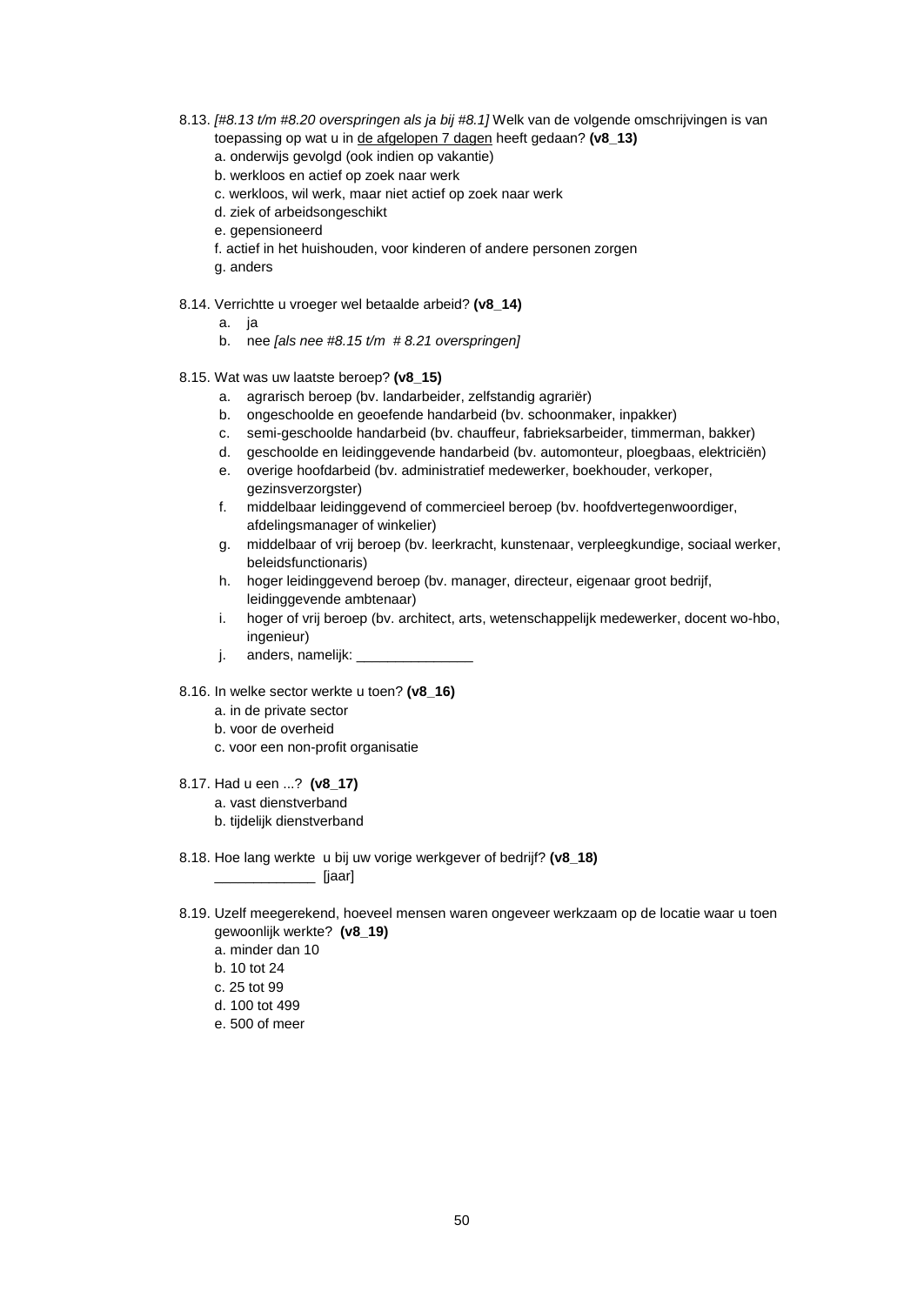- 8.20. Hoe is dit dienstverband geëindigd? **(v8\_20)**
	- a. contractopzegging door u
	- b. (tijdelijke) contract werd niet verlengd
	- c. wederzijdse overeenkomst met uw werkgever
	- d. contractopzegging door uw werkgever
	- e. verlof (ouderschap, ziekte)
	- f. pensioen
	- g. anders
- 8.21. *[alleen als ja bij #8.1]* In welke van de volgende categorieën valt uw netto-inkomen uit arbeid per maand (in euro's)? **(v8\_21)**
	- Het netto-inkomen is het inkomen dat maandelijks op uw bankrekening wordt bijgeschreven.
	- a. Minder dan €1000 per maand
	- b. €1000-€1499 per maand
	- c. €1500-€1999 per maand
	- d. €2000-€2499 per maand
	- e. €2500-€2999 per maand
	- f. €3000-€3499 per maand
	- g. €3500-€3999 per maand
	- h. €4000-€4499 per maand
	- i. €4500 of meer per maand
- 8.22. Welke van de volgende omschrijvingen komt het dichtst in de buurt van uw mening over het huidige inkomen van uw huishouden? **(v8\_22)**
	- a. Het is heel erg moeilijk rondkomen met het huidige inkomen.
	- b. Het is moeilijk rondkomen met het huidige inkomen.
	- c. Het lukt om rond te komen met het huidige inkomen.
	- d. U kunt comfortabel leven met het huidige inkomen.
	- e. U kunt zeer comfortabel leven met het huidige inkomen.

#### **9. De vragenlijst**

U bent nu bijna gekomen aan het eind de vragenlijst.

- 9.1. Kunt u aangeven hoe interessant u het invullen van de vragenlijst vond? **(v9\_1)**  $0 =$  zeer oninteressant;  $10 =$  zeer interessant
- 9.2. Heeft u de vragenlijst alleen ingevuld of waren er nog anderen mensen aanwezig?

| a. Ik heb de vragenlijst alleen ingevuld.<br>b. Ik heb de vragenlijst samen met mijn partner ingevuld.<br>c. Ik heb de vragenlijst samen met mijn kind/eren ingevuld.<br>d. Ik heb de vragenlijst samen met iemand anders ingevuld. | $(v9_2a)$ |
|-------------------------------------------------------------------------------------------------------------------------------------------------------------------------------------------------------------------------------------|-----------|
|                                                                                                                                                                                                                                     | $(v9_2b)$ |
|                                                                                                                                                                                                                                     | $(v9_2c)$ |
|                                                                                                                                                                                                                                     | $(v9_2d)$ |

- 9.3. Mogen wij u in de toekomst nog een keer benaderen met een soort gelijk onderzoek? **(v9\_3)** U kunt op dat moment beslissen of u mee wilt doen.
	- a. ja, u mag mij opnieuw benaderen
	- b. ja, u mag mij opnieuw beanderen maar ik beslis dan pas of ik meedoe
	- c. nee, ik wil niet opnieuw benaderd worden
- 9.4. *[alleen als ja bij #9.3]* Wat is uw emailadres? **(v9\_4)** Dit zullen wij uitsluitend gebruiken om contact met u op te nemen bij een toekomstig onderzoek

Geen antwoord

\_\_\_\_\_\_\_\_\_\_\_\_\_\_\_\_\_\_\_\_

9.5. Heeft u opmerkingen over dit onderzoek? **(v9\_5)**

\_\_\_\_\_\_\_\_\_\_\_\_\_\_\_\_\_\_\_\_  $\Box$  Ik heb geen opmerkingen